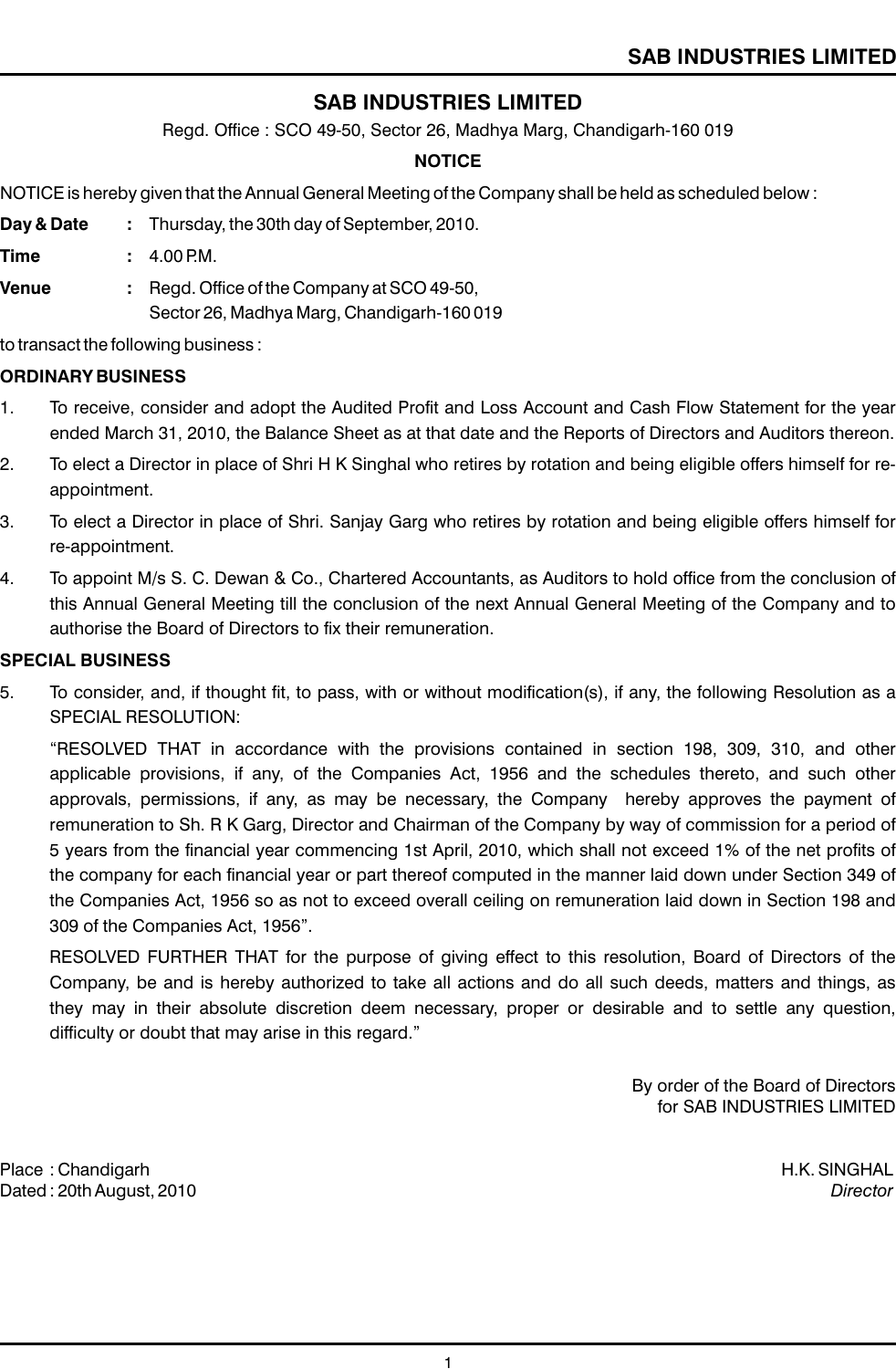

#### **NOTES :**

- 1. A member entitled to attend and vote at the meeting is entitled to appoint a proxy to attend and vote instead of himself/herself and the proxy so appointed need not be a member of the Company. The proxy duly executed and properly stamped should reach the Company's Registered Office at least 48 hours before the time of the meeting. The Blank Proxy Form is enclosed herewith.
- 2. The Register of Members and Share Transfer Books of the Company shall remain closed from 21.09.2010 to 26.09.2010 (both days inclusive).
- 3. The Company is maintaining the "INVESTORS SERVICE CELL" at its Regd. Office at SCO 49-50, Sector 26, Madhya Marg, Chandigarh 160019.
- 4. Members having any queries relating to Annual Report are requested to send their queries at Company's Regd. Office at least seven days before the date of the Meeting.

### **EXPLANATORY STATEMENT PURSUANT TO SECTION 173(2) OF THE COMPANIES ACT, 1956.**

#### **ITEM No. 5**

Shri R K Garg, Chairman of the Company, is the promoter Director and Chairman of the Company. He is F.I.E. and has vast experience of more than 46 years. Shri R K Garg is the main guiding force behind the development and progress of the Company. Board of Directors observed that under the present economic scenario, highly concerted and vigorous efforts were required to be made to improve the efficiency and volumes in operations and his continued involvement was necessary to achieve the goals. In view of this, the Board of Directors' recommends the payment of remuneration for your approval as a Special Resolution.

At present, he is Managing Director of Indian Acrylics Ltd and Chairman of Steel Strips Wheels Ltd. Steel Strips Ltd. and Steel Strips Infrastructures Ltd.

None of the Directors, except Shri R K Garg himself, is deemed to be interested in the proposed resolution.

By order of the Board of Directors for SAB INDUSTRIES LIMITED

Place : Chandigarh H.K. SINGHAL Dated : 20th August, 2010 *Director*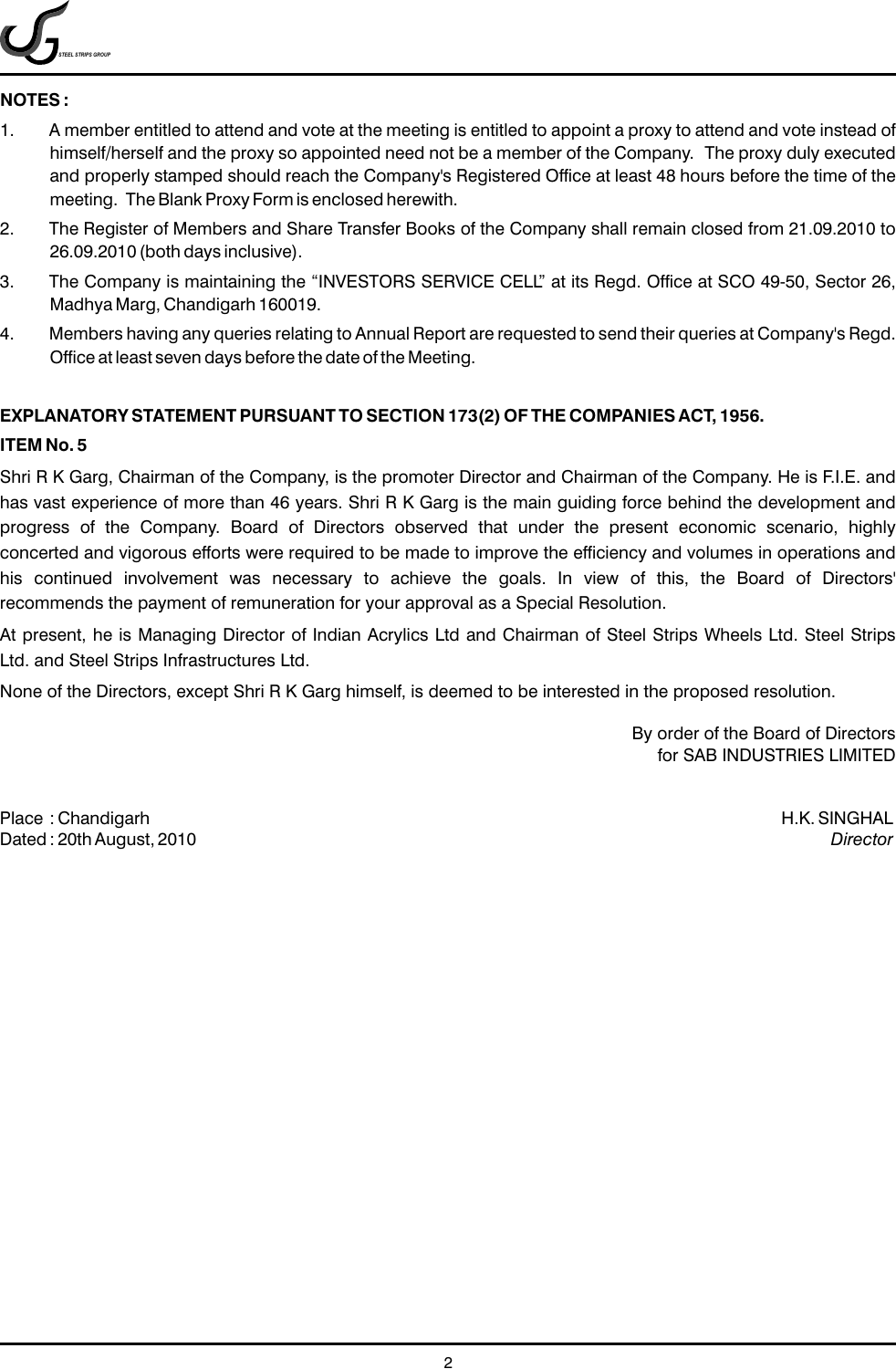### **DIRECTORS' REPORT**

Dear Members,

The Directors of your Company have pleasure in presenting the Annual Report on Accounts for the financial year ending 31st March, 2010.

#### **FINANCIAL HIGHLIGHTS**

|                                             |                       | (Rs.in Lacs) |
|---------------------------------------------|-----------------------|--------------|
|                                             | 31.03.2010 31.03.2009 |              |
| Turnover and Other Income                   | 2101.72               | 2721.37      |
| <b>Operating Profit</b>                     | 251.19                | 831.62       |
| <b>Financial Expenses</b>                   | 72.19                 | 318.22       |
| Depreciation                                | 66.29                 | 84.95        |
| Net Profit/ (Loss) before Income Tax 112.71 |                       | 428.45       |
| Profit after Tax                            | 81.22                 | 387.16       |
|                                             |                       |              |

#### **OPERATIONS AND FUTURE OUTLOOK**

Due to recession in the Real Estate business, gross income of the Company has decreased to Rs.2101.72 lacs during the year under review as against Rs.2721.37 lacs during the previous year. The gross profit was lower at Rs.251.19 lacs as against Rs.831.62 lacs, as also the net profit before tax declined to Rs.112.71lacs as against Rs.428.45 lacs. Your Company is making all efforts to strengthen its operations.

#### **SEGMENT REPORT**

Your Company has a number of activities in its fold. Its primary business activities include Construction and Engineering, Real Estate, Information Technology and Trading. The Company is registered with various Government Bodies like Uttranchal PWD (B&R), HP PWD (B&R), Haryana PWD (B&R) and PUDA as class-1 contractors. This segment has the largest share of revenue and profits in the performance of the Company. This segment also provides consultancy in the field of civil engineering and preparation and award of claims.

The Infotech Division of the Company undertakes activities of an Internet Service Provider in Punjab Telecom Circle including Punjab, Chandigarh,

Panchkula and parts of Haryana and Himachal Pradesh.

The other important segment of activities of your Company include development and sale of Real Estate. The Company is already in the process of developing a Housing Complex at Derabassi, on Ambala-Chandigarh National Highway, at Derabassi in Punjab.

A breakup of the segment-wise performance is given in the 'Notes on Accounts' which forms a part of the Balance Sheet.

#### **SUBSIDIARY COMPANY**

As reported earlier, the Company has promoted a joint venture Company in Iran for manufacture of approximately 2000 tonnes and 2600 tonnes of Ammonia and Urea respectively together with their respective and related by- products. As per agreement, your Company will have 55% share in the Equity of the Company. The said Company has allotted 660 Equity Shares of Iranian Rials 85,00,000 each, till date, amounting to Rs.2,63,15,831, to your Company.

Another Wholly owned Subsidiary, Munak International Trading Corporation, Mauritius, established for trading activities, did not undertake any business during the year.

As required under Section 212 of the Companies Act, 1956, the Accounts and Statements of Munak International Trading Corporation and Lavan Chemical Company, Iran are attached and form a part of this report.

#### **FINANCIAL STATUS**

There is no change in the issued and subscribed capital of Rs.15,18,83,720 divided into 1,51,88,372 equity shares of Rs.10/- each.

#### **DIRECTORS**

Shri H K Singhal and Shri Sanjay Garg, Directors of the Company, retire by rotation at the ensuing Annual General Meeting and being eligible offer themselves for re-appointment.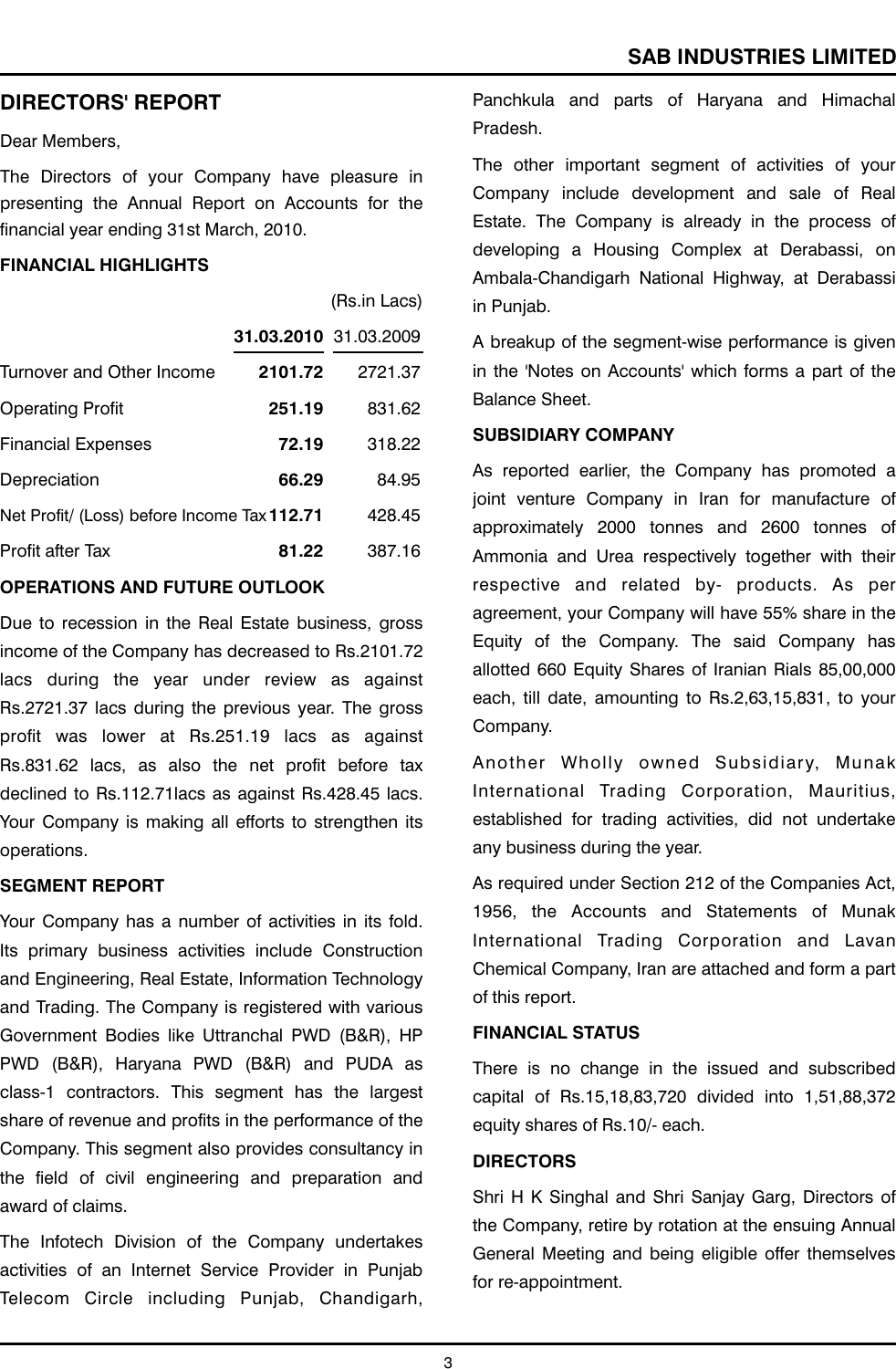

#### **DIVIDEND**

Keeping in view the expansion programmes to be undertaken by the Company in future. Your Company has decided not to declare any dividend during the year.

#### **INTERNAL CONTROL SYSTEMS**

The internal control systems and processes of your Company cover operational efficiency, accuracy and promptness in financial reporting, compliance with laws and regulations and development of mature, disciplined and effective processes. The processes are also designed to meet the goals of cost, schedule, functionality and quality, thus resulting in higher levels of customer satisfaction.

#### **CORPORATE GOVERNANCE**

A separate section on Corporate Governance forms part of the Directors' Report in pursuance to Clause 49 of the Listing Agreement, with Stock Exchanges.

#### **FIXED DEPOSITS**

During the year ended March 31, 2010, your Company has accepted deposits Rs.100 lacs from the public within the meaning of the provisions of Section 58-A of the Companies Act, 1956. Also, there are no unpaid or unclaimed deposits of any previous years.

#### **AUDITORS**

M/s S.C. Dewan & Co., Chartered Accountants, were appointed as Statutory Auditors of the Company to hold office till the conclusion of the ensuing Annual General Meeting of the Company. The Auditors retire at the said meeting and, being eligible, have offered themselves for re-appointment. The company has received a certificate from them pursuant to Section 224 (IB) of the Companies Act, 1956, confirming their eligibility for reappointment.

Regarding valuation of Investments in quoted shares and Agricultural Lands & Buildings, the same has been done at cost, instead of market price, to comply with the Accounting Standards.

#### **INSURANCE**

All the Properties of the Company have been adequately insured.

#### **MANAGEMENT DISCUSSION AND ANALYSIS**

Your Company is engaged in construction & engineering, InfoTech, Real Estate and Trading. Besides, the Company has also promoted a Joint Venture Company in Iran for setting up a project for the production of approximately 2000 tonnes and 2600 tonnes of Ammonia and Urea respectively, together with their respective and related Byproducts.

Real Estate business is again picking up in the country. The Company is gearing up to seize this opportunity to grow. The Company has already launched a Housing Complex named "SSL HIGHWAY TOWERS" at Derabassi near Chandigarh. The business is expected to pick up in the near future.

#### **DIRECTORS' RESPONSIBILITY STATEMENT**

Pursuant to Section 217(2AA) of the Companies Ac, 1956, the Directors' confirm that :

- i) in preparation of the Balance Sheet and the Profit and Loss Account and Cash Flow Statement of the Company, the applicable accounting standards have been followed alongwith proper explanation relating to material departures.
- ii) the Directors have selected such accounting policies and applied them consistently and made judgements and estimates that are reasonable and prudent so as to give a true and fair view of the state of affairs of the Company at the end of the financial year and of the profit of the Company for that period.
- iii) the Directors have taken proper and sufficient care for the maintenance of adequate Accounting records in accordance with the provisions of the Companies Act, 1956, for safeguarding the assets of the company and for preventing and detecting fraud and other irregularities.
- iv) The annual accounts have been prepared on a going concern basis.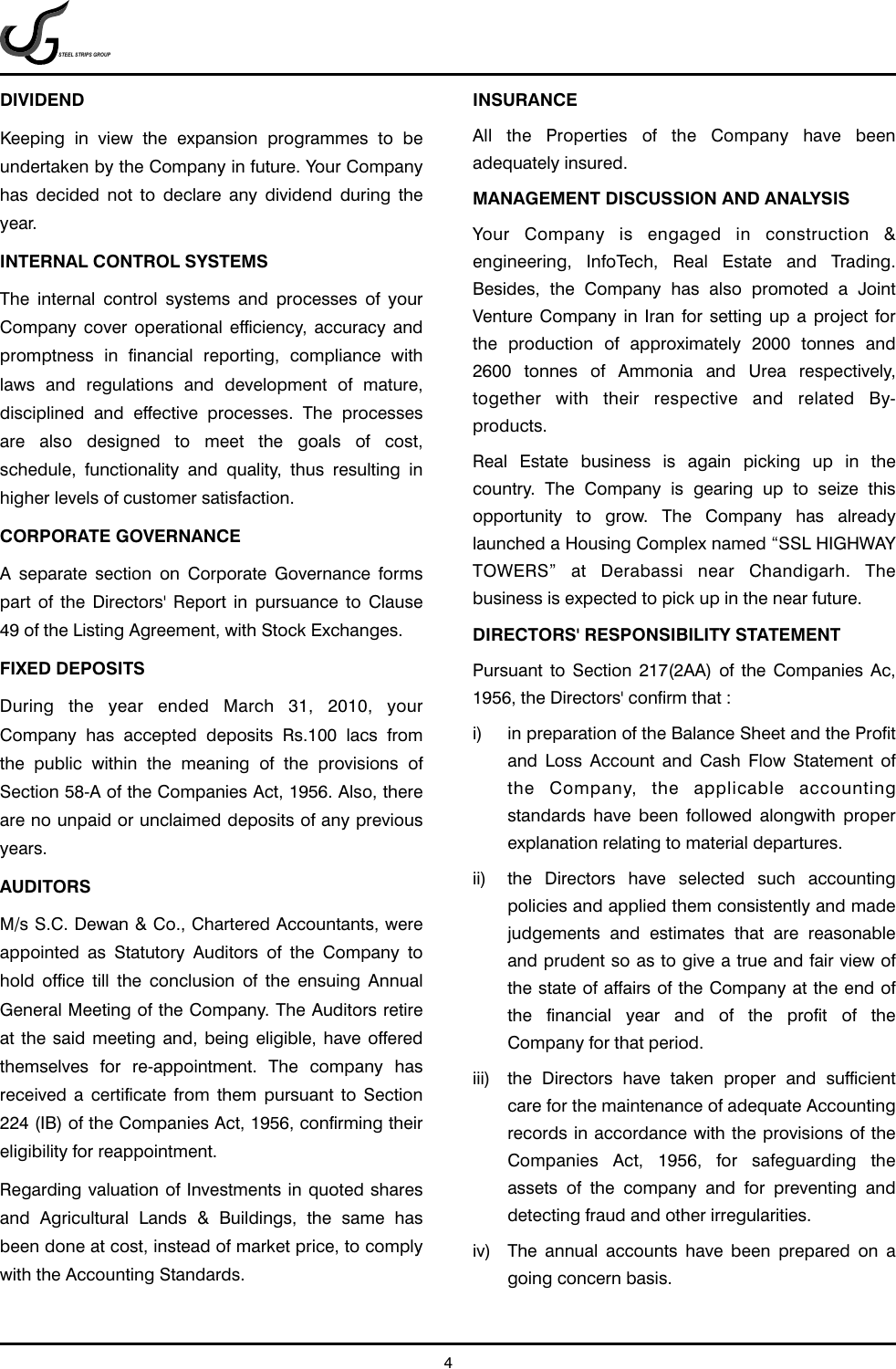## **CONSERVATION OF ENERGY, TECHNOLOGY ABSORPTION AND FOREIGN EXCHANGE EARNINGS AND OUTGO**

- (a) The provisions of Section 217(1)(e) of the Companies Act, 1956 with regard to Conservation of Energy and Technology Absorption are not applicable as your Company is not engaged in any Industrial activities.
- (b) Foreign Exchange Earnings and Outgo:

|            | 31.03.2010             | 31.03.2009  |
|------------|------------------------|-------------|
| - Earnings | Nil                    | Nil         |
| - Outgo    | <b>Rs. 383.73 Lacs</b> | 726.27 Lacs |

### **PARTICULARS OF EMPLOYEES**

Relations during the period under review continued to be peaceful and harmonious. There was no employee who was drawing a salary of Rs. 24,00,000/- and above per annum if employed for full year, or a salary of Rs. 2,00,000/- and above per month if employed for a part of the year.

#### **ACKNOWLEDGMENTS**

Your Directors would like to place on record their sincere appreciation for the wholehearted support and contributions made by all employees of the Company, Customers, Bankers and Government Authorities. The Directors also express their gratitude to the shareholders for their valuable and un-stinted support.

For and on behalf of BOARD OF DIRECTORS

Place : Chandigarh H.K. Singhal Avinash Sharma Dated : 31.05.2010 *Director Executive Director*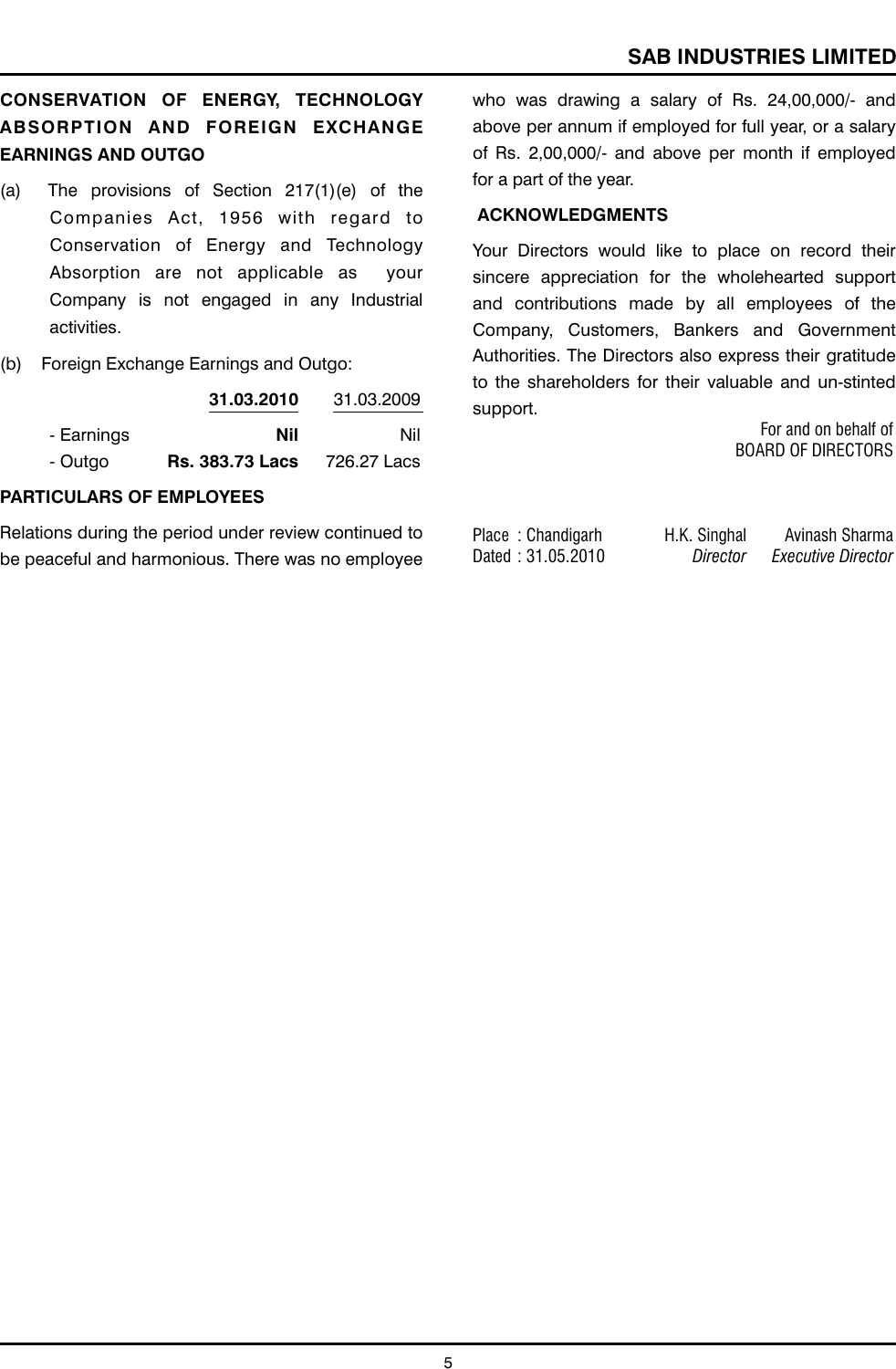*STEEL STRIPS GROUP*

## **CORPORATE GOVERNANCE**

### **REPORT ON CORPORATE GOVERNANCE**

### **(I) A brief statement on Company's philosophy on code of governance:**

SAB Industries Ltd. (SABIL) believes in practicing the principles of good corporate governance, disclosure and transparency in all its activities and processes. Towards this objective, SABIL has always focused on good corporate governance, which it considers as a key driver of sustainable corporate growth and long term value creation.

#### **(II) BOARD OF DIRECTORS**

Composition and category of directors:

- (i) The Company's policy is to have appropriate mix of Executive and Non-Executive Directors to maintain the independence of the Board and to separate the Board functions of governance and management. At Present, the Board of Directors comprises of 8 Directors with a Non-Executive Chairman. Of the Eight Directors, 7 (i.e. 87.5%) are Non-Executive Directors, including 4 (i.e. 50%) Independent Directors. None of the Non-Executive / Independent Directors has any material pecuniary relationship or transactions with the Company.
- (ii) Five Board Meetings were held during the year and gap between two meetings did not exceed four months. The dates on which the Board Meetings were held are 29.05.09, 07.07.09, 31.07.09, 30.10.09 and 30.01.10.
- (iii) The names and categories of the directors on the Board, their attendance at Board Meetings and Annual General Meeting held during the year and the number of Directorships and Committee Chairmanships/ Memberships held by them in other companies is given below. Other Directorships do not include directorships of private limited companies, foreign companies, and companies under Section 25 of the Companies Act. Chairmanships/ Memberships of Board Committees include only that of Audit and Shareholders/ Investors Grievance Committees.

| The detail of Board Meetings, number of Directorships and Committee Memberships held by Directors |  |  |
|---------------------------------------------------------------------------------------------------|--|--|
|                                                                                                   |  |  |

| Name of<br>Director and<br>Designation | Category                                     |      | No. of Board<br>meetings held<br>during the year<br>2009-10 | Whether<br>attended<br>last AGM held<br>on 30th<br>September, 2009 | No. of Directorships<br>in other<br><b>Public Companies</b> |                | No. of Committee<br>positions held<br>in other<br><b>Public Companies</b> |               |
|----------------------------------------|----------------------------------------------|------|-------------------------------------------------------------|--------------------------------------------------------------------|-------------------------------------------------------------|----------------|---------------------------------------------------------------------------|---------------|
|                                        |                                              | Held | Attended                                                    |                                                                    | Chairman                                                    | Member         | Chairman                                                                  | <b>Member</b> |
| Shri R.K.Garg,<br>(Chairman)           | Promoter-<br>Non-Executive<br>Director       | 5    | 5                                                           | No                                                                 | 3                                                           | $\overline{2}$ | 1                                                                         | Nil           |
| Shri Avinash Sharma                    | <b>Executive Director</b>                    | 5    | 5                                                           | No                                                                 | Nil                                                         | Nil            | Nil                                                                       | Nil           |
| Shri Ram K Gupta                       | Non-Executive<br>Independent Director        | 5    | 2                                                           | No                                                                 | Nil                                                         | 3              | Nil                                                                       | 1             |
| Shri Sanjay Garg                       | Non-Executive<br>Director                    | 5    | 5                                                           | Yes                                                                | Nil                                                         | $\overline{2}$ | Nil                                                                       |               |
| Shri Vijay G Kalantri                  | Non-Executive<br>Independent Director        | 5    |                                                             | No                                                                 | 4                                                           | 9              | Nil                                                                       | 4             |
| Shri Kanwarjit Singh                   | Non-Executive<br>Independent Director        | 5    | $\overline{2}$                                              |                                                                    |                                                             |                |                                                                           |               |
| Shri S.S. Dawra                        | Non-Executive<br><b>Independent Director</b> | 5    | 4                                                           |                                                                    |                                                             |                |                                                                           |               |
| Shri H.K. Singhal                      | Non-Executive<br>Director                    | 5    | 5                                                           | Yes                                                                | Nil                                                         | 6              | Nil                                                                       |               |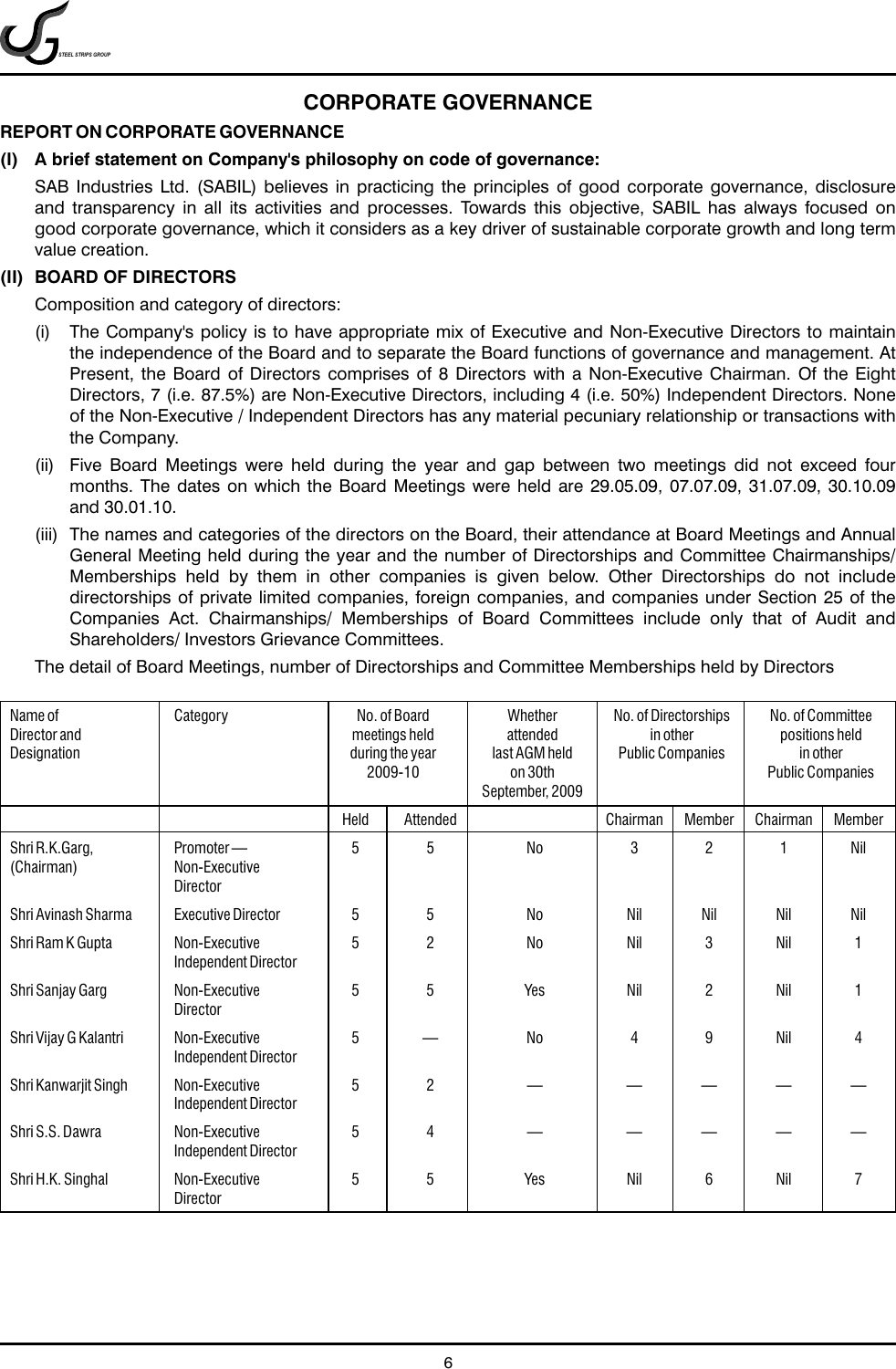- (iv) None of the Non-Executive Directors has any material pecuniary relationship or transactions with the Company. The Company has not entered into any materially significant transactions with its Directors/ Management or relatives etc. affecting the interest of the Company at large, except in normal course of business.
- (v) During the year, information as mentioned in annexure 1A to Clause 49 of the listing agreement has been placed before the Board for its consideration.
- (vi) **Directors retiring by rotation and being considered for reappointment:**

In accordance with the provisions of Companies Act, 1956, Shri H K Singhal and Shri Sanjay Garg, retire by rotation at the forthcoming Annual General Meeting and are eligible for re-appointment.

### **BRIEF DESCRIPTION OF DIRECTORS RETIRING BY ROTATION:**

#### **Shri H.K. Singhal**

Shri H K Singhal, a Chartered Accountant, has more than 30 years of experience in the area of corporate finance, banking, audit, treasury operations, internal management and management information systems. He has made significant contributions to the Company's growth and implementation of investment plans and business strategies. Over the period he occupied several managerial and advisory positions. He holds directorship of various Companies and is a member of audit and other committees. He is the Wholetime Director of Indian Acrylics Limited, a group Company.

Shri H K Singhal holds Directorships in the following other Companies:

| <b>Name of Company</b>             | <b>Nature of interest</b> |
|------------------------------------|---------------------------|
| Steel Strips Infrastructures Ltd.  | Director                  |
| Indion Chemicals Ltd.              | Director                  |
| Steel Strips Wheels Ltd.           | Director                  |
| S.A.B. Udyog Ltd.                  | Director                  |
| S.J. Mercantile Pvt. Ltd.          | Director                  |
| Steel Strips Mercantile Pvt. Ltd.  | Director                  |
| Malwa Holdings Pvt. Ltd.           | Director                  |
| Munak Financiers Pvt. Ltd.         | Director                  |
| Munak Investments Pvt. Ltd.        | Director                  |
| SAB Developers Pvt. Ltd.           | <b>Director</b>           |
| Munak International Pvt. Ltd.      | Director                  |
| Malwa Chemtex Udyog Ltd.           | Director                  |
| <b>Indian Acrylics Limited</b>     | <b>Finance Director</b>   |
| <b>HOLDING MORE THAN 2% SHARES</b> |                           |
| Priya Tools Ltd.                   |                           |

Shri H K Singhal is also Member/ Chairman of the following Committees of Board of other Companies:

| Name of Company                              | Name of Committee                                                                                                                                               | Designation<br>(Member or<br>Chairman) |
|----------------------------------------------|-----------------------------------------------------------------------------------------------------------------------------------------------------------------|----------------------------------------|
| Indian Acrylics Ltd.                         | Secretarial Committee,<br>Audit Committee,<br>Sub-Committee,<br>Remuneration Committee,<br>and Investor Grievance<br>Committee                                  | Member                                 |
| Steel Strips and<br><b>Wheels Limited</b>    | Audit Committee,<br>Remuneration Committee,<br>Share Transfer Committee,<br>Allotment Committee,<br>Sub-Committee and<br><b>Investor Grievance</b><br>Committee | Member                                 |
| <b>Steel Strips</b><br>Infrastructures I td. | Audit Committee,<br><b>Share Transfer Committee,</b><br>and Investor Grievance<br>Committee                                                                     | Member                                 |
| Steel Strips Ltd.                            | Audit Committee,<br>Share Transfer Committee,<br>and Investor Grievance<br>Committee                                                                            | Member                                 |
| <b>SAB Industries Ltd.</b>                   | Audit Committee,<br>Share Transfer Committee,<br>and Investor Grievance<br>Committee                                                                            | Member                                 |

### **Shri Sanjay Garg**

Shri Sanjay Garg, a qualified Cost and Works Accountant and a Bachelor of Laws, is a well qualified and experienced professional and is associated with the Group since 1989 in various managerial and advisory positions.

Shri Sanjay Garg holds Directorships in the following Companies:

| <b>Name of the Company</b>        | <b>Nature of Interest</b> |
|-----------------------------------|---------------------------|
| <b>Steel Strips Limited</b>       | <b>Executive Director</b> |
| Steel Strips Infrastructures Ltd. | <b>Executive Director</b> |

Shri Sanjay Garg is also Member/ Chairman of the following Committees of Board of other Companies:

| Name of Company                             | Name of Committee                                                | Designation<br>(Member or<br>Chairman) |
|---------------------------------------------|------------------------------------------------------------------|----------------------------------------|
| <b>Steel Strips</b><br>Infrastructures Ltd. | <b>Share Transfer Committee</b>                                  | Member                                 |
| Steel Strips Ltd.                           | Share Transfer Committee,<br>and Investor Grievance<br>Committee | Member                                 |

#### **III) AUDIT COMMITTEE**

(i) The terms of reference of Audit Committee are as per relevant guidelines and legislations. The primary objective of the Audit Committee is to monitor and provide effective supervision of the management's financial reporting process with a view to ensure accurate, timely and proper disclosures and transparency and to review the adequacy of internal control systems and functions. During the year under review, four Meetings of the Committee were held.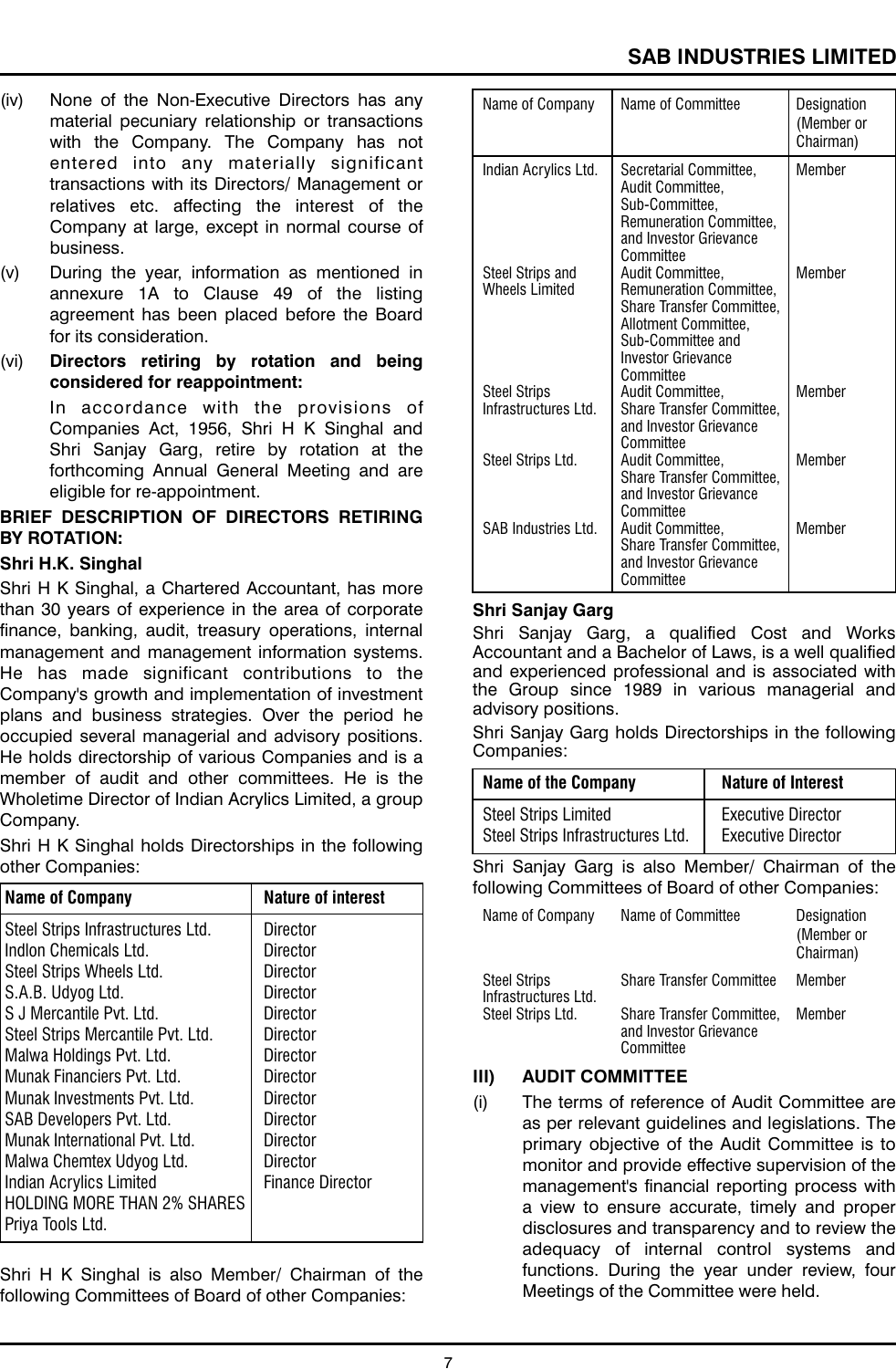

(ii) The Composition of the Audit Committee and particulars of meetings attended by the members of the Audit Committee are given below:

| Name                                                                         | Category                               |      | No. of Meetings held<br>during the year 2009-10 |
|------------------------------------------------------------------------------|----------------------------------------|------|-------------------------------------------------|
|                                                                              |                                        | Held | Attended                                        |
| Sh. S.S. Dawra<br>Sh.Ram K Gupta<br>Sh. Kanwarjit Singh<br>Shri H.K. Singhal | Chairman<br>Member<br>Member<br>Member |      |                                                 |

#### **(IV) SHARE TRANSFER COMMITTEE**

The Share Transfer Committee approves and expedites the process of share transfers.

The committee consists of the following members:

| Name                                  | Category                         |      | No. of Meetings held<br>during the year 2009-10 |
|---------------------------------------|----------------------------------|------|-------------------------------------------------|
|                                       |                                  | Held | Attended                                        |
| Sh. H.K. Singhal                      | Non-Executive<br><b>Director</b> |      |                                                 |
| Sh. Avinash Sharma Executive Director |                                  |      |                                                 |

#### **(V) INVESTORS GRIEVANCE COMMITTEE**

(i) The Company has constituted an Investor Grievance Committee of Directors to look into the redressal of shareholders' and investors' complaints such as transfer of shares, nonreceipt of shares after transfer, non-receipt of dividends and to ensure expeditious share transfer undertaken by the Registrar and Transfer Agents and recommends measures for overall improvement in the quality of investor services.

The committee consists of following members :

Sh. S.S. Dwara - Non Executive, Independent Director

Sh. Avinash Sharma - Executive Director

Sh. H.K. Singhal - Non Executive Director

The Company addresses all complaints, suggestions and grievances expeditiously and replies are sent/ issues resolved usually with in 15 days unless there is a dispute or other legal constraint.

(ii) Name, Designation, Address & E-mail of Compliance Officer:

> Sh. H. K. Singhal **Director** SAB INDUSTRIES LIMITED Corporate Office: S C O 49-50, Sector 26, Madhya Marg, Chandigarh. Telephone No. 0172- 2793112, 2792385 E-mail : hksinghal@glide.net.in

#### **(VI) DETAILS OF REMUNERATION FOR THE YEAR ENDED MARCH 31, 2010**

(A) Shri Avinash Sharma is Whole Time Director of the Company. His particulars and details of remuneration paid are as under:

Designation : Executive Director Date & Tenure : 01.10.2008 of Appointment and for three years Basic Salary : Rs. 1,00,000/- per month House Rent Allowance : 35% of Basic Salary

Perquisites :

Reimbursement of medical as per the rules of the Company;

Contribution to Provident Fund @ 12% of basic salary;

Gratuity - Not exceeding half month's basic salary for each completed year of service, subject to Gratuity Act;

Earned Leave - As per Company's Rules (unused portion of the earned leave may be encashed at the end of the tenure, including extension in tenure, if any, subject to a maximum of 30 days leave);

Telephone at residence (private use of the telephone shall be billed by the Company to the appointee)

All payments are subject to TDS as per Income Tax Act, 1961

5% of net profit inclusive of remuneration mentioned above. For the purpose of calculation, net profit shall exclude the profit generated/ to be generated by the sale of Land, by the sale of Investment in shares, dividend of investment in shares and due to any claim received/ to be received for the cases/ work done before 1st October 2008 or any other receivable against the work executed by the Company before the said date.

In the event of losses or inadequate profits in any financial year during the term of office of Sh. Avinash Sharma as Executive Director, the aforesaid salary and all other benefits and other remuneration/ perquisites shall be paid to the appointee as minimum remuneration subject to ceiling laid down in Schedule XIII of the Companies Act, 1956, as amended, modified or re-enacted from time to time.

(B) Detail of Sitting fee paid to the Directors for attending the Board Meetings / Committee Meetings held during 01.04.2009 to 31.03.2010

| <b>NAME OF DIRECTOR</b> | SITTING FEE (in Rs.) |
|-------------------------|----------------------|
| Shri R.K. Garg          | 25,000               |
| Shri Ram K Gupta        | 14,000               |
| Shri Kanwarjit Singh    | 12,000               |
| Shri Sanjay Garg        | 25,000               |
| Shri Vijay G. Kalantri  |                      |
| Shri H.K. Singhal       | 33,000               |
| Shri S.S. Dawra         | 26,000               |
|                         |                      |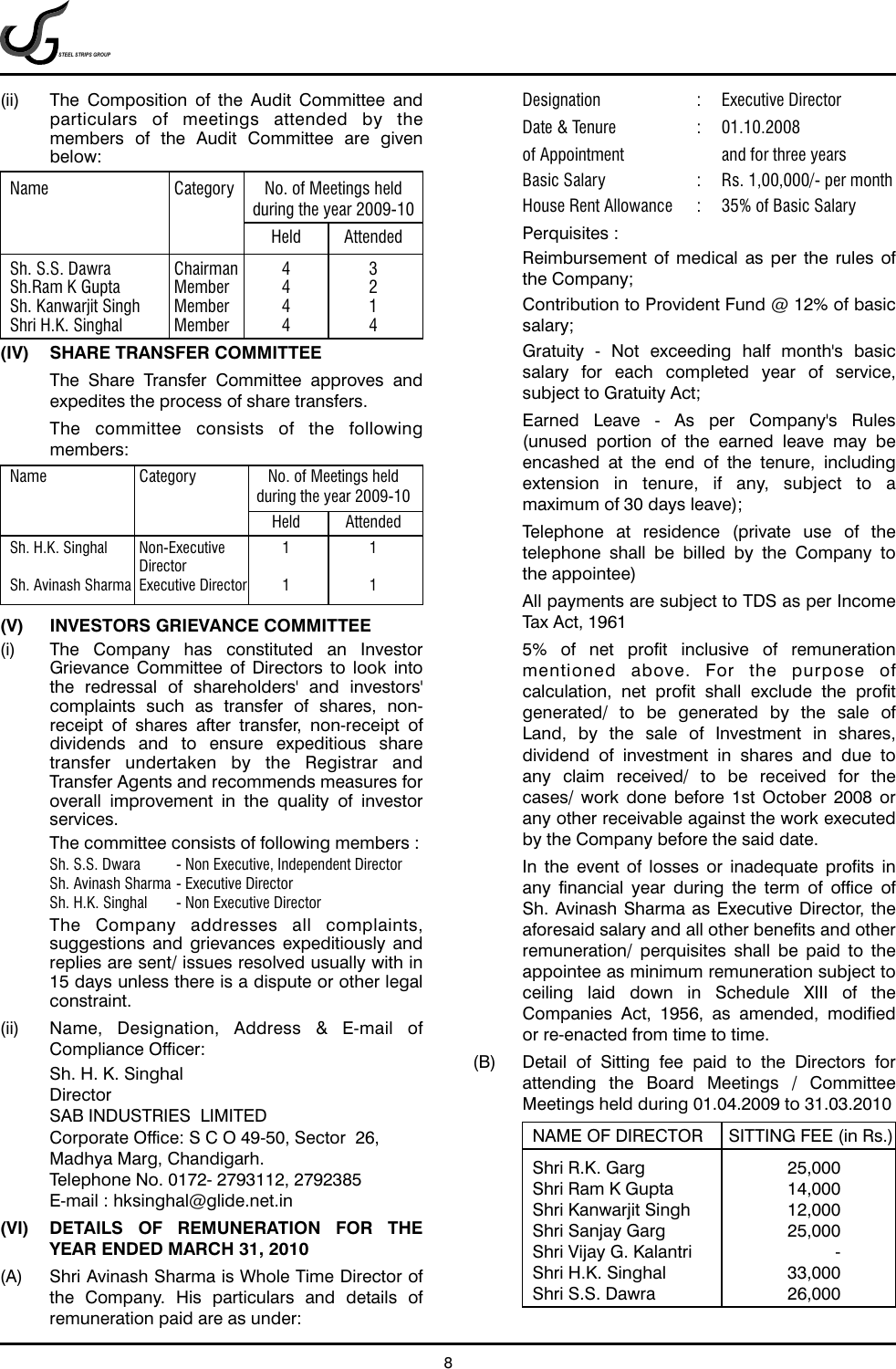#### **(VII) DETAIL OF SHARES OF THE Company HELD BY DIRECTORS AS ON 31ST MARCH, 2010.**

| Name                   | No. of Shares |
|------------------------|---------------|
| Shri R.K. Garg         | 3404020       |
| Shri Ram K Gupta       | Nil           |
| Shri Kanwarjit Singh   | Nil           |
| Shri S.S. Dawra        | Nil           |
| Shri Sanjay Garg       | Nil           |
| Shri Vijay G. Kalantri | Nil           |
| Shri H.K. Singhal      | 20            |

## **(VIII) (i) GENERAL BODY MEETINGS**

Date and venue of last few Annual General Meetings:

| Date of<br>last<br>three AGMs | Venue                                                                                                       | Special<br>Resolution(s)<br>passed               |
|-------------------------------|-------------------------------------------------------------------------------------------------------------|--------------------------------------------------|
| 29.09.2007                    | Regd Office of the<br>Company at:<br>Village Rampur Banjaran,<br>Near Dhaula kuan,<br>Distt. Sirmour (H.P.) | None                                             |
| 27.09.2008                    | SCO 49-50, Sector 26,<br>Madhya Marg,<br>Chandigarh                                                         | Increase in<br><b>Authorised Capital</b>         |
| 30.09.2009                    | -do-                                                                                                        | Yes, Appointment of<br><b>Executive Director</b> |

No Extra Ordinary General Meeting of the shareholders was held during the year.

## **ii) DISCLOSURES:**

- (i) Details of transactions entered into with related parties, during the year under review have been given in notes forming part of accounts.
- (ii) The Company has been complying with the SEBI Regulations and Listing Agreement with Sock Exchanges on issues related to Capital Market.
- (iii) The Company has adopted a Whistle Blower policy and has established the necessary mechanism for employees to report concerns to the Audit Committee about unethical behaviour. No person has been denied access to the Audit Committee.

# **(IX) INSIDER TRADING**

"Code of Conduct for Prevention of Insider Trading" pursuant to the requirements of SEBI (Prohibition of Insider Trading) Regulations, 1992, as amended, has been followed by the Company through out the year.

# **(X) CEO/CFO CERTIFICATION**

A certificate from Executive Director and General Manager (A/c) on the financial

statements of the Company was placed before the Board.

# **(XI) CONSTITUANTS OF GROUP:**

Following named Companies and individuals and HUF constitute the Group as defined in the MRTP Act 1969:

# **GROUP COMPANIES:**

Indian Acrylics Ltd., Steel Strips Wheels Ltd., Steel Strips Ltd., Steel Strips Infrastructures Ltd., Steel Strips Industries Ltd., Indlon Chemicals Ltd., SAB Developers Pvt. Ltd., Malwa Chemtex Udyog Ltd., S.S. Credits Pvt. Ltd., S.J. Mercantile Pvt. Ltd., Indian Acrylics Investments Ltd., Malwa Holdings Pvt. Ltd., Steel Strips Mercantile Pvt. Ltd., Steel Strips Financiers Pvt. Ltd., Steel Strips Holdings Pvt. Ltd., Munak International Pvt. Ltd., Munak Financiers Pvt. Ltd.,Munak Investments Pvt. Ltd., S.A.B. Udyog Ltd., Chandigarh Developers Pvt. Ltd. and DHG Marketing Pvt. Ltd.

### **INDIVIDUALS / HUF:**

Sh. R.K. Garg, Smt. Sunena Garg, Ms. Priya Garg, Mr. Dheeraj Garg., Ms. Ute Mayr

# **(XII) MEANS OF COMMUNICATION**

The quarterly and annual results are generally published in "Business Standard" and "Desh Sewak" and have also been submitted to the stock exchange as per the requirements of the Listing Agreements on which the Company's equity shares are listed to enable them to put them on their own web sites. These were also put up on Company's Website www.sabindustries.in

## **(XIII) GENERAL SHAREHOLDER INFORMATION**

(i) Annual General Meeting

In the month of September, 2010 at the Registered Office of the Company.

- (ii) Financial Year : 1st April to 31st March
- (iii) Year Ending : March 31, 2010
- (iv) Financial Calendar : (tentative) Results for quarter ending June 2010 -- Last week of July, 2010 Results for quarter ending Sept. 2010 -- Last week of Oct., 2010 Results for quarter ending Dec. 2010 -- Last week of Jan., 2011 Results for quarter ending March 2011 -- Last week of May, 2011
- (v) Book Closure date : Tentatively Last week of September, 2010.
- (vi) Listing on stock Exchange : The Ludhiana Stock Exchange Ltd. and the Delhi Stock Exchange Ltd.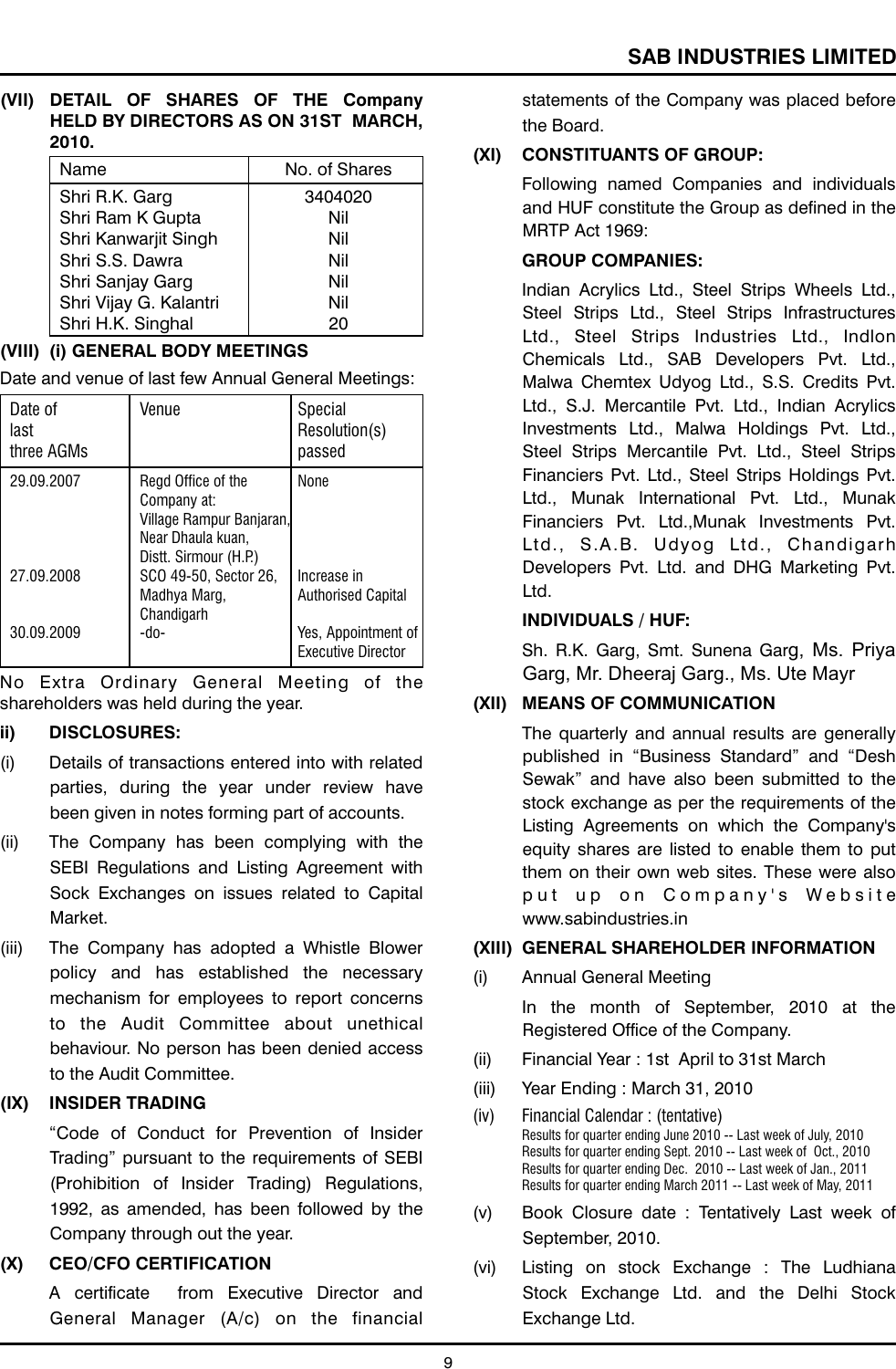

#### **(XIV) Share Transfer System**

Shares of the Company are in physical form. Transfer of shares is normally processed within 12-15 days from the date of receipt, if the documents are complete in all respects.

**(XV)** The Company did not have any outstanding GDRs/ADRs/Warrants or any convertible instruments as at 31st March, 2010.

#### **(XVI) Distribution of Shareholding.**

Class-wise Distribution of Equity Shares as on 31st March, 2010:

| Share holding of |                                     |        | <b>Shareholders</b><br><b>Share Amount</b> |           |               |
|------------------|-------------------------------------|--------|--------------------------------------------|-----------|---------------|
|                  | Face Value (Rs.)   Face Value (Rs.) | Number | %age to Total                              | in Rs.    | %age to Total |
| 10               | To 5000                             | 259    | 91.85                                      | 212240    | 0.14          |
| 5001             | To 10000                            | З      | 1.06                                       | 19200     | 0.01          |
| 10001            | To 20000                            | 2      | 0.71                                       | 24000     | 0.02          |
| 20001            | To 30000                            |        |                                            |           |               |
| 30001            | To 40000                            |        |                                            |           |               |
| 40001            | To 50000                            |        |                                            |           |               |
| 50001            | To 100000                           |        | 0.35                                       | 90000     | 0.06          |
| 100001           | and Above                           | 17     | 6.03                                       | 151538280 | 99.77         |
|                  |                                     | 282    | 100.00                                     | 151883720 | 100.00        |

Shareholding Pattern as on 31st March, 2010

| PARTICULARS                                                                                                                       | NO. OF SHARES                          | (%)                            |
|-----------------------------------------------------------------------------------------------------------------------------------|----------------------------------------|--------------------------------|
| Promoter & Persons Acting in concert<br><b>Bodies Corporate</b><br>Financial Institutions, Banks & Mutual funds<br>General Public | 11183356<br>3643892<br>336420<br>24704 | 73.63<br>23.99<br>2.21<br>0.17 |
| TOTAL SHAREHOLDING                                                                                                                | 15188372                               | 100.00                         |

#### **(XVII) MARKET INFORMATION**

The Securities of the Company are not actively traded on the Stock Exchanges. As such, the market information on the Company's Securities is not available.

**(XVIII)** Address of Registered/Correspondence Office:

SAB Industries Ltd. S.C.O. 49-50, Sector 26, Madhya Marg, Chandigarh-160019

On behalf of Board of Directors

| Place: Chandigarh | H.K. Singhal | Avinash Sharma            |
|-------------------|--------------|---------------------------|
| Date: 31.05.2010  | Director     | <b>Executive Director</b> |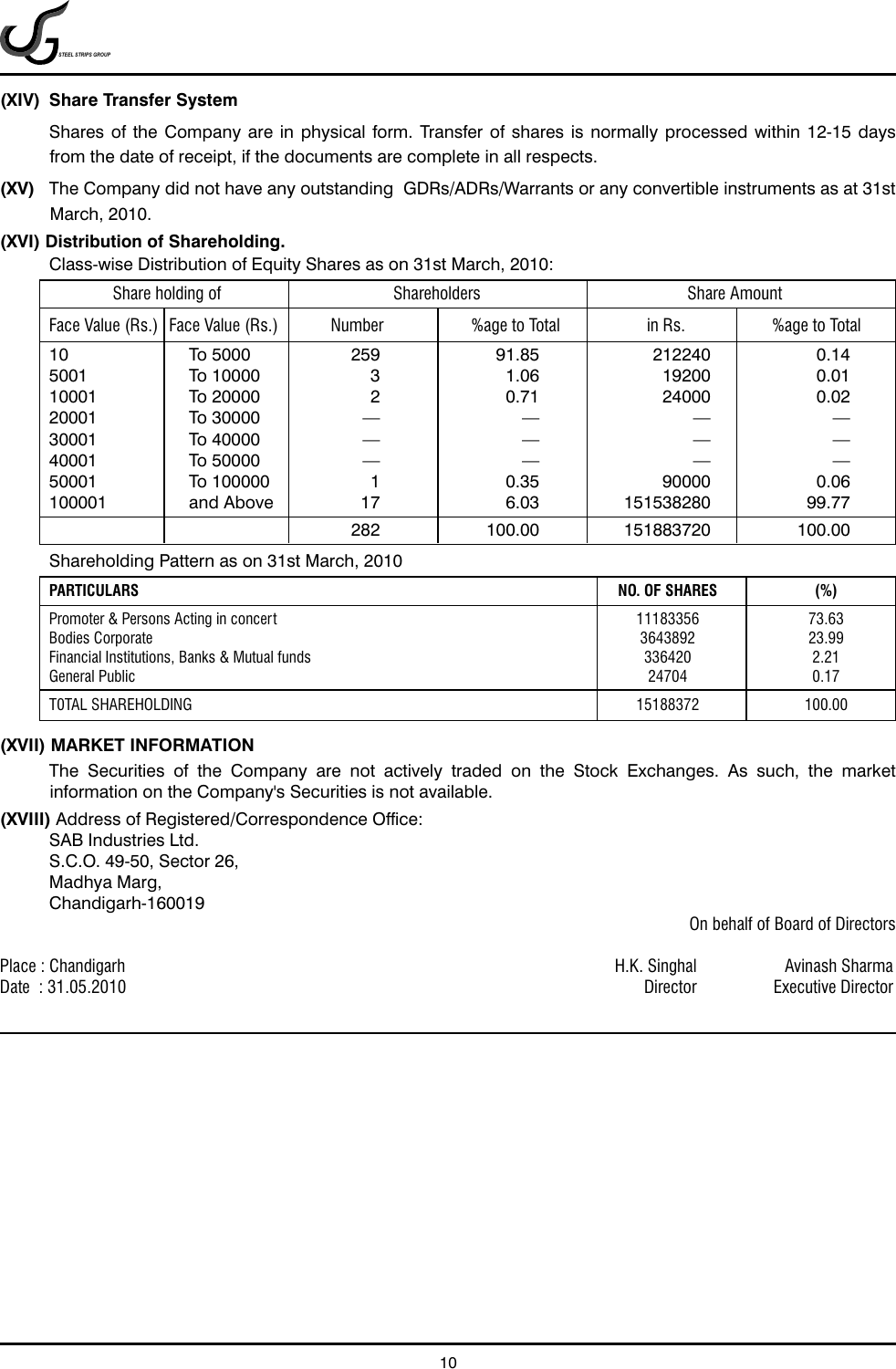#### **AUDITOR'S CERTIFICATE ON COMPLIANCE OF CONDITIONS OF CORPORATE GOVERNANCE U N D E R CLAU SE 4 9 OF T H E L IST I N G AGREEMENT**

We have examined the compliance of conditions of Corporate Governance by SAB Industries Limited for the year ended on 31st March 2010 as stipulated in Clause 49 of the Listing Agreement of the said Company with Stock Exchange.

The Compliance of conditions of Corporate Governance is the responsibility of the management. Our examination has been limited to a review of the procedures and implementation thereof, adopted by the Company for ensuring compliance with the conditions of Corporate Governance as stipulated in the said clause. It is neither an audit nor an expression of opinion on the financial statements of the Company.

On the basis of our review of the relevant records and documents maintained by the Company and furnished to us for review and the information and explanations given to us by the Company, we certify that the Company complied with the conditions of Corporate Governance as stipulated in Clause 49 of the above mentioned Listing Agreement with the Stock Exchanges.

> For S. C. Dewan & Co. Chartered Accountants

Place : Chandigarh S.C. Dewan Date : 31.05.2010 **Partner** 

#### **DECLARATION REGARDING COMPLIANCE BY BOARD MEMBERS AND SENIOR MANAGEMENT PERSONNEL WITH THE Company'S CODE OF CONDUCT**

This is to confirm that the Company has adopted a Code of Conduct for director & Senior management of the Company, the Code of Conduct is available on the website.

I confirm that the Company has in respect of the financial year ended March 31, 2010 received from the senior Management Team of the Company and the Members of the Board, a declaration of compliance with the Code of conduct applicable to them.

For SAB Industries Limited

Place : Chandigarh **Avinash Sharma** Date : 31.05.2010 Executive Director

#### **CEO'S/CFO'S Certificate**

#### **TO WHOMSOEVER IT MAY CONCERN**

In Compliance to clause 49 of the Listing Agreement, we certify that:

- a. We have reviewed the financial statements and the cash flow statement for the year and that to the best of our knowledge and belief:
	- i. these statements do not contain any materially untrue statement or omit any material fact or contain statements that might be misleading;
	- ii. these statements together present a true and fair view of the Company's affair and are in compliance with existing accounting standards, applicable laws and regulations.
- b. There are, to the best of our knowledge and belief, no transactions entered into by the Company during the year which are fraudulent, illegal or violative of the Company's Code of conduct.
- c. We accept responsibility for establishing and maintaining internal controls and that we have evaluated the effectiveness of the internal control systems of the Company pertaining to financial reporting and we have disclosed to the Auditors and the Audit Committee, deficiencies in the design or operation of such internal control, if any, of which we are aware and the steps we have taken or purpose to take to rectify these deficiencies.
- d. We have indicated to the Auditors and the Audit Committee:
	- i. significant changes in internal control over financial reporting during the year,
	- ii. significant changes in accounting policies during the year and that the same have been disclosed in the notes to the financial statements; and
	- iii. instances of significant fraud of which we have become aware and the involvement therein, if any, of the management or an employee having a significant role in the Company's internal control system over financial reporting.

For SAB Industries Limited

Place : Chandigarh Avinash Sharma Date: 31.05.2010 Executive Director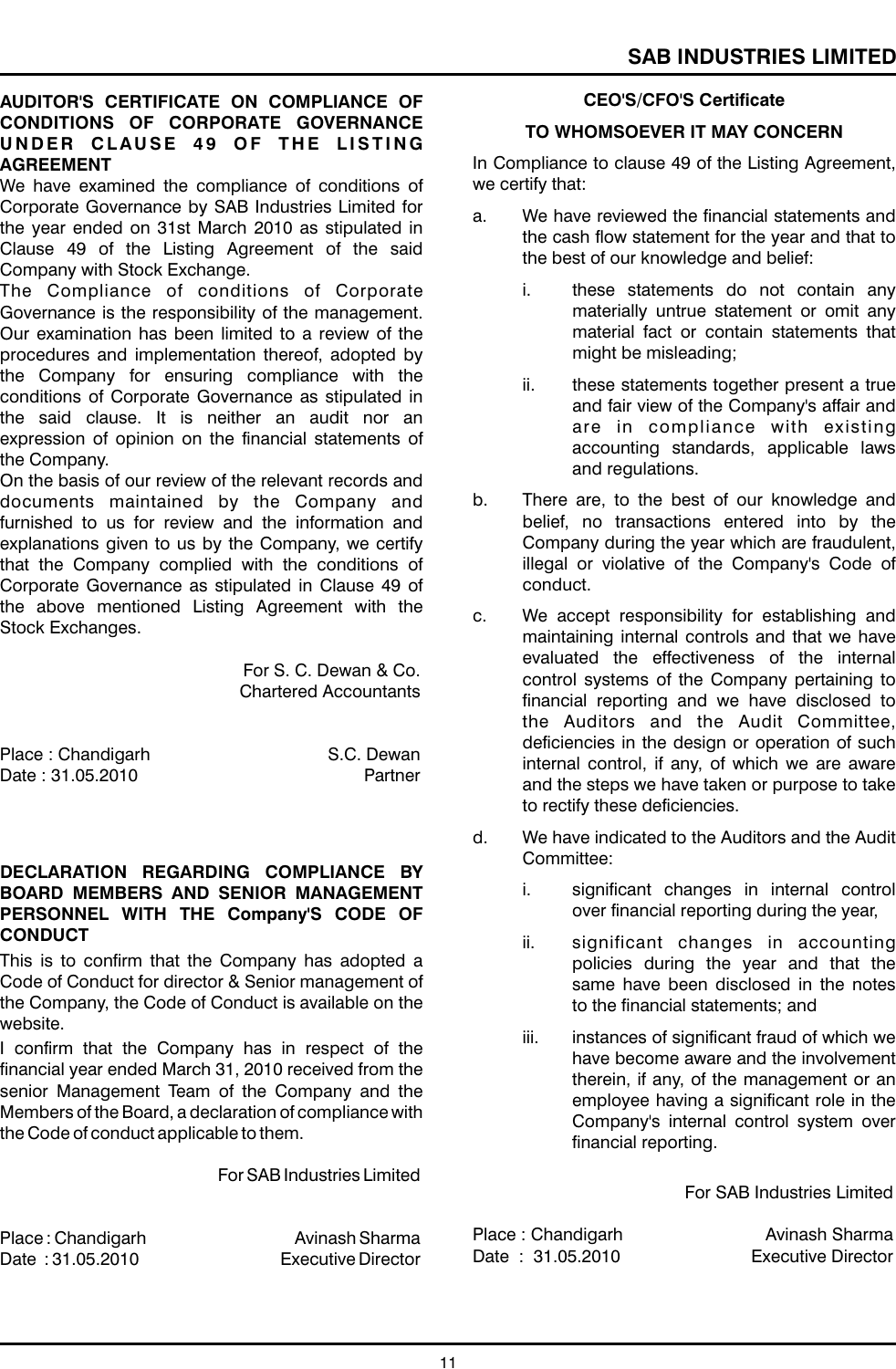*STEEL STRIPS GROUP*

### **AUDITORS' REPORT**

#### To the Shareholders

We have audited the attached Balance Sheet of M/S SAB Industries Ltd., as at 31st March 2010, and also the Profit & Loss Account for the year ended on that date annexed thereto. These financial statements are the responsibility of the Company's management. Our responsibility is to express an opinion on these financial statements based on our audit.

We conducted our audit in accordance with auditing standards generally accepted in India. Those standards require that we plan and perform the audit to obtain reasonable assurance about whether the financial statements are free of material misstatement. An audit includes examining, on a test basis, evidence supporting the amounts and disclosures in the financial statements. An audit also includes assessing the accounting principles used and significant estimates made by management, as well as evaluating the overall financial statement presentation. We believe that our audit provides a reasonable basis for our opinion.

- 1. As required by the Companies (Auditors' Report) Order, 2003 issued by the Central Government of India in terms of Section 227 (4A) of the Companies Act, 1956, we enclose in the Annexure a statement on the matters specified in paragraph 4 & 5 of the said order.
- 2. Further to our comments in the Annexure referred to above, we state that:
	- i) We have obtained all information and explanations, which to the best of our knowledge and belief were necessary for the purpose of our audit.
	- ii) In our opinion, proper books of accounts as required by law have been kept by the Company so far as appears from our examination of those books.
	- iii) The Balance Sheet and Profit & Loss Account dealt with by this report are in agreement with the books of accounts.
- iv) In our opinion, the Balance Sheet and Profit & Loss Account dealt with by this report comply with the Accounting Standards referred to in Sec 211 (3C) of the Companies Act, 1956.
- v) On the basis of written representations received from the Directors, as on 31.03.2010 and taken on record by the Board of Directors, we report that none of the Directors is disqualified as on 31.03.2010 from being appointed as Director in terms of clause (g) of Sub-section (1) of section 274 of the Companies Act, 1956.
- vi) In our opinion and to the best of our information and according to the explanations given to us, the said accounts read together with the Significant Accounting Policies and notes given in Schedule 16 of "Notes on Accounts" give a true and fair view in conformity with the accounting principles generally accepted in India :
	- a) In case of Balance Sheet, of the state of affairs of the Company as at 31st March, 2010, and
	- b) In case of Profit & Loss Account, of the Profit for the year ended on that date.
	- c) In the case of Cash Flow Statement, of the Cash Flow for the year ended on that date.

For S.C. DEWAN & CO. Chartered Accountants

Place : Chandigarh S.C. Dewan Dated : 31st May, 2010 **Partner**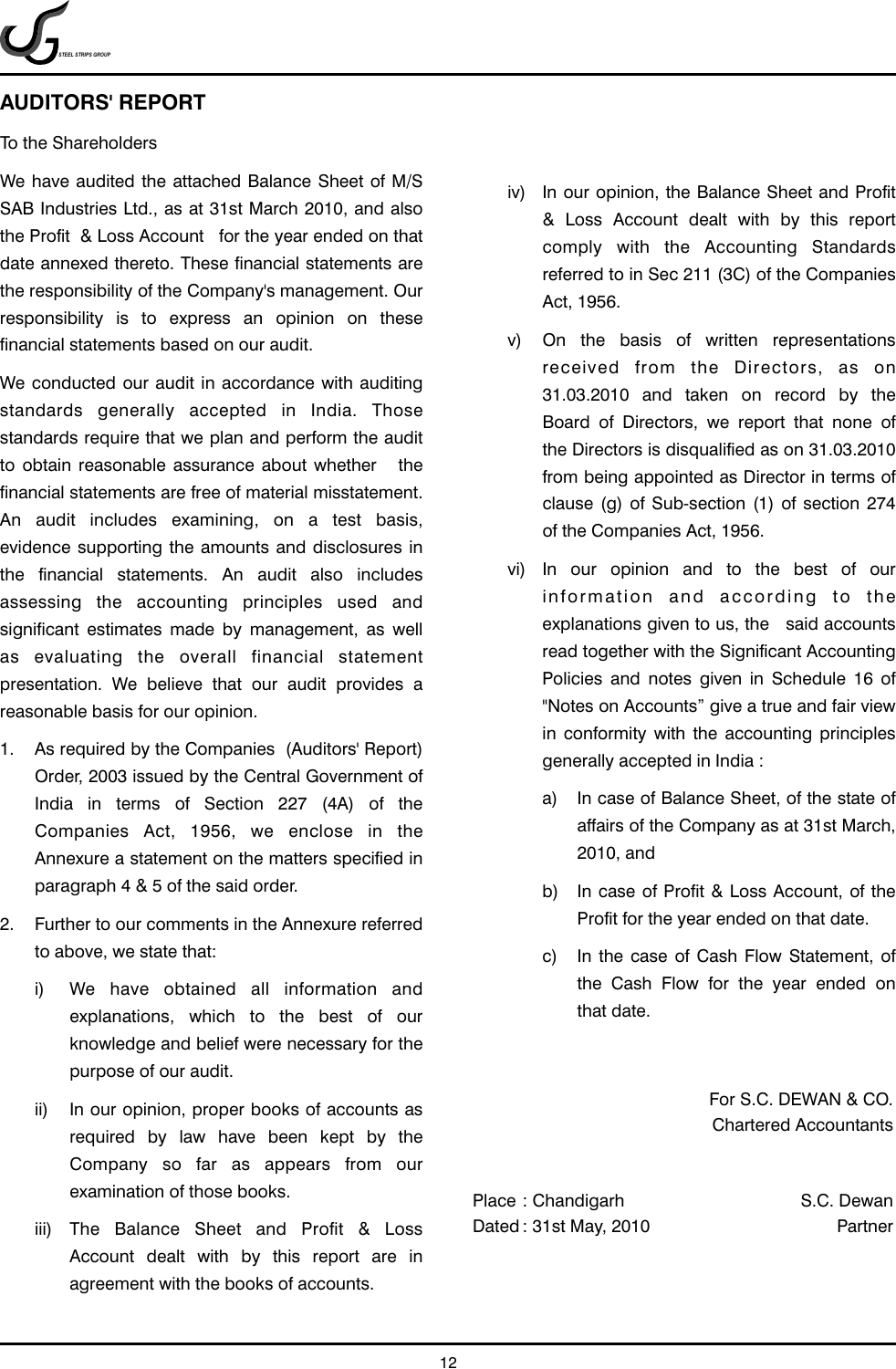# **ANNEXURE TO AUDITORS' REPORT**

Referred to in Paragraph 1 of our report of even date:

- 1. The Company has maintained proper records showing full particulars including quantitative details and situation of fixed assets. As explained to us pursuant to a phased programme designed to cover all the fixed assets of the Company at regular intervals, the management has during the year, verified plant and machinery and no material discrepancies have been noticed in such verification as explained by the management. However, 2 nos vehicles have been management. However, 2 nos vehicles have disposed off during the year.
- 2. Physical verification of inventory has been conducted at reasonable intervals by the management. The procedures of Physical verification of inventory followed by the management are reasonable and adequate in relation to the size of the Company and the nature of business. The Company is maintaining proper records of inventory. No material discrepancies were noticed on physical verification dealt with in the books of accounts. The stocks of Buildings, building materials, shares, trading stock and of work in progress have been physically verified during the year by the management. In the opinion of the management the valuation of stock is fair and proper in accordance with the normally accepted accounting principles and is on the same basis as in the preceding year.
- 3. The Company has taken unsecured loans from the companies, firm or other parties listed in the registers maintained under Section 301 of Companies Act.1956.

Interest-free loans have been granted to companies, firms or other parties listed in the registers maintained under section 301, and to the companies under the same management. These loans are not prejudicial to the interest of the Company.

The employees, to whom loans or advances in the nature of loans have been given by the Company, are repaying the principal amount as stipulated.

- 4. In our opinion and according to the information and explanations given to us, there are internal control procedures commensurate with the size of the Company and nature of its business with regards to purchases of stores raw material including components, plant and machinery equipment and other assets and with regard to the sale of goods.
- 5. In our opinion and according to the in formations and explanations given to us, transactions of purchase of and materials, sale of goods, material and services, made in pursuance of contracts or arrangements entered in the registers maintained under Section 301 have been made at prices which are reasonable having regard to prevailing market prices for such goods/services in the opinion of management.
- 6. The Company has accepted deposits during the year covered by section 58A of the Companies Act, 1956 and Companies (Acceptance of deposits) Rules, 1975.
- 7. In our opinion, the Company has an internal audit system commensurate with the size and nature of its business.
- 8. Maintenance of cost records as prescribed by the Central Government under clause (d) of sub section (I) of section 209 of the Act. are not applicable to Company.
- 9. According to the information and explanations given to us no undisputed amounts payable in respect of income tax, wealth tax, sales tax and custom duty were outstanding as at 31st March, 2010 for a period of more than six months from the date they became payable.

The Company is regular in depositing undisputed statutory dues including Income tax, Provident Fund, Wealth tax, sales tax, cess, custom duty and any other statutory dues with the appropriate authorities.

- 10. The Company has no accumulated losses/cash losses.
- 11. The Company has not defaulted in repayment of dues to the Financial Institutions, Banks or debenture holders.
- 12. The Company has not granted loans and advances on the basis of security by way of pledge of shares, debentures and other securities.
- 13. The Company is not a chit fund Company.
- 14. The Company is not running any Nidhi / Mutual Benefit Fund/Society.
- 15. The Company is not a Financing Company.
- 16. The Company has not given any guarantee for loans taken by others from bank or financial institutions.
- 17. The term loans were applied for the purpose for which the loans were obtained, as per information available from the records of the Company.
- 18. The funds raised by the Company on short-term basis have not been used for long-term investment, nor the funds raised on long-term basis have been used for short-term investment as it appears from the examination of the records of the Company.
- 19. The Company has not issued any debentures upto date.
- 20. The Company has not raised any money by Public Issue during the year.
- 21. No fraud on or by the Company has been noticed or reported during the year.
- 22. We have not come across any personal expenses, which have been charged, to revenue account other than those payable under contractual obligations or in accordance with generally accepted business practices.
- 23. The provisions of section 3(i)(o) of Sick Industries Companies (Special Provision) Act 1985 are not applicable to the Company as the Company is a Construction and Trading Company.

For S.C. DEWAN & CO. Chartered Accountants

Place: Chandigarh S.C. Dewan Dated : 31st May, 2010 Partner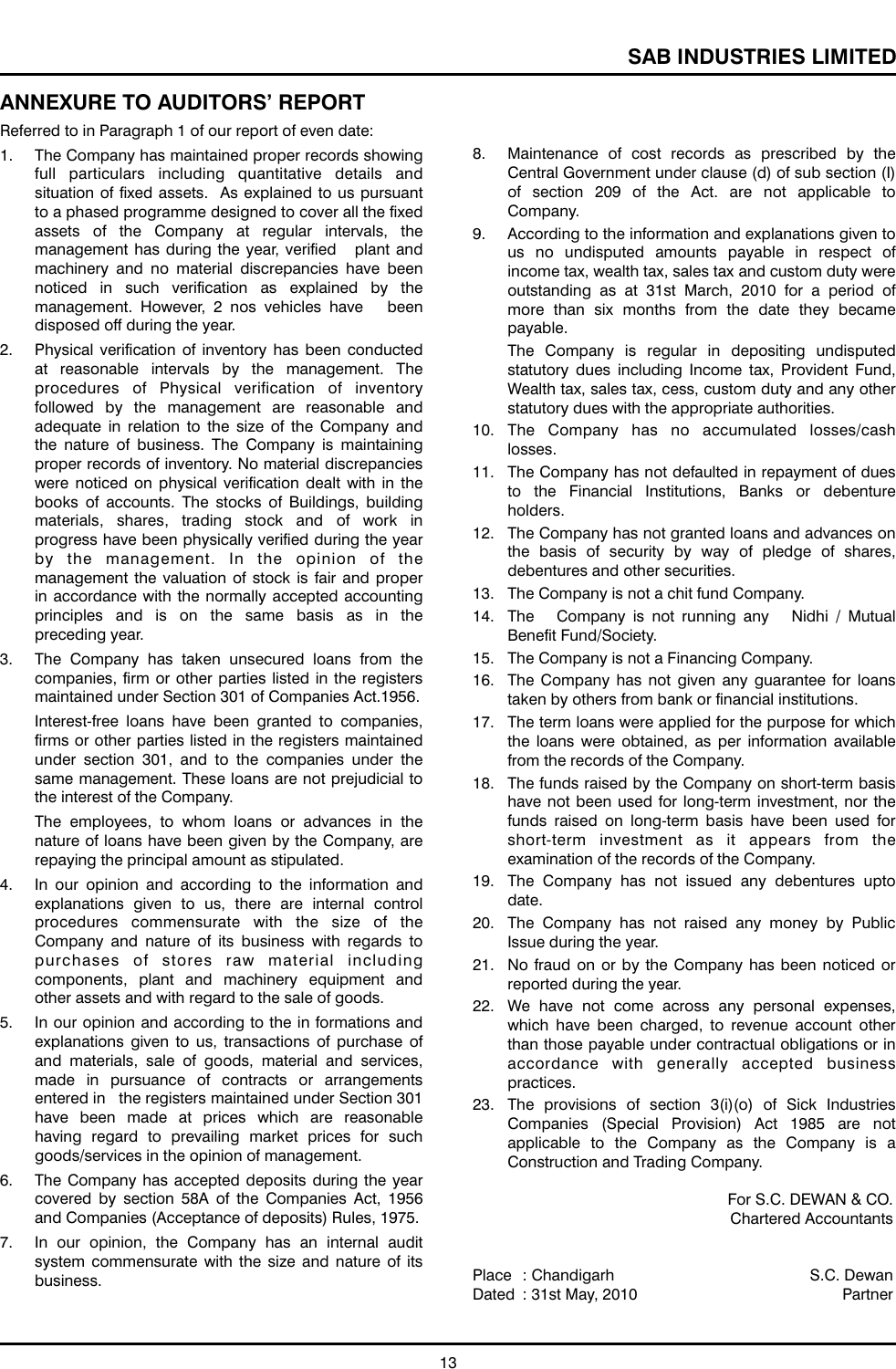

# **BALANCE SHEET**

#### **AS ON 31ST MARCH, 2010**

| <b>PARTICULARS</b>                                 | <b>SCHEDULE</b> | <b>AS ON</b><br>31.03.2010<br>(Rs.) | AS ON<br>31.03.2009<br>(Rs.) |
|----------------------------------------------------|-----------------|-------------------------------------|------------------------------|
| <b>SOURCES OF FUNDS</b>                            |                 |                                     |                              |
| <b>Share Holders' Funds</b>                        |                 |                                     |                              |
| <b>Share Capital</b>                               | 1               | 15, 18, 83, 720                     | 15, 18, 83, 720              |
| Reserves & Surplus                                 | $\overline{c}$  | 10,80,97,959                        | 10,01,61,050                 |
|                                                    |                 | 25,99,81,679                        | 25,20,44,770                 |
| <b>Loan Funds</b>                                  |                 |                                     |                              |
| <b>Secured Loans</b>                               | 3               | 22,68,47,805                        | 20,39,45,331                 |
| <b>Unsecured Loans</b>                             | 4               | 1,00,00,000                         | 4,26,76,680                  |
|                                                    |                 | 23,68,47,805                        | 24,66,22,011                 |
| <b>Total</b>                                       |                 | 49,68,29,484                        | 49,86,66,781                 |
|                                                    |                 |                                     |                              |
| <b>APPLICATION OF FUNDS</b><br><b>Fixed Assets</b> |                 |                                     |                              |
| <b>Gross Block</b>                                 | 5               | 21,69,74,637                        | 21,95,41,103                 |
| Less : Depreciation                                |                 | 11,20,16,063                        | 10,83,87,556                 |
|                                                    |                 |                                     |                              |
| Net Block                                          |                 | 10,49,58,574                        | 11, 11, 53, 547              |
| <b>Investments</b>                                 | 6               | 15,44,00,277                        | 15,44,00,277                 |
| <b>Current Assets, Loans &amp; Advances</b>        | $\overline{7}$  |                                     |                              |
| Inventories                                        |                 | 1,87,95,000                         | 1,76,21,622                  |
| <b>Sundry Debtors</b>                              |                 | 1,27,39,890                         | 1,20,81,956                  |
| <b>Cash and Bank Balances</b>                      |                 | 2,03,39,201                         | 5,08,01,589                  |
| Advance for Purchase of Land                       |                 | 3,34,56,876                         | 84,56,876                    |
| Other Current Assets Loans & Advances              |                 | 3,66,35,061                         | 2,78,27,330                  |
| Commercial Properties under Development            | 8               | 35,89,28,724                        | 38,78,13,490                 |
|                                                    |                 | 48,08,94,752                        | 50,46,02,863                 |
| <b>Less: Current Liabilities &amp; Provisions</b>  | 9               | 24,73,86,896                        | 27,50,76,439                 |
| <b>Net Current Assets</b>                          |                 | 23,35,07,856                        | 22,95,26,424                 |
| <b>Deferred Tax Assets</b>                         |                 | 39,62,777                           | 35,86,533                    |
| <b>Total</b>                                       |                 | 49,68,29,484                        | 49,86,66,781                 |

AUDITORS' REPORT

Certified in terms of our separate report of even date annexed. for S.C. DEWAN & CO. Chartered Accountants

PLACE : Chandigarh S.C. DEWAN<br>DATED : 31st May, 2010 Partner DATED : 31st May, 2010

H.K. SINGHAL *Director*

AVINASH SHARMA *Executive Director*

GURPREET KAUR *Company Secretary*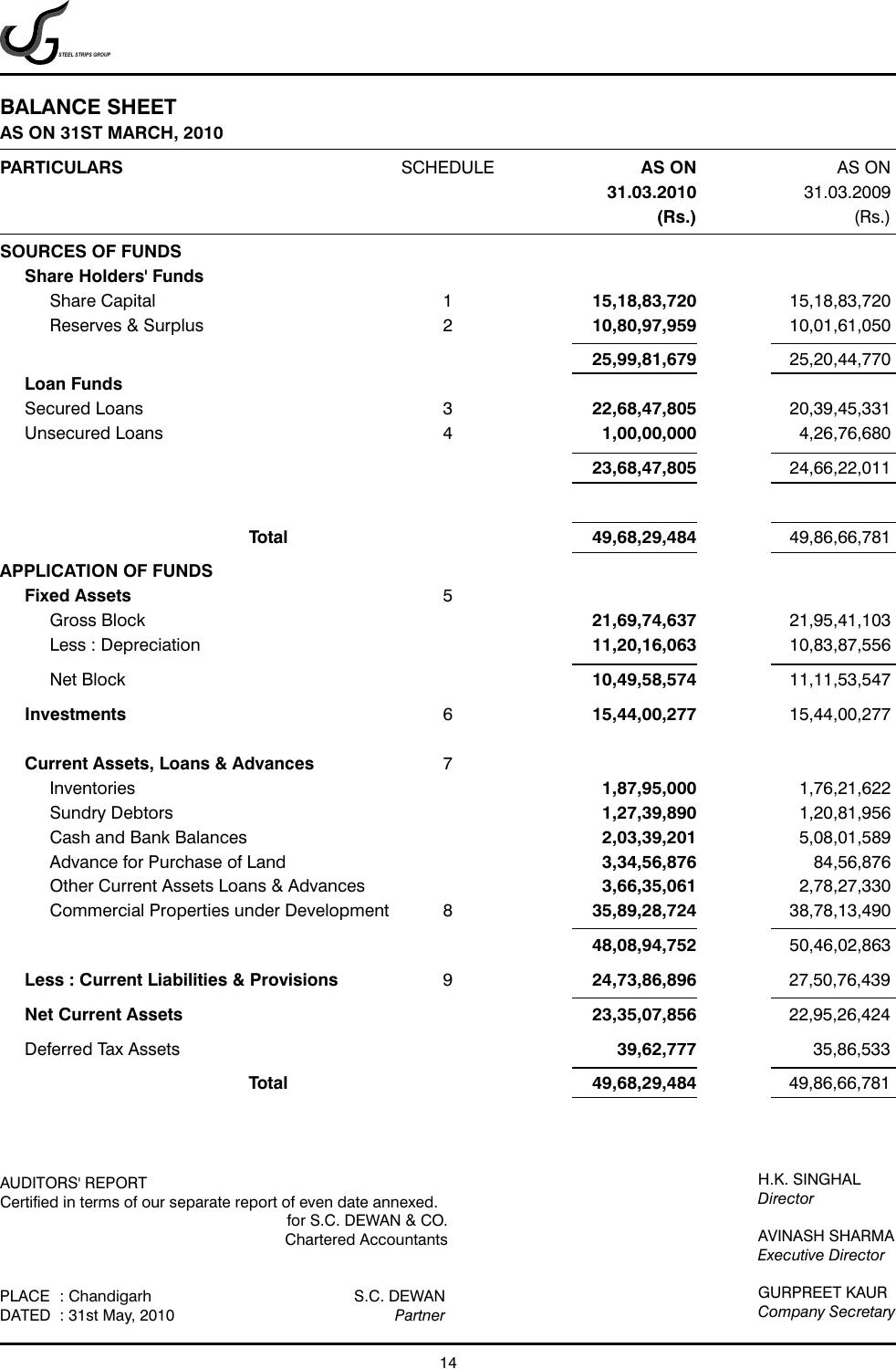#### **PROFIT & LOSS ACCOUNT FOR THE YEAR ENDED 31ST MARCH, 2010**

| <b>PARTICULARS</b>                                     | <b>SCHEDULE</b> | <b>AS ON</b> | AS ON           |
|--------------------------------------------------------|-----------------|--------------|-----------------|
|                                                        |                 | 31.03.2010   | 31.03.2009      |
|                                                        |                 | (Rs.)        | (Rs.)           |
| <b>INCOME</b>                                          |                 |              |                 |
| Operative & Other Income                               | 10              | 21,01,72,030 | 27,21,36,908    |
|                                                        |                 | 21,01,72,030 | 27,21,36,908    |
| <b>EXPENDITURE</b>                                     |                 |              |                 |
| Bandwidth, Dot Rent &                                  |                 |              |                 |
| <b>Cable Net Expenses</b>                              | 11              | 36,50,270    | 46,52,873       |
| <b>Direct Cost</b>                                     | 12              | 15,35,94,509 | 15, 15, 67, 976 |
| <b>Employees Cost</b>                                  | 13              | 1,05,85,293  | 1,09,27,031     |
| Administration and other expenses                      | 14              | 1,72,23,057  | 2,18,29,125     |
| Financial charges                                      | 15              | 72,19,435    | 3, 18, 22, 472  |
| Loss on Account of Fluctuation in                      |                 |              | (2,589)         |
| Foreign Exchange                                       |                 |              |                 |
| Depreciation                                           | 5               | 66,28,695    | 84,94,682       |
|                                                        |                 | 19,89,01,259 | 22,92,91,570    |
| Profit/(Loss) for the year                             |                 | 1,12,70,771  | 4,28,45,338     |
| <b>Provision for Taxation</b>                          |                 | 35,25,000    | 41,00,000       |
| Fringe Benefit Tax                                     |                 |              | 5,86,993        |
| <b>Add: Deferred Tax (Assets)</b>                      |                 | 3,76,244     | 5,57,476        |
| Profit after Tax and Before Extra Ordinary Items       |                 | 81,22,015    | 3,87,15,821     |
| Prior period adjustments                               |                 | 1,85,106     | 88,34,301       |
| Profit for the year after tax carried to balance sheet |                 | 79,36,909    | 2,98,81,520     |
| Earning per share - Basic and Diluted                  |                 | 0.52         | 1.97            |

AUDITORS' REPORT Certified in terms of our separate report of even date annexed.

for S.C. DEWAN & CO. Chartered Accountants

PLACE : Chandigarh S.C. DEWAN<br>DATED : 31st May, 2010 Partner DATED : 31st May, 2010

H.K. SINGHAL *Director*

AVINASH SHARMA *Executive Director*

GURPREET KAUR *Company Secretary*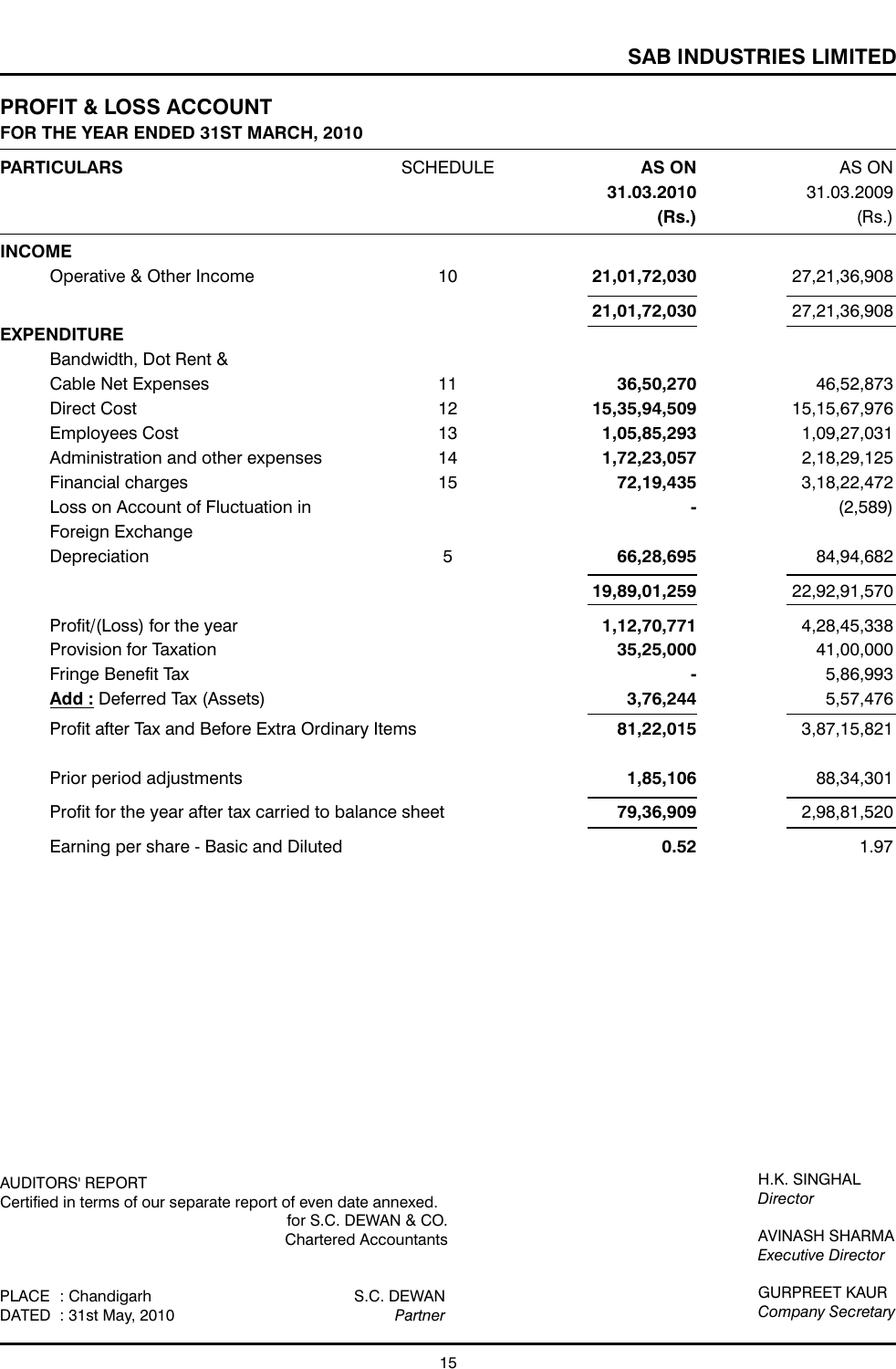

| CASH FLOW STATEMENT FOR THE YEAR ENDED 31ST MARCH, 2010                                                                                                                                                                                                                                                              |                                | 2009-10                                                                |                                | (Rs. in Lacs)<br>2008-09                                 |
|----------------------------------------------------------------------------------------------------------------------------------------------------------------------------------------------------------------------------------------------------------------------------------------------------------------------|--------------------------------|------------------------------------------------------------------------|--------------------------------|----------------------------------------------------------|
| A. CASH FLOW FROM OPERATING ACTIVITIES<br>NET PROFIT/(LOSS) BEFORE TAX AND EXTRA-ORDINARY ITEMS                                                                                                                                                                                                                      |                                | 112.71                                                                 |                                | 428.46                                                   |
| <b>Adjustment For</b><br>Prior period adjustments<br>$Profit(-)/Loss(+)$ on Sale of Fixed Assets<br><b>Fixed Assets Written off</b><br>Depreciation<br><b>Dividend Received</b><br>Interest & other Financial Charges                                                                                                |                                | (1.85)<br>(0.13)<br>66.29<br>0.01<br>72.19                             |                                | (88.34)<br>(53.80)<br>1.65<br>84.95<br>(20.72)<br>318.22 |
| OPERATING PROFIT BEFORE WORKING CAPITAL CHARGES                                                                                                                                                                                                                                                                      |                                | 249.22                                                                 |                                | 670.42                                                   |
| Adjustment for Trade and other receivables<br>Inventories<br><b>Trade Payables</b>                                                                                                                                                                                                                                   | (344.66)<br>277.10<br>(386.59) | (454.15)                                                               | 857.77<br>(216.81)<br>1,246.47 | 1,887.43                                                 |
| <b>Cash Generated from Operations</b><br>Interest and other Financial Expenses paid<br>Direct Taxes Paid/Adjusted<br>Cash Flow before Extra Ordinary Items<br>Cash Flow from Operating Activities                                                                                                                    | 72.19                          | (204.93)<br>72.19<br>(277.12)<br>(277.12)                              | 318.22<br>32.87                | 2,557.85<br>351.09<br>2,206.76<br>2,206.76               |
| <b>B. CASH FLOW FROM INVESTING ACTIVITIES</b><br><b>Purchase of Fixed Assets</b><br>Sale of Fixed Assets<br><b>Dividend Received</b><br>Net Cash used in investing activities                                                                                                                                        |                                | (20.05)<br>15.82<br>0.01<br>(4.22)                                     |                                | (17.81)<br>56.63<br>20.72<br>59.54                       |
| C. CASH FLOW FROM FINANCING ACTIVITIES<br>Proceeds from Long Term Borrowings<br>Proceeds from Unsecured Loans<br>Proceeds from Short Term Borrowings<br>Repayment of Long Term Borrowings<br>Repayment of Long Term Borrowings<br><b>Repayment of Unsecured Loans</b><br>Net Cash received from Financing activities |                                | 300.00<br>100.00<br>45.04<br>(74.70)<br>(41.31)<br>(352.31)<br>(23.28) |                                | 60.71<br>337.50<br>73.65<br>(2,663.81)<br>(2, 191.95)    |
| Net Increase/(Decrease) in Cash and Cash Equivalents                                                                                                                                                                                                                                                                 |                                | (304.62)                                                               |                                | 74.35                                                    |
| Cash and Cash equivalents as at 01.04.2009/01.04.2008 (Opening Balance)                                                                                                                                                                                                                                              |                                | 508.02                                                                 |                                | 433.67                                                   |
| Cash and Cash equivalents as at 31.03.2010/31.03.2009 (Closing Balance)                                                                                                                                                                                                                                              |                                | 203.40                                                                 |                                | 508.02                                                   |

For and on behalf of the Board

| Place : Chandigarh     | H.K. SINGHAL | AVINASH SHARMA            |
|------------------------|--------------|---------------------------|
| Dated : 31st May, 2010 | Director     | <b>Executive Director</b> |

#### **AUDITORS' REPORT**

We have verified the attached Cash Flow Statement of SAB Industries Limited derived from audited financial statements and the books and records maintained by the Company for the year ended 31st March, 2010 and found the same in agreement therewith.

> For S.C. Dewan & Co. Chartered Accountants

Place : Chandigarh S.C. Dewan Dated : 31st May, 2010 Partner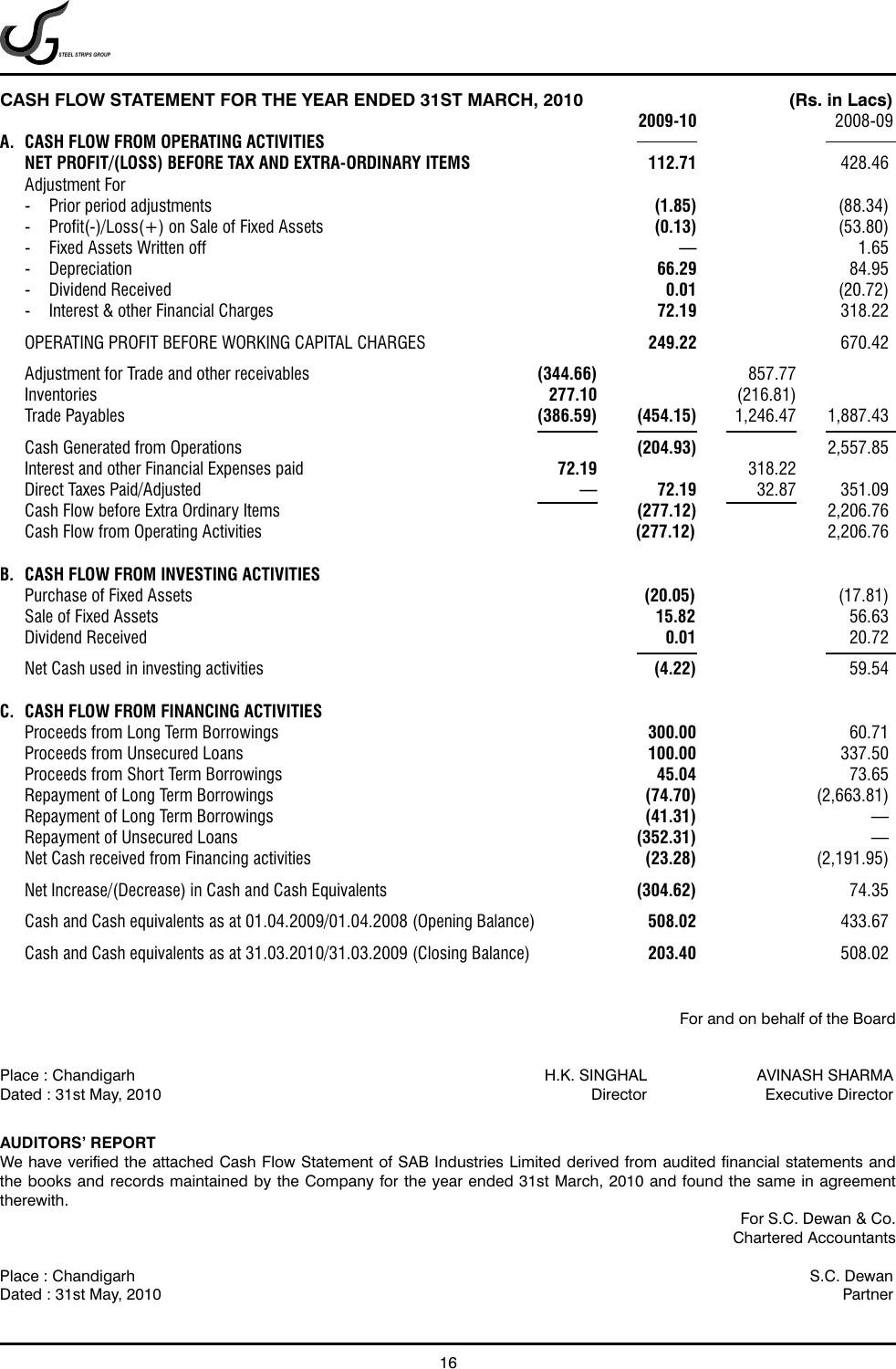## **SCHEDULES FORMING PART OF THE ACCOUNTS SCHEDULE - 1 : SHARE CAPITAL**

| <b>AS ON</b><br>AS ON           |
|---------------------------------|
| 31.03.2010<br>31.03.2009        |
| (Rs.)<br>(Rs.)                  |
|                                 |
| 20,00,00,000<br>20,00,00,000    |
|                                 |
|                                 |
| 15,18,83,720<br>15, 18, 83, 720 |
|                                 |
|                                 |
|                                 |
| 15, 18, 83, 720<br>15,18,83,720 |
|                                 |

# **SCHEDULE - 2 : RESERVES & SURPLUS**

| 1. General Reserve<br>Add: Amount trfd from Foreign Project Reserve A/c<br>Amount trfd from Profit & Loss A/c | 6,15,02,926<br>86,43,500 |              | 6,53,37,840<br>21,06,946<br>7,00,00,000 |
|---------------------------------------------------------------------------------------------------------------|--------------------------|--------------|-----------------------------------------|
|                                                                                                               | 7,01,46,426              |              | 13,74,44,786                            |
| Less: Amount adjusted towards                                                                                 |                          |              | 7,59,41,860                             |
| issue of Bonus Shares                                                                                         |                          | 7,01,46,426  | 6,15,02,926                             |
| 2. Foreign Project Reserve Account                                                                            | 86,43,500                |              | 1,07,50,446                             |
| Less: Transferred to General Reserve                                                                          | 86,43,500                |              | 21,06,946                               |
|                                                                                                               |                          |              | 86,43,500                               |
| 3.Profit & Loss A/c                                                                                           |                          |              |                                         |
| As per Last Balance Sheet                                                                                     | 3,00,14,624              |              | 7,01,33,104                             |
| Add: Transferred from Profit & Loss A/c                                                                       | 79,36,909                |              | 2,98,81,520                             |
|                                                                                                               | 3,79,51,533              |              | 10,00,14,624                            |
| Less: Amount transferred to General Reserve A/c                                                               |                          |              | 7,00,00,000                             |
|                                                                                                               |                          | 3,79,51,533  | 3,00,14,624                             |
|                                                                                                               |                          | 10,80,97,959 | 10,01,61,050                            |
|                                                                                                               |                          |              |                                         |

# **SCHEDULE - 3 : SECURED LOANS**

| (A) | <b>WORKING CAPITAL FROM BANKS:</b>                                           | 71,07,900    | 96,30,156    |
|-----|------------------------------------------------------------------------------|--------------|--------------|
|     | (Working Capital is secured against hypothecation of stocks and book debts,  |              |              |
|     | further secured by way of Pledge of five lac equity shares of Steel Strips   |              |              |
|     | Wheels Ltd., equitable mortgage of immovable property admeasuring 6 bigha,   |              |              |
|     | 6 bishwa and 5 biswaisi situated at Village Ajijpur, Derabassi, Mohali       |              |              |
|     | in the name of SAB Udyog Ltd., equitable mortgage of land admeasuring        |              |              |
|     | 5 bigha 16 bishwa situated at Village Ajijpur, Derabassi, Mohali in the name |              |              |
|     | of M/s SAB Udyog Ltd., Equitable mortgage of land admeasuring 7 bigha,       |              |              |
|     | 16 bishwa situated at Village Ajijpur, Derabassi, Mohali in the name of      |              |              |
|     | M/s SAB Udyog Ltd. as collateral security and personal guarantee of          |              |              |
|     | Sh. R.K. Garg, Chairman of the Company.                                      |              |              |
| (B) | <b>TERM LOAN FROM BANK</b>                                                   | 3,00,00,000  |              |
|     | (Secured against Mortgage of properties of Directors and Associate Concerns) |              |              |
| (C) | <b>VEHICLES/EQUIPMENTS LOANS FROM BANKS</b>                                  | 35,39,791    | 84,88,017    |
|     | (Secured against hypothecation of respective vehicles/                       |              |              |
|     | equipments and counter guarantees of the Company)                            |              |              |
| (D) | <b>SHORT TERM DEBT</b>                                                       | 45,04,081    |              |
|     | (Secured against the letter of comfortes issued by banks)                    |              |              |
| (E) | <b>OTHERS</b>                                                                |              |              |
|     | Secured by Bank Guarantees (From Customers)<br>1.                            | 1,84,68,419  | 1,69,92,466  |
|     | Secured against security furnished by Company/<br>2.                         | 16,32,27,614 | 16,88,34,692 |
|     | Associate Companies/third party and against Security Bonds                   |              |              |
|     |                                                                              | 22,68,47,805 | 20,39,45,331 |
|     |                                                                              |              |              |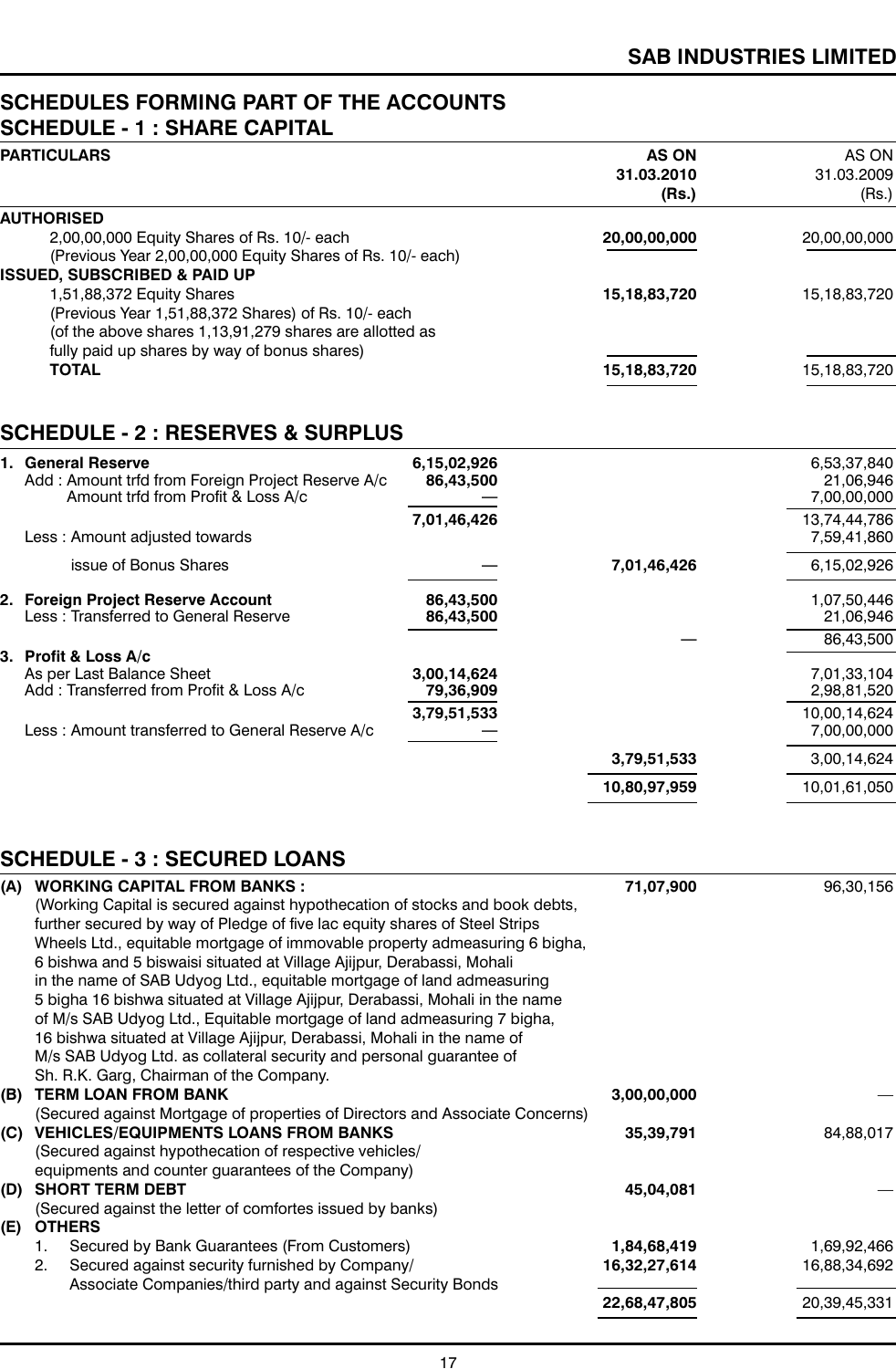

# **SCHEDULE - 4 : UNSECURED LOANS**

| <b>PARTICULARS</b>                                        | <b>AS ON</b><br>31.03.2010<br>(Rs.) | AS ON<br>31.03.2009<br>(Rs.) |
|-----------------------------------------------------------|-------------------------------------|------------------------------|
| <b>Fixed Deposit</b><br>From Directors/Associate Concerns | 1,00,00,000<br>۰                    | 1,08,00,000                  |
| <b>TOTAL</b>                                              | 1,00,00,000                         | 1,08,00,000                  |

# **SCHEDULE - 5 : FIXED ASSETS**

|                             |                                |                                        | <b>GROSS BLOCK</b>                         |                        |                   | <b>DEPRECIATION</b> |                                                   |                        |                     | <b>NET BLOCK</b>    |
|-----------------------------|--------------------------------|----------------------------------------|--------------------------------------------|------------------------|-------------------|---------------------|---------------------------------------------------|------------------------|---------------------|---------------------|
| <b>PARTICULARS</b>          | As at<br>01.04.09              | <b>Additions</b><br>during<br>the year | Sales/<br>adjustmets<br>during<br>the year | As at<br>31.03.10      | As at<br>01.04.09 | During<br>period    | Sales/<br>the adjustments<br>during<br>the period | As at<br>31.03.2010    | As at<br>31.03.2010 | As at<br>31.03.2009 |
|                             | (Rs.)                          | (Rs.)                                  | (Rs.)                                      | (Rs.)                  | (Rs.)             | (Rs.)               | (Rs.)                                             | (Rs.)                  | (Rs.)               | (Rs.)               |
| (A) CONSTRUCTION DIVISION   |                                |                                        |                                            |                        |                   |                     |                                                   |                        |                     |                     |
| 1. Agriculture Land         | 6,45,81,214                    |                                        | —                                          | 6,45,81,214            |                   |                     |                                                   |                        | 6,45,81,214         | 6,45,81,214         |
| 2. Land & Buildings         | 1,78,68,050                    |                                        | $\overline{\phantom{0}}$                   | 1,78,68,050            |                   |                     |                                                   |                        | 1,78,68,050         | 1,78,68,050         |
| 3. Plant & Machinery        | 71,81,935                      |                                        |                                            | 71,81,935              | 61,51,704         | 3,09,069            |                                                   | 64,60,773              | 7,21,162            | 10,30,231           |
| 4. Tractor & Trolley        | 2,98,678                       |                                        |                                            | 2,98,678               | 2,94,216          | 1,339               |                                                   | 2,95,555               | 3,123               | 4,462               |
| 5. JCB Machine              | 17,20,486                      | —                                      | $\overline{\phantom{m}}$                   | 17,20,486              | 11,97,294         | 1,56,958            | $\overline{\phantom{0}}$                          | 13,54,252              | 3,66,234            | 5,23,192            |
| 6. Soil Compactor           | 18,65,198                      |                                        | $\qquad \qquad -$                          | 18,65,198              | 12,78,544         | 1,75996             |                                                   | 14,54,540              | 4,10,658            | 5,86,654            |
| 7. Batching Plant           | 10,22,180                      |                                        | $\qquad \qquad -$                          | 10,22,180              | 6,18,055          | 1,21,238            |                                                   | 7,39,293               | 2,82,888            | 4,04,125            |
| 8. Concrete Pump            | $\qquad \qquad \longleftarrow$ | 16,50,000                              | $\qquad \qquad \longleftarrow$             | 16,50,000              |                   | 18,986              |                                                   | 18,986                 | 16,31,014           |                     |
| 9. Vibrators                |                                | 49,504                                 |                                            | 49,504                 |                   | 203                 |                                                   | 203                    | 49,301              |                     |
| 10. Office Equipments       | 14,57,755                      |                                        | —                                          | 14,57,755              | 10,43,243         | 75,027              |                                                   | 11,18,270              | 3,39,485            | 4,14,512            |
| 11. Furniture & Fixtures    | 37,50,749                      |                                        |                                            | 37,50,749              | 23,54,241         | 2,52,768            |                                                   | 26,07,009              | 11,43,740           | 13,96,508           |
| 12. Vehicles                | 3,88,15,767                    | —                                      | 45,71,400                                  | 3,42,44,367            | 2,33,73,555       | 39,97,989           | 30,00,188                                         | 2,43,71,356            | 98,73,011           | 1,54,42,212         |
| 13. Television              | 53,440                         |                                        | —                                          | 53,440                 | 45,843            | 1,375               |                                                   | 47,218                 | 6,222               | 7,597               |
| 14. Air Conditioners        | 10,35,303                      |                                        | $\qquad \qquad -$                          | 10,35,303              | 8,28,840          | 28,719              |                                                   | 8,57,559               | 1,77,744            | 2,06,463            |
| 15. Generators              | 86,299                         |                                        | $\overline{\phantom{0}}$                   | 86,299                 | 77,250            | 1,259               | $\qquad \qquad -$                                 | 78,509                 | 7,790               | 9,049               |
| 16. Computers               | 14,67,780                      | —                                      | —                                          | 14,67,780              | 12,66,656         | 80,450              | $\overline{\phantom{0}}$                          | 13,47,106              | 1,20,674            | 2,01,124            |
| 17. Tubewell                | 18,65,327                      | —                                      | $\qquad \qquad -$                          | 18,65,327              | 5,61,018          | 1,81,429            | $\overline{\phantom{0}}$                          | 7,42,447               | 11,22,880           | 13,04,309           |
| 18. Agricultural Equipments | 4,55,022                       |                                        | $\qquad \qquad -$                          | 4,55,022               | 3,00,361          | 21,513              |                                                   | 3,21,874               | 1,33,148            | 1,54,661            |
| 19. Laboratory Equipments   | 5,73,328                       |                                        | —                                          | 5,73,328               | 2,81,298          | 40,621              |                                                   | 3,21,919               | 2,51,409            | 2,92,030            |
| 20. Steel Shuttering        | 51,55,580                      |                                        | —                                          | 51,55,580              | 24,33,656         | 3,78,620            |                                                   | 28,12,276              | 23,43,304           | 27,21,924           |
| TOTAL(A)                    | 14,92,54,091                   | 16,99,504                              |                                            | 45,71,400 14,63,82,195 | 4,21,05,774       | 58,43,558           | 30,00,188                                         | 4,49,49,144            | 10,14,33,051        | 10,71,48,317        |
| <b>B) Infotech Division</b> |                                |                                        |                                            |                        |                   |                     |                                                   |                        |                     |                     |
| 1. Plant, Machinery & Equp. | 14,89,965                      |                                        |                                            | 14,89,965              | 6,27,197          | 70,773              |                                                   | 6,97,970               | 7,91,995            | 8,62,768            |
| 2. Electrical Installation  | 9,53,621                       |                                        |                                            | 9,53,621               | 5,95,498          | 45,297              |                                                   | 6,40,795               | 3,12,826            | 3,58,123            |
| 3. Furniture & Equipments   | 73,98,380                      |                                        |                                            | 73,98,380              | 57,82,074         | 4,68,317            |                                                   | 62,50,391              | 11,47,991           | 16,16,308           |
| 4. Data Processing Equp.    | 6,04,45,044                    | 3,05,431                               | $\qquad \qquad -$                          | 6,07,50,475            | 5,92,77,013       | 2,00,750            | $\qquad \qquad -$                                 | 5,94,77,763            | 12,72,712           | 11,68,031           |
| TOTAL (B)                   | 7,02,87,010                    | 3,05,431                               |                                            | 7,05,92,441            | 6,62,81,782       | 7,85,137            | $\overline{\phantom{0}}$                          | 6,70,66,919            | 35,25,524           | 40,05,230           |
| TOTAL $(A + B)$             | 21,95,41,101                   | 20,04,935                              | 45,71,400                                  | 21,69,74,636           | 10,83,87,556      | 66,28,695           |                                                   | 30,00,188 11,20,16,063 | 10,49,58,575        | 11,11,53,547        |
| <b>PREVIOUS YEAR</b>        | 91,12,49,904                   | 17,81,324                              | 69,33,25,699                               | 21,95,41,103           | 10,03,30,894      | 84,94,682           |                                                   | 4,38,020 10,83,87,556  | 11,11,53,547        | 81,09,19,010        |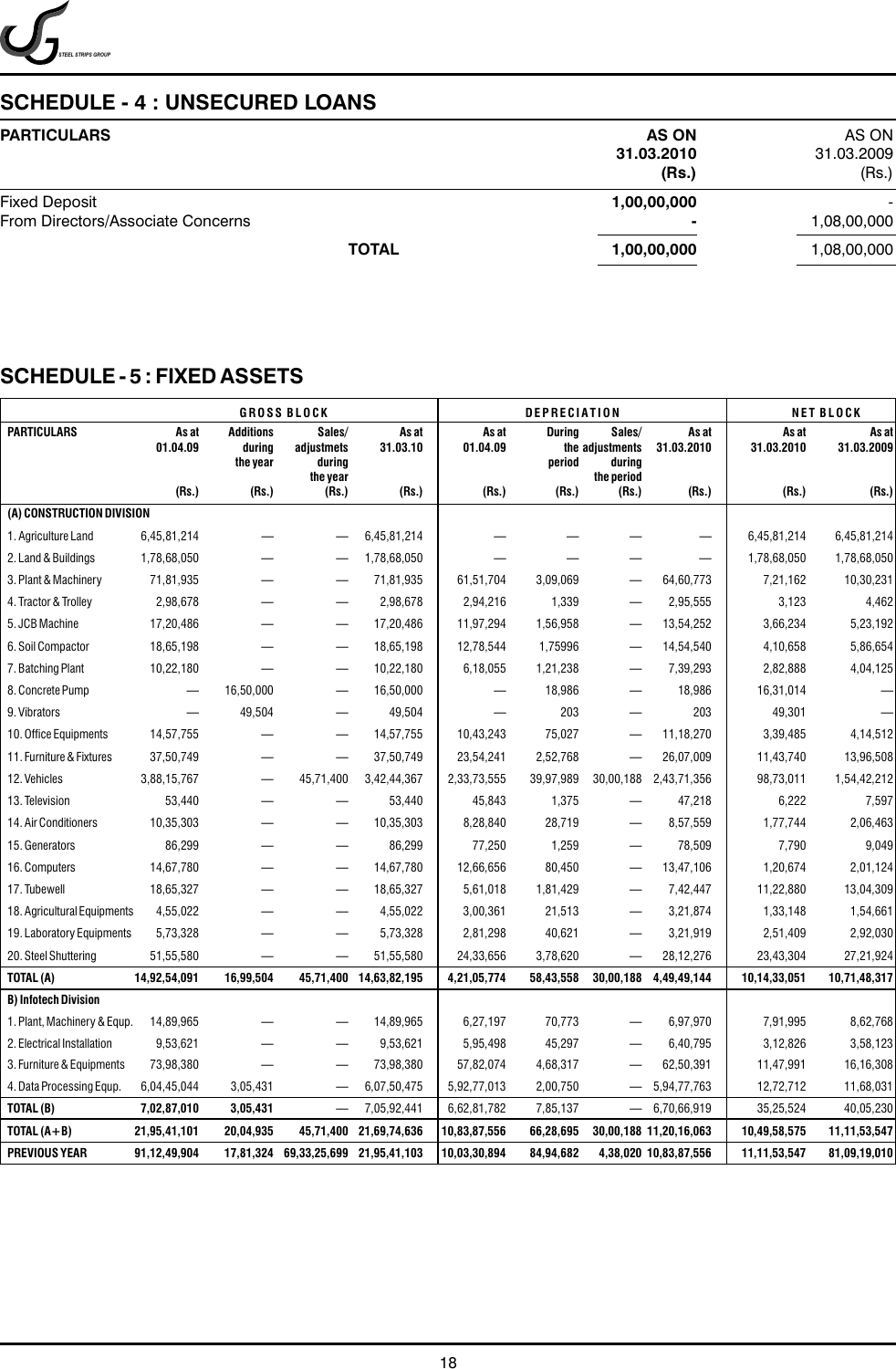# **SCHEDULE - 6 : INVESTMENTS**

| <b>PARTICULARS</b>                                                                                                                                                                              | <b>AS ON</b><br>31.03.2010<br>(Rs.) | AS ON<br>31.03.2009<br>(Rs.) |
|-------------------------------------------------------------------------------------------------------------------------------------------------------------------------------------------------|-------------------------------------|------------------------------|
| <b>INVESTMENT IN SHARES</b><br>QUOTED & VALUED AT MARKET PRICE<br>5,28,265 (Previous year 5,28,265) fully paid equity shares                                                                    |                                     |                              |
| of Rs. 10/- each of M/s Steel Strips Limited<br>165 (Previous Year 165) fully paid equity shares                                                                                                | 1,84,893                            | 1,84,893                     |
| of Rs. 10/- each of M/s Kamla Dials & Devices Limited                                                                                                                                           | 2,550                               | 2,550                        |
| 35 fully paid (Previous Year 70) equity shares<br>of Rs. 10/- each of M/s Asian Hotels Limited                                                                                                  | 500                                 | 500                          |
| 35 fully paid (Previous Year Nil) equity shares<br>of Rs. 10/- each of M/s Asian Hotels (East) Limited                                                                                          |                                     |                              |
| 35 fully paid (Previous Year Nil) equity shares<br>of Rs. 10/- each of M/s Asian Hotels (West) Limited                                                                                          |                                     |                              |
| 3900 fully paid (Previouy Year 3900) equity shares<br>of Rs. 10/- each of M/s Steel Strips & Tubes Limited                                                                                      | 12,671                              | 12,671                       |
| 12,93,686 (Previous Year 12,93,686) fully paid equity shares<br>of Rs. 10/- each of M/s Steel Strips Wheels Limited                                                                             | 2,99,63,059                         | 2,99,63,059                  |
| 1,47,93,772 fully paid-up equity shares of Indian Acrylics Ltd.<br>(Previous year 1,47,93,772) of Rs. 10/- each.                                                                                | 5,95,19,719                         | 5,95,19,719                  |
| 200 shares of BOICON (Previous Year 100) of Rs. 10/- each.<br>100 Nos. fully paid up equity shares of Vallabh Steels Ltd.                                                                       | 44,545                              | 44,545                       |
| (Previous Year 100) of Rs. 10 each.                                                                                                                                                             | 2,820                               | 2,820                        |
| 37 Nos. fully paid up equity shares of Consolidated Fibres<br>& Chemicals Ltd. (Previous Year 37) of Rs. 10/- each<br>153 fully paid up equity shares of Wheels India Ltd.                      | 64                                  | 64                           |
| (Previous Year 153) of Rs. 10/- each                                                                                                                                                            | 46,703                              | 46,703                       |
| <b>UNQUOTED &amp; VALUED AT COST</b><br>9,07,640 equity shares of Rs. 10/- each of                                                                                                              | 8,97,77,524                         | 8,97,77,524                  |
| M/s Malwa Chemtex Udyog Ltd.<br>(Previous Year 9,07,640 equity shares of Rs. 10/- each)                                                                                                         | 94,39,145                           | 94, 39, 145                  |
| 53,68,630 equity share of Rs. 10/- each of<br>M/s SAB Udyog Ltd. (Previous Year 53,68,630)                                                                                                      | 2,87,75,857                         | 2,87,75,857                  |
| INVESTMENT IN SUBSIDIARY COMPANIES AT COST<br>1885 equity shares of US\$ 1/- each<br>(Previous year 1885) of Munak International Trading Corp.<br>Mauritius (a wholly owned subsidiary Company) | 91,920                              | 91,920                       |
| 660 equity shares of Iranian Rials 85,00,000 each<br>(Previous year 660) of Lavan Chemical Company - A subsidiary Company<br>in JV in Iran where Company has 55% share                          | 2,63,15,831                         | 2,63,15,831                  |
| (Total value of shares in USD 6,11,028)                                                                                                                                                         | 15,44,00,277                        | 15,44,00,277                 |
| Aggregate Market value of Quoted Investments                                                                                                                                                    | 23,06,67,218                        | 7,43,00,830                  |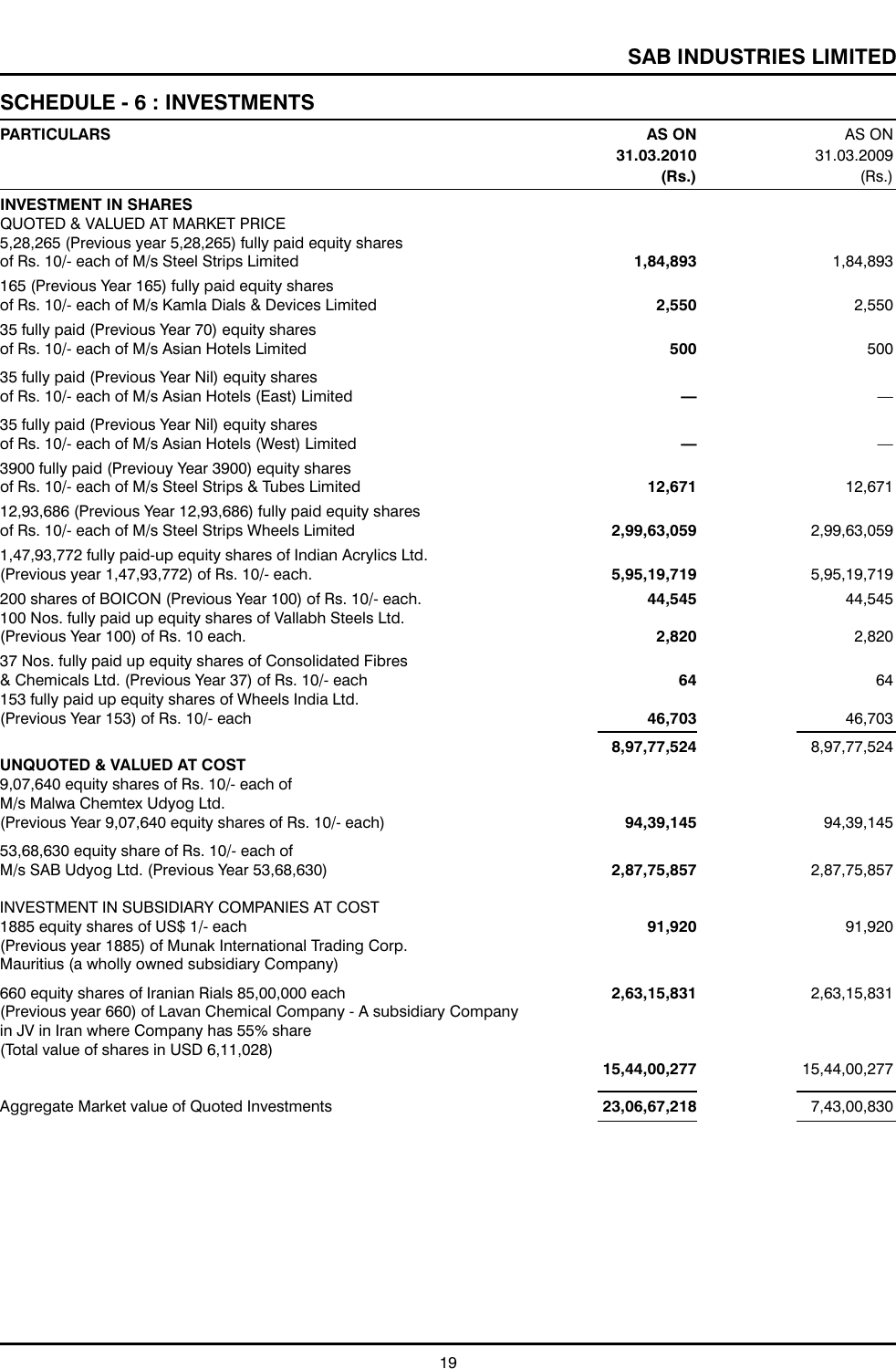

# **SCHEDULE - 7 : CURRENT ASSETS, LOANS & ADVANCES**

|     | <b>PARTICULARS</b>                                                                                                                   |                  |                                       | <b>AS ON</b><br>31.03.2010<br>(Rs.)                            | AS ON<br>31.03.2009<br>(Rs.)                               |
|-----|--------------------------------------------------------------------------------------------------------------------------------------|------------------|---------------------------------------|----------------------------------------------------------------|------------------------------------------------------------|
| (A) | <b>CURRENT ASSETS</b><br><b>Inventories</b>                                                                                          |                  |                                       |                                                                |                                                            |
|     | (As valued and certified by the Management)<br>Stock of Building Materials,<br><b>Export Material Scrap</b>                          |                  |                                       |                                                                | 20,32,622                                                  |
|     | and Networking Equipments                                                                                                            |                  |                                       |                                                                |                                                            |
|     | <b>WORK IN PROGRESS</b>                                                                                                              |                  |                                       | 1,87,95,000                                                    | 1,55,89,000                                                |
|     |                                                                                                                                      | <b>SUB-TOTAL</b> |                                       | 1,87,95,000                                                    | 1,76,21,622                                                |
|     | <b>Sundry Debtors (Unsecured, Considered Goods,</b><br>Unless otherwise stated)                                                      |                  |                                       |                                                                |                                                            |
|     | - Outstanding for a period exceeding six months<br>$-$ Others                                                                        |                  | 1,10,94,256<br>16,45,634              | 1,27,39,890                                                    | 72,000<br>1,20,09,956                                      |
|     |                                                                                                                                      | <b>SUB-TOTAL</b> |                                       | 1,27,39,890                                                    | 1,20,81,956                                                |
|     | <b>Cash &amp; Bank Balances</b>                                                                                                      |                  |                                       |                                                                |                                                            |
|     | Cash in hand (including site imprest)<br>Cheques in Hand<br><b>Balances with Scheduled Banks</b>                                     |                  |                                       | 78,301<br>4,35,857                                             | 1,04,481<br>2,25,23,979                                    |
|     | - In Current Accounts<br>- Fixed Deposits                                                                                            |                  |                                       | 22,68,570                                                      | 90,67,101                                                  |
|     | - Under lien with Banks as Margin Money<br>- Under lien with PWD, Uttarakhand, Dehradun                                              |                  |                                       | 1,73,56,473<br>2,00,000                                        | 1,89,06,028<br>2,00,000                                    |
|     |                                                                                                                                      | <b>SUB-TOTAL</b> |                                       | 2,03,39,201                                                    | 5,08,01,589                                                |
| (B) | <b>LOANS AND ADVANCES</b><br>(Unsecured considered Good, unless otherwise stated)<br>Advances recoverable                            |                  |                                       |                                                                |                                                            |
|     | - From Suppliers/Petty Contractors<br>- Advances for purchase of land<br>- From others                                               |                  | 94,99,424<br>3,34,56,876<br>59,52,681 |                                                                | 21,11,081<br>84,56,876<br>94,99,800                        |
|     | - Less: Provision for Doubtful Advances                                                                                              |                  | 4,89,08,981<br>22,90,000              |                                                                |                                                            |
|     |                                                                                                                                      |                  | 4,66,18,981                           |                                                                |                                                            |
|     |                                                                                                                                      |                  |                                       | 4,66,18,981                                                    | 2,00,67,757                                                |
|     | <b>Security Deposit</b><br>Interest accrued but not due<br>Prepaid Expenses<br>Income Tax deducted at sources<br>Withheld by Clients |                  |                                       | 1,08,39,957<br>5,24,461<br>3,71,811<br>1,08,89,002<br>8,47,725 | 85,04,701<br>3,80,422<br>5,13,836<br>59,69,765<br>8,47,725 |
|     |                                                                                                                                      | <b>SUB-TOTAL</b> |                                       | 7,00,91,937                                                    | 3,62,84,206                                                |
|     |                                                                                                                                      | <b>TOTAL</b>     |                                       | 12,19,66,028                                                   | 11,67,89,373                                               |
|     |                                                                                                                                      |                  |                                       |                                                                |                                                            |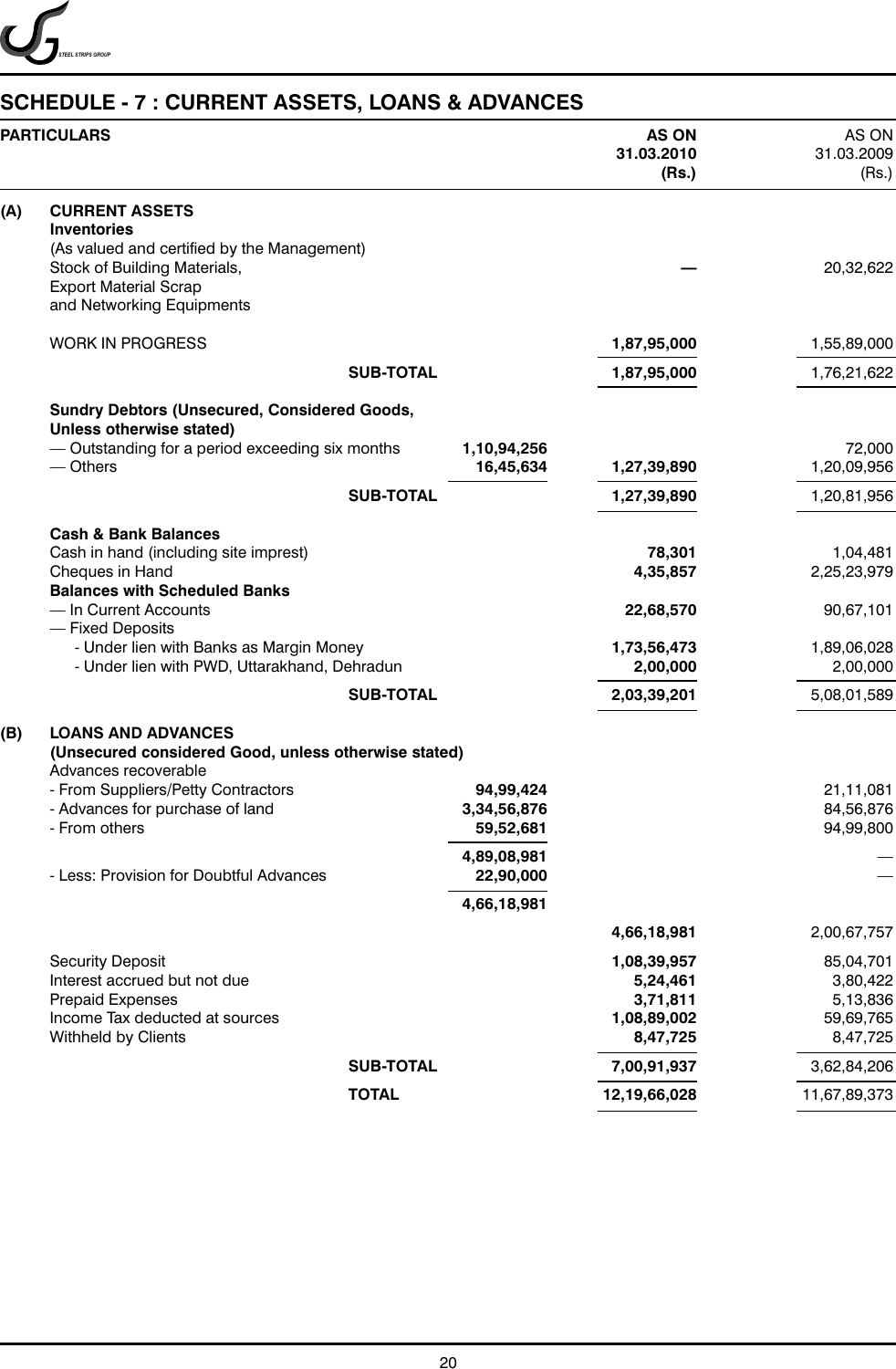# **SCHEDULE - 8 : COMMERCIAL PROPERTY UNDER DEVELOPMENT**

|    | <b>PARTICULARS</b> |                                                                                                       |                        | <b>AS ON</b><br>31.03.2010<br>(Rs.) | AS ON<br>31.03.2009<br>(Rs.) |
|----|--------------------|-------------------------------------------------------------------------------------------------------|------------------------|-------------------------------------|------------------------------|
| A) |                    | HOUSING PROJECT AT SSL TOWER, DERABASSI                                                               |                        |                                     |                              |
|    | 1.                 | <b>LAND</b>                                                                                           |                        |                                     |                              |
|    |                    | Cost of Land including Registration<br>and Other Charges                                              |                        | 27,04,81,490                        | 27,43,11,500                 |
|    |                    | Less: Cost of Land sold during the year                                                               |                        | 4,46,97,359                         | 38,30,010                    |
|    |                    |                                                                                                       |                        | 22,57,84,131                        | 27,04,81,490                 |
|    | 2.                 | <b>DEVELOPMENT EXPENSES</b><br>Fees & Taxes<br>(Land development fee)                                 |                        | 31,25,878                           | 31,25,878                    |
|    |                    | Architect Fee - Opening Balance                                                                       | 41,86,822              |                                     |                              |
|    |                    | Add: Addition during the year                                                                         |                        | 41,86,822                           | 41,86,822                    |
|    |                    |                                                                                                       |                        | 73,12,700                           | 73,12,700                    |
|    |                    |                                                                                                       |                        | 23,30,96,831                        | 27,77,94,190                 |
|    | 3.                 | MISC. EXPENDITURE PENDING ALLOCATION<br>TO ABOVE COMMERCIAL PROPERTY<br>Direct Cost - Opening Balance | 6,39,19,532            |                                     |                              |
|    |                    | Add: Addition during the year                                                                         | 1,28,06,215            | 7,67,25,747                         | 6,39,19,532                  |
|    |                    | Adminsitration and Other Expenses (O/B)<br>Add: Addition during the year                              | 38,87,045<br>10,38,842 | 49,25,887                           | 38,87,045                    |
|    |                    | Employee Cost (O/B)<br>Add: Addition during the year                                                  | 63,02,505<br>19,58,531 | 82,61,036                           | 63,02,505                    |
|    |                    | Selling & Advertisement Expenses (O/B)<br>Add: Addition during the year                               | 46,69,579<br>7,904     | 46,77,483                           | 46,69,579                    |
|    |                    | Interest and bank charges (O/B)<br>Add: Addition during the year                                      | 2,93,78,280<br>1,101   | 2,93,79,381                         | 2,93,78,280                  |
|    |                    | Depreciation                                                                                          |                        | 18,62,359                           | 18,62,359                    |
|    |                    |                                                                                                       |                        | 12,58,31,893                        | 11,00,19,300                 |
|    |                    | <b>TOTAL A</b>                                                                                        |                        | 35,89,28,724                        | 38,78,13,490                 |
|    |                    |                                                                                                       |                        |                                     |                              |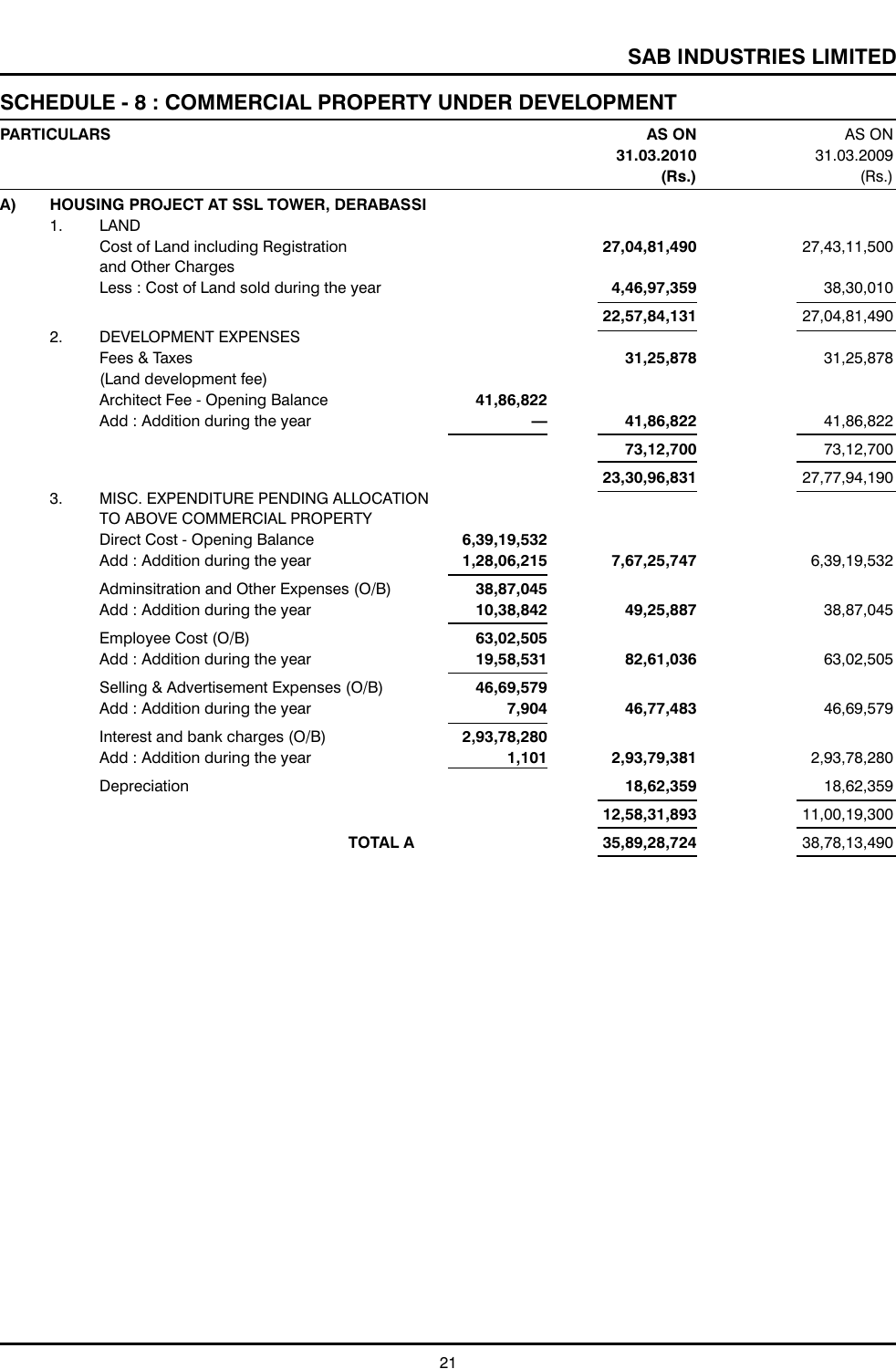

# **SCHEDULE - 9 : CURRENT LIABILITIES & PROVISIONS**

|    | <b>PARTICULARS</b>                           |                  | <b>AS ON</b><br>31.03.2010<br>(Rs.) | AS ON<br>31.03.2009<br>(Rs.) |
|----|----------------------------------------------|------------------|-------------------------------------|------------------------------|
| А. | <b>CURRENT LIABILITIES</b>                   |                  |                                     |                              |
|    | <b>Sundry Creditors</b>                      |                  | 69,73,020                           | 2,82,49,291                  |
|    | <b>Advances from Customers</b>               |                  | 10,30,48,501                        | 10,19,69,469                 |
|    | Advance against sale of land                 |                  |                                     | 1,09,23,400                  |
|    | <b>Other Liabilities</b>                     |                  |                                     |                              |
|    | - Statutory dues                             | 14,71,001        |                                     | 24,45,245                    |
|    | - Liability for Employees Retirement Benefit | 18,88,584        |                                     | 7,31,683                     |
|    | - Cheques issued but not presented           | 4,36,78,116      |                                     | 6,35,86,140                  |
|    | - for payments                               |                  |                                     |                              |
|    | - Security expenses payable                  | 34,82,356        |                                     | 34,82,356                    |
|    | - Other Expenses payable                     | 21, 15, 154      |                                     | 74,28,865                    |
|    | - Security Deposit                           | 2,71,75,286      |                                     | 1,82,44,704                  |
|    | - Other Liabilities                          | 4,21,77,006      |                                     | 5,95,79,966                  |
|    |                                              |                  | 12,19,87,503                        |                              |
|    |                                              | <b>SUB-TOTAL</b> | 23,20,09,024                        | 29,66,41,119                 |
| Β. | <b>PROVISIONS</b>                            |                  |                                     |                              |
|    | Provision for Sales Tax                      |                  | 16,50,872                           |                              |
|    | Provision for Bank Guarantee                 |                  | 61,02,000                           | 61,02,000                    |
|    | Provision for Taxation                       |                  | 76,25,000                           | 41,00,000                    |
|    | Provision for Fringe Benefit Tax             |                  |                                     | 1,10,000                     |
|    |                                              | <b>SUB-TOTAL</b> | 1,53,77,872                         | 1,03,12,000                  |
|    |                                              | <b>TOTAL</b>     | 24,73,86,896                        | 30,69,53,119                 |

# **SCHEDULE - 10 : OPERATIVE & OTHER INCOME**

| GROSS SALES                             |              |             |                |              |
|-----------------------------------------|--------------|-------------|----------------|--------------|
| Sales ISP                               |              | 72,02,135   |                | 1,29,32,919  |
| Sales Trading - Network equipments      |              | 4,61,344    | 76,63,479      | 10,71,716    |
| Gross Work done                         |              |             | 7,13,94,947    | 15,82,92,277 |
| Trading Sale (Cement)                   |              |             | 4,48,12,200    | 7,29,72,971  |
| Sale of Land                            |              |             | 5, 18, 12, 100 | 44,40,000    |
| Increase/(Decrease) in Work in Progress |              |             |                |              |
|                                         | 2009-10      | 2008-09     |                |              |
| Opening                                 | 1,55,89,000  | 1,07,95,000 |                |              |
| Closing                                 | 1,87,95,000  | 1,55,89,000 |                |              |
|                                         |              |             | 32,06,000      | 47,94,000    |
| Profit on sale of assets                |              |             | 10,788         |              |
| Interest Received                       |              |             | 20,28,818      | 21,10,373    |
| Insurance Claim                         |              |             | 62,888         | 4,33,020     |
| Miscellaneous Income                    |              |             | 2,17,23,648    | 2,82,932     |
| Excess Provision Written Off            |              |             |                | 33,19,370    |
| Unclaimed Balances written off          |              |             | 25,70,090      | 4,69,845     |
| Agriculture Income                      |              |             | 48,85,630      | 20,21,293    |
| Dividend Received                       |              |             | 1,442          | 20,71,154    |
| Profit on Sale of Assets                |              |             |                | 54,25,038    |
|                                         | <b>TOTAL</b> |             | 21,01,72,030   | 27,06,36,908 |
|                                         |              |             |                |              |

| <b>SCHEDULE - 11 : BAND WIDTH, DOT RENT AND CABLE NET EXPENSES</b> |                       |                       |
|--------------------------------------------------------------------|-----------------------|-----------------------|
| Bandwidth Expenses<br>Dot Rent Expenses                            | 34.96.475<br>1,53,795 | 39,43,720<br>7,09,153 |
| <b>TOTAL</b>                                                       | 36,50,270             | 46,52,873             |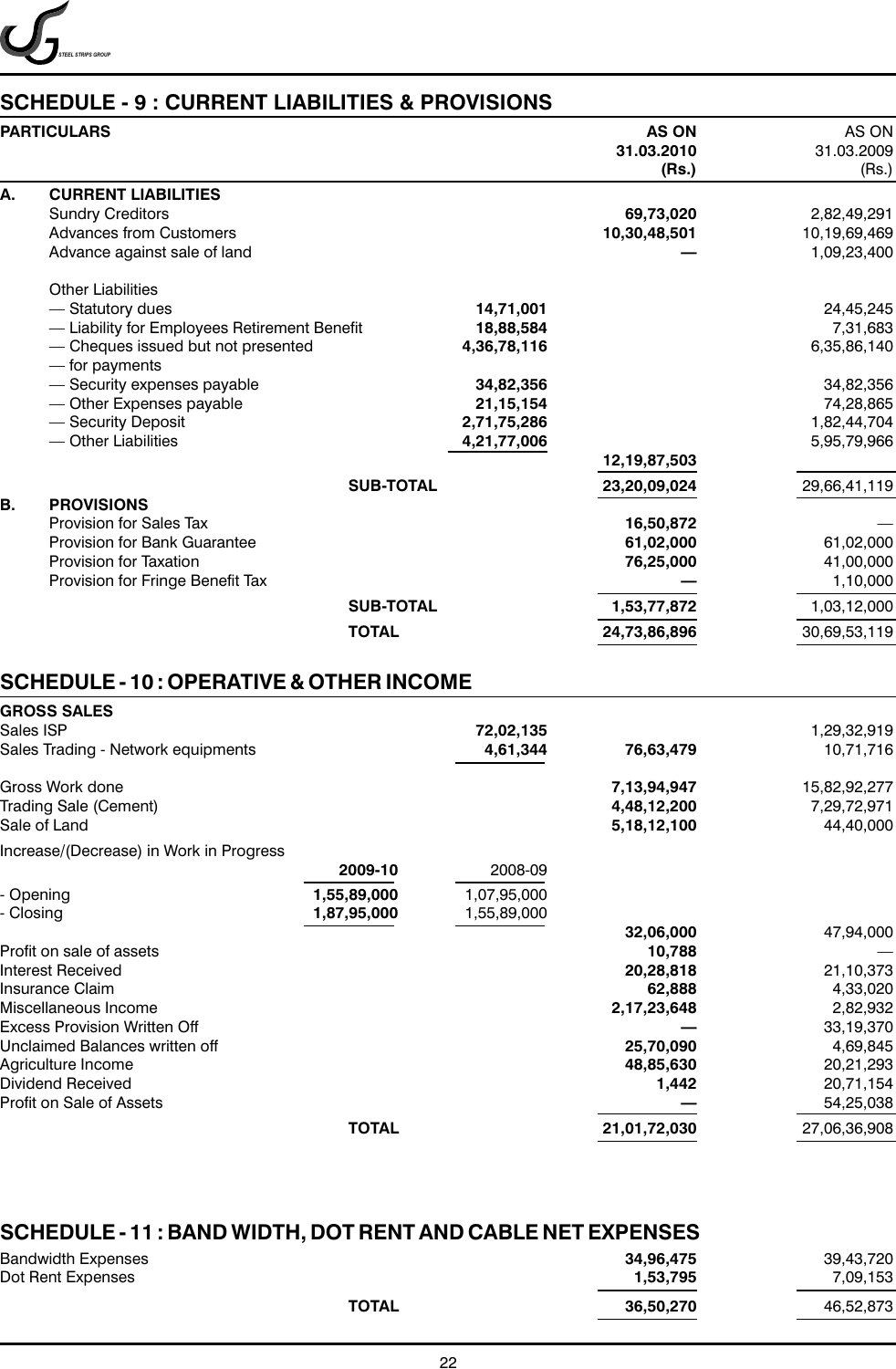# **SCHEDULE - 12 : DIRECT COST**

| <b>PARTICULARS</b>                                                                                                                                                                                                                        |                            | <b>AS ON</b><br>31.03.2010<br>(Rs.)         | AS ON<br>31.03.2009<br>(Rs.)                          |
|-------------------------------------------------------------------------------------------------------------------------------------------------------------------------------------------------------------------------------------------|----------------------------|---------------------------------------------|-------------------------------------------------------|
| Opening Stock of Building Materials<br>and Net Working Equipments/Materials                                                                                                                                                               |                            | 20,32,622                                   | 1,13,080                                              |
| Add: Purchases during the year:<br><b>Building Material</b><br><b>Trading Purchases</b><br>Land transferred from commercial property under development 4,46,97,359<br>Buildings transferred from commercial property<br>under development | 7,14,10,572<br>4,06,34,624 |                                             | 7,82,65,869<br>7,17,17,539<br>38,30,010<br>19,00,000  |
| Sale/Material issued to Sub-Contractors<br>Material used for Housing Project<br>Closing Stocks of Building Materials and<br>Net Working Equipment/Materials                                                                               | 2,69,88,938                | 15,67,42,555<br>15,87,75,177<br>2,69,88,938 | 15,58,26,498<br>2,43,07,040<br>39,01,911<br>20,32,622 |
| Sales Tax Paid                                                                                                                                                                                                                            |                            | 13,17,86,239<br>21,71,773                   | 12,55,84,925<br>88,507                                |
| <b>Consultancy Charges</b><br>Freight & Cartage<br>Hire Charges of Machinery<br>Labour & Wages                                                                                                                                            |                            | 31,836<br>5,00,000<br>1,91,04,661           | 4,66,854<br>12,54,585<br>2,41,73,105                  |
| <b>TOTAL</b>                                                                                                                                                                                                                              |                            | 15,35,94,509                                | 15, 15, 67, 976                                       |

Note : Building Material consumed and Labour & Wages includes payments made to Sub-Contractors for work done by them

# **SCHEDULE - 13 : EMPLOYEE COST**

| 80,830      |
|-------------|
|             |
| 3,86,344    |
| 2,58,583    |
| 1,09,27,031 |
|             |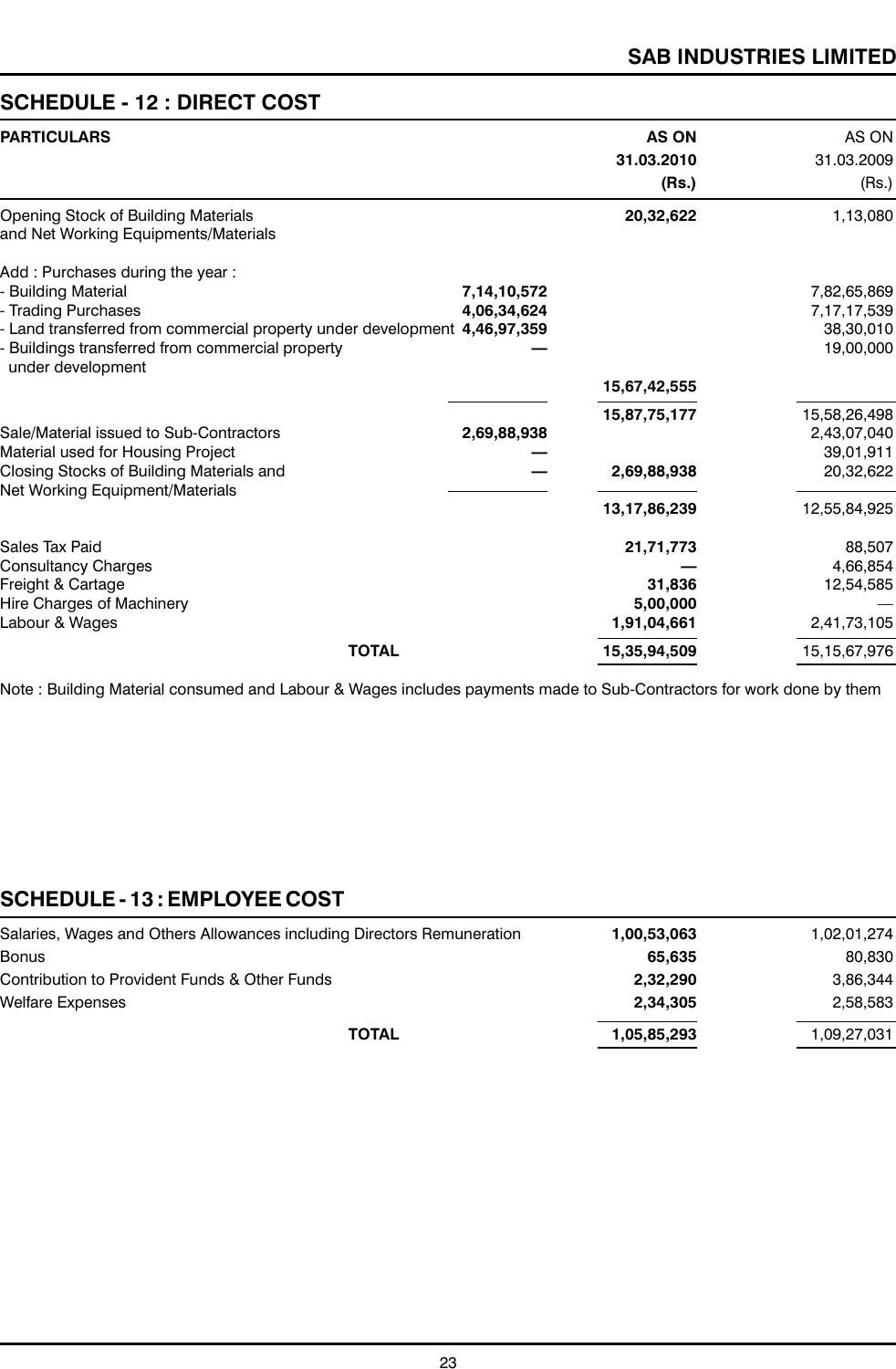

# **SCHEDULE - 14 : ADMINISTRATION AND OTHER EXPENSES**

| <b>PARTICULARS</b>                     | <b>AS ON</b><br>31.03.2010<br>(Rs.) | AS ON<br>31.03.2009<br>(Rs.) |
|----------------------------------------|-------------------------------------|------------------------------|
| Travelling Expenses - Foreign          |                                     |                              |
| <b>Directors</b>                       |                                     | 18,55,026                    |
| <b>Others</b>                          | 1,56,694                            | 16,43,716                    |
| Travelling Expenses - Inland           |                                     |                              |
| <b>Directors</b>                       | 2,86,360                            | 6,67,020                     |
| Others                                 | 6,32,867                            | 11,86,219                    |
| Printing & Stationery                  | 2,41,383                            | 5,58,795                     |
| Postage, Telegram & Telephone          | 4,26,405                            | 6,24,660                     |
| <b>Advertisement &amp; Publicity</b>   | 1,94,287                            | 5,03,210                     |
| Vehicles Repairs & Maintenance         | 3,30,716                            | 4,93,078                     |
| Other Repairs & Maintenances           | 8,00,846                            | 5,50,122                     |
| Insurance                              | 6,49,900                            | 10,41,239                    |
| Audit Fee                              | 5,51,500                            | 5,61,800                     |
| Legal & Professional Charges           | 38,17,110                           | 20,80,075                    |
| Directors' Sitting Fee                 | 1,35,000                            | 1,34,000                     |
| Rates & Taxes                          | 98,575                              | 7,70,540                     |
| Newspapers & Periodicals               | 4,915                               | 33,662                       |
| Office Maintenance Exp.                | 62,700                              | 17,110                       |
| Subscription & Membership Fees         | 650                                 | 4,700                        |
| Provision for Bad and Doubtful Advance | 22,90,000                           |                              |
| Rent                                   | 22,63,938                           | 20,65,391                    |
| Electricity & Water Charges            | 4,49,374                            | 5,30,998                     |
| <b>Business Promotion</b>              | 8,320                               | 96,280                       |
| <b>Tender Expenses</b>                 | 99,000                              | 1,78,600                     |
| <b>Agriculture Expenses</b>            | 27,97,538                           | 13,97,528                    |
| Debit balances written off             | 1,01,839                            | 25,68,118                    |
| <b>Bad Debts Written off</b>           |                                     | 1,64,428                     |
| Fixed Assets Written off               |                                     | 45,324                       |
| Other Miscellaneous Expenses           | 8,23,140                            | 5,57,486                     |
| <b>TOTAL</b>                           | 1,72,23,057                         | 2,03,29,125                  |

# **SCHEDULE - 15 : FINANCIAL & OTHER EXPENSES**

| Interest and Bank Charges |              | 72,19,435 | 3,18,22,472 |
|---------------------------|--------------|-----------|-------------|
|                           | <b>TOTAL</b> | 72,19,435 | 3,18,22,472 |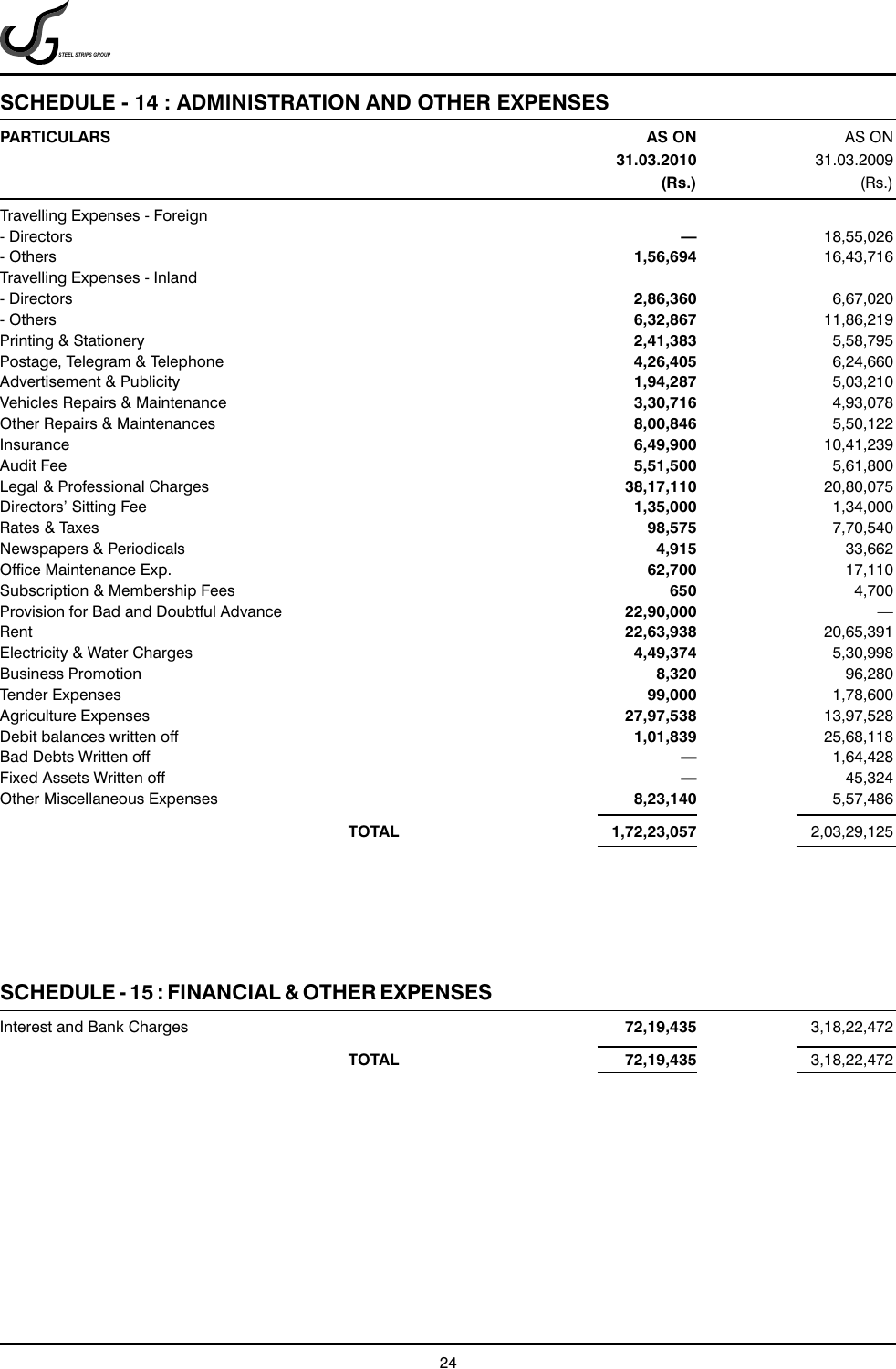#### **SCHEDULE - 16 : NOTES ON ACCOUNTS**

#### **1. SIGNIFICANT ACCOUNTING POLICIES**

#### **a) Convention**

The financial statements are prepared under the historical cost convention in accordance with the applicable Accounting Standards and relevant presentational requirements of the Companies Act, 1956.

#### **b) Recognition of Incomes/Expenditure**

All revenue & expenses are accounted for on accrual basis.

Work done is accounted for on the basis of certified bills and Escalation in the year of actual receipt including Arbitration Claims received/security released during the year.

Construction Scrap is accounted on receipt basis.

Export Incentives, if any, shall be accounted on receipt basis.

#### **c) Fixed Assets**

The agriculture land has been stated at Cost price. Other fixed assets are stated at cost less depreciation. Cost of acquisition or construction is inclusive of duties, taxes and other incidental expenses.

#### **d) Depreciation**

Depreciation is provided for on Plant and Machinery on the basis of the life of the Machinery as speified by valuer appointed by the Company in accordance with Section-205 (2) of the Companies Act, 1956 and/or on the basis of Techno Commercial evaluation made by the Company.

| <b>PARTICULARS</b>              | Rates Applied |
|---------------------------------|---------------|
|                                 | (WDV Method)  |
| Vibrators, Welding Set, Mixers  | 70%           |
| Batching Plant, Tractor Trolly, | 30%           |
| JCB Machine & Soil Compactor    |               |
| <b>Steel Shutterings</b>        | 95%           |

Depreciation on Furniture and Fixtures, Vehicles and other equipments has been charged as per rates specified in schedule XIV of the Companies Act, 1956 as amended upto date on written down value method.

However, depreciation, in our "Infotech Division", on Plant & Machinery, Data Processing equipment, Furniture & Fixture and other assets is provided on single shift basis, straight-line method as per rates specified in Schedule XIV to the Companies Act, 1956 as amended upto date.

#### **e) Inventories**

i) Stocks of building materials and stores and shuttering material are valued at cost.

Inventory of Net Working Equipments lying in the offices & godowns are valued at cost price. Work-inprogress is valued on proportionate basis where certified bills have been raised in the next year, and on the best estimate basis by the management where certified bills are not available.

ii) Stocks of Buildings & Buildings under construction have been valued at cost.

#### **f) Retirement Benefits :**

Gratuity and earned leave encashment has been provided for in the books of accounts on acturial valuation basis at the end of the year.

#### **g) Contribution to PF and Pension Scheme**

Contribution to PF and Pension Scheme is made in accordance with the employees Provident Fund and Misc. Provision Act, 1952.

#### **h) Interest**

Interest in respect of fixed deposits, margin money and Security deposits have been accounted for on accrual basis.

#### **i) Valuation of Investments**

Long Term quoted and unquoted investments are stated at cost as at the close of the year. Investments in subsidiary companies are also valued at cost. Income from Investments is accounted for when realized.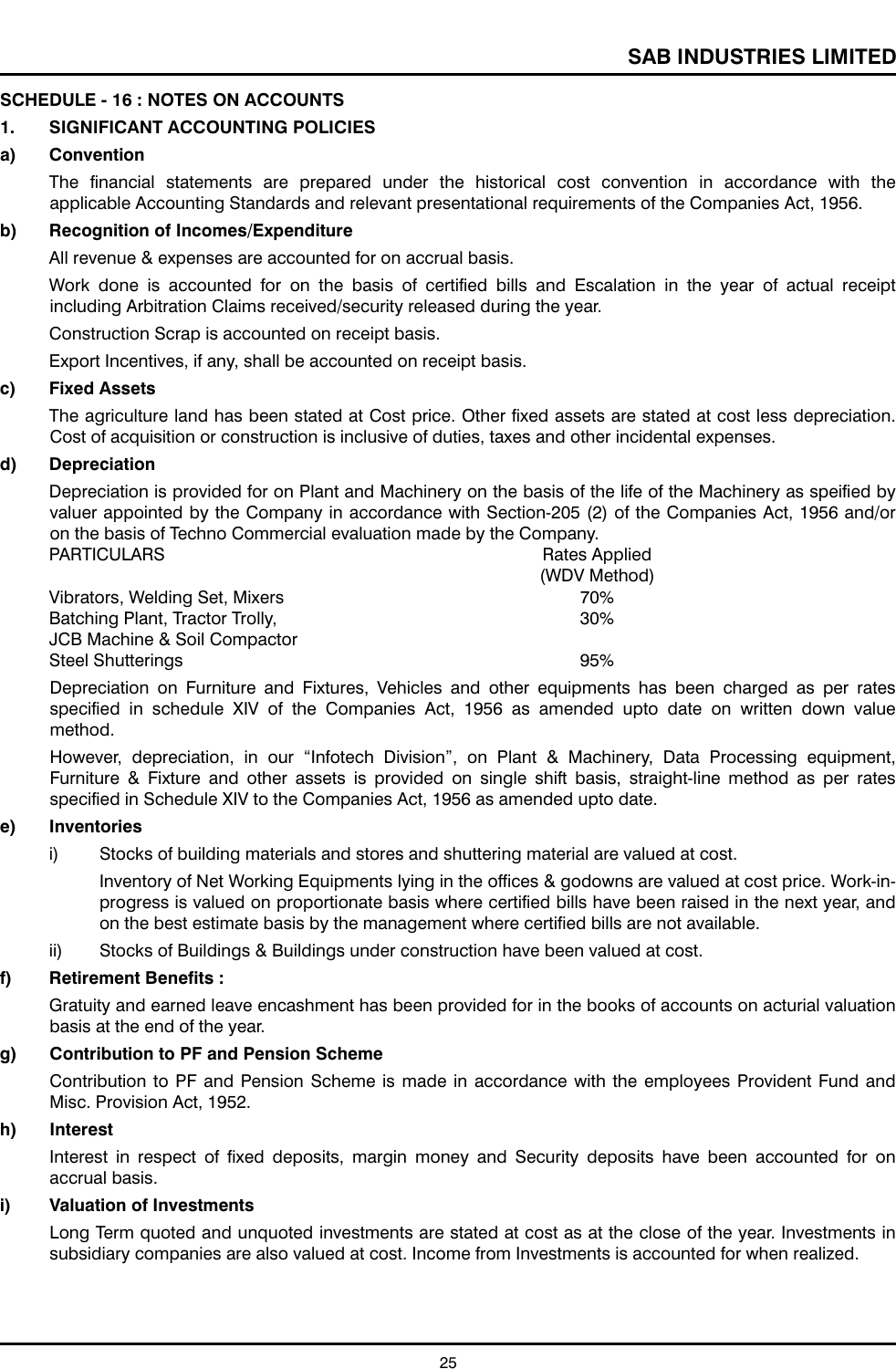

#### **j) Foreign Currency Fluctuations/Transaction in Foreign Currency**

Any income or expense on account of exchange difference is recognized in the Profit and Loss Account.

#### **2. Contingent liabilities (Rs. in lacs)**

|    |                                                                         | 1.011110001  |            |  |
|----|-------------------------------------------------------------------------|--------------|------------|--|
|    |                                                                         | <b>AS ON</b> | AS ON      |  |
|    |                                                                         | 31.03.2010   | 31.03.2009 |  |
| a) | Counter Guarantees issued by the Company<br>against Bank Guarantees/FLC | 866.42       | 875.06     |  |

- 3. In the opinion of the Board, the current assets, loans & advances, if realised in the ordinary course of business, have the value on realization at least equal to the amount as stated in the Balance Sheet. The Stocks of building material, Raw material, finished goods and other consumable goods have been valued at cost and wastes have been valued at net realizable value and taken as certified by the Management. The provision for all known liabilities is adequate and not in excess of amount considered reasonably necessary.
- 4. Figures have been rounded off to the nearest rupee.
- 5. Previous year figures have been regrouped /rearranged wherever considered necessary to make them comparable with those of current year.
- 6. Sundry creditors include a sum of Rs. Nil (Previous year Rs.Nil) due to Micro and Small Undertakings, which are outstanding for more than 45 days as at 31.03.2010.This information is required to be disclosed under the Micro, Small and Medium Enterprises development Act 2006, as determined to the extent the parties have been identified on the basis of information with the Company.
- 7. The Company has filed claims arising out of contractual disputes with various clients, which have not been accounted for in books of accounts. Similarly, there are counter claims filed against the Company by clients, which have also not been accounted for. It is difficult to quantify the same, as these are at different stages of adjudication. These shall be accounted for as and when they are received/paid.
- 8. Sales Tax have been paid as per the Sales Tax returns filed. Any additional liability arising out of pending Assessments shall be provided for on the completion of Sale Tax Assessment.
- 9. Schedules 1 to 16 form an integral part of the Balance Sheet,Profit & Loss Account and Cash Flow **Statement**
- 10. Work done has been taken on the basis of bills certified by the Clients and includes the arbitration awards received during the year. Work in Progress has been taken on the basis of best estimates by the Management.
- 11. The Company has received the following amounts in earlier years against the claims :

|   | <b>TOTAL</b>                     | 325.15 LACS |
|---|----------------------------------|-------------|
|   | FROM H.P.S.E.B. SHIMLA           | 85.62 LACS  |
| - | FROM PB. PWD LUDHIANA            | 25.93 LACS  |
|   | FROM PB. PWD HOSHIARPUR          | 12.14 LACS  |
|   | FROM U.P.STATE GOVERNMENT        | 185.18 LACS |
| - | FROM DELHI DEVELOPMENT AUTHORITY | 16.28 LACS  |

Appeals have been filed against these awards and the matter is pending in the High Courts. In terms of the interim order of the High Courts, the Company has furnished securities of immovable properties situated at village Raisaina (Haryana) belonging to S.S. Credits Private Limited, S.A.Holdings Pvt. Ltd and Malwa Holding Pvt. Ltd and its own property situated at Banur.Distt. Mohali (Pb) besides undertaking by the Company that these amounts shall be deposited back in the courts in case decisions go against the Company in final verdicts. Suriety bonds of associates companies have also been submitted. Accordingly, these amounts have been considered as 'Secured Loans' instead of income as per the policy of the Company.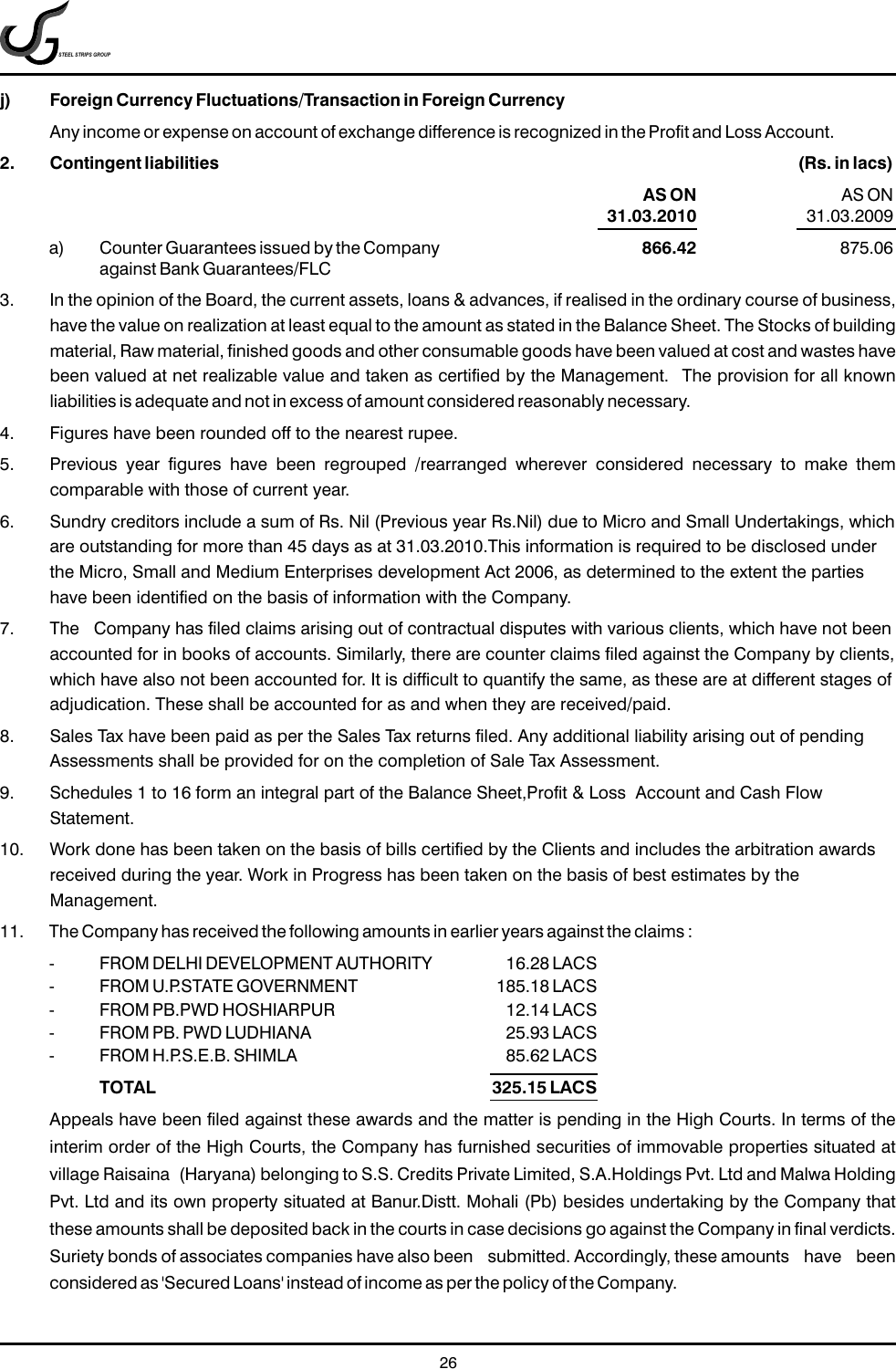$(Dc \text{ in } loop)$ 

During the year Company have received Rs.1451099/- from HPSEB,Shimla through Hon'ble Himachal High Court,Shimla on account of arbitration claim in Gaj Hydel Project. Since the party has gone in appeals against these cases and the matter is sub-judice in the Hon'ble High Court, the amount has been considered as Secured Loan.

**12.** The Company have also received Rs.1377.70 lacs from M/S Sutlej Constructions Ltd (SCL), Manimajra, Chandigarh in previous years.The Company has entered into agreements with the said Company to the effect that our Company (SABIL) shall process, initiate and look after the Arbitration cases of said Company and shall also incur all legal expenses while processing the said Arbitration cases. Against this, SCL and SABIL shall share the amount of award received, if any, equally between them. The amounts so released in earlier years have been released against furnishing of security by way of mortgaging land/title deeds of lands both of SABIL and SCL and submission of surety bonds. As the cases are subjudice and claims have been released against submission of surety bonds/title deeds of lands, the amount received has been treated as "Secured Loan" only as having been released against the above said securities. The amount shall be treated as Income as and when Surity Bonds/title deeds of land are released and case is decided by the Court finally.However, during the year,Company have received Rs.76,76,367/- from Sutlej Constructions Ltd on account of our share in case of SCL VS State of Punjab (SYL), which has been considered as income as the SLP of SYL has been dismissed by the Hon'ble Supreme Court. Similarly an amount of Rs.70,58,177/- received from Sutlej Constructions Ltd in the year 2001-02 on account of our share of claim from Haryana Power Generation Corporation Ltd (HPGCL), Yamunanagar, earlier considered as Secured Loans has also been treated as income as SLP of Haryana Power Generation Corporation Ltd (HPGCL) has also been dismissed by the Apex Court.

#### **13. SEGMENT REPORT**

Segment wise revenue, results and capital employed for the year ended 31.03.2010 is as under :

|    |                                                                                        |            | (113.1111003) |
|----|----------------------------------------------------------------------------------------|------------|---------------|
|    | <b>S.No. Particulars</b>                                                               | 31.03.2010 | 31.03.2009    |
| 1  | <b>SEGMENT REVENUES</b>                                                                |            |               |
|    | a) Construction Division                                                               | 977.92     | 1626.28       |
|    | b) Real Estates Division                                                               | 518.12     | 74.90         |
|    | Investments (in shares)<br>C)                                                          | 0.01       | 20.72         |
|    | Agriculture<br>d)                                                                      | 48.86      | 76.34         |
|    | <b>Infotech Division</b><br>e)                                                         | 76.63      | 143.11        |
|    | <b>Trading Division</b><br>f)                                                          | 448.12     | 733.96        |
|    | <b>TOTAL</b>                                                                           | 2069.66    | 2675.31       |
| 2. | <b>SEGMENT RESULTS</b><br>Profit/(Loss)<br>(Before tax and interest from each segment) |            |               |
|    | a) Construction Division                                                               | 55.79      | 590.95        |
|    | <b>Real Estates Division</b><br>b)                                                     | 71.15      | 17.60         |
|    | Investments (in shares)<br>C)                                                          | 0.01       | 20.72         |
|    | Agriculture<br>d)                                                                      | 20.88      | 60.49         |
|    | <b>Infotech Division</b><br>e)                                                         | 10.29      | 33.76         |
|    | f)<br><b>Trading Division</b>                                                          | 26.78      | 23.16         |
|    | <b>TOTAL</b>                                                                           | 184.90     | 746.68        |
|    | Less: Interest & Financial Charges                                                     | 72.19      | 318.22        |
|    | TOTAL PROFIT BEFORE TAX                                                                | 112.71     | 428.46        |
|    |                                                                                        |            |               |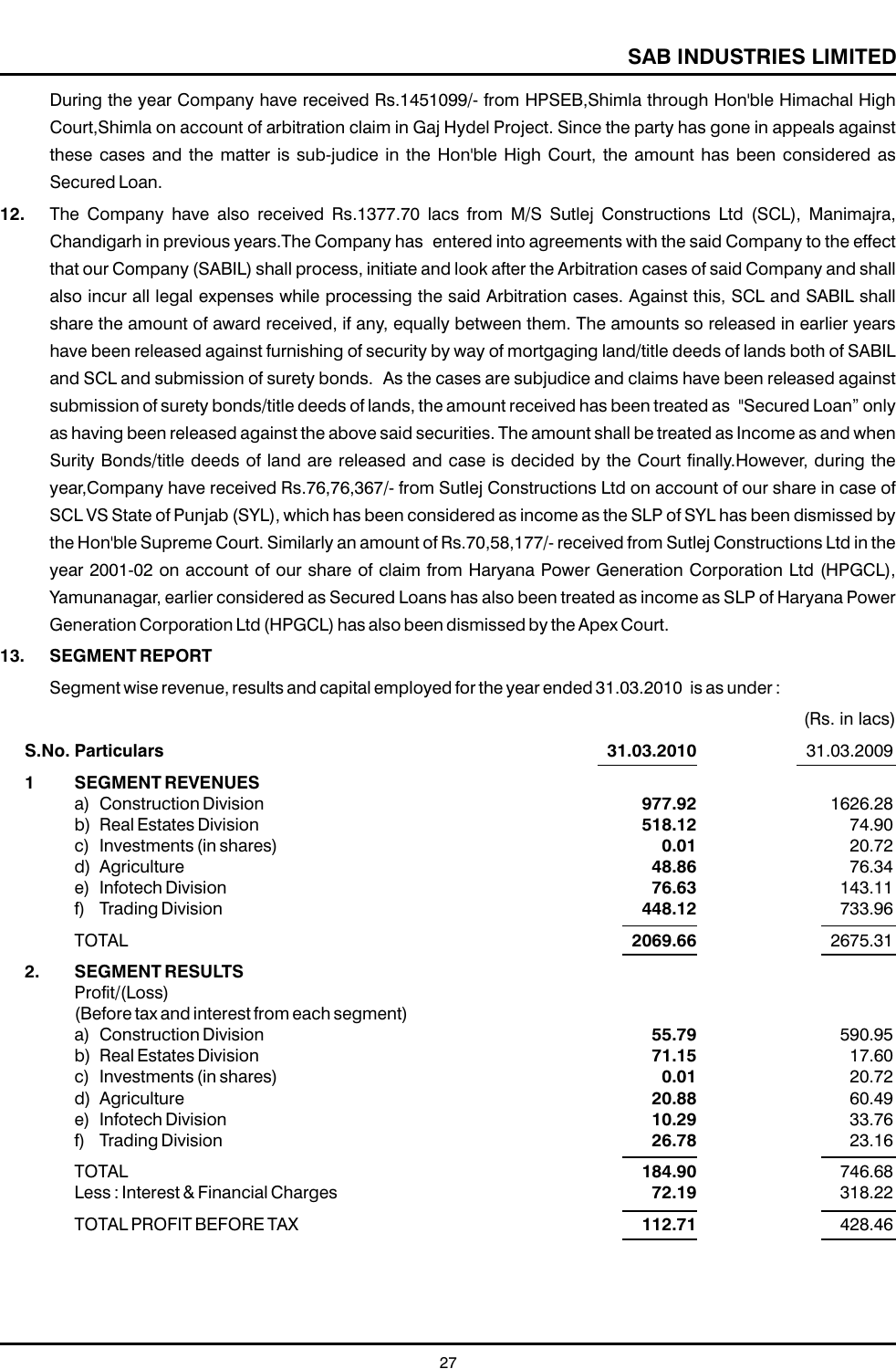*STEEL STRIPS GROUP*

|                                               |            | (Rs. in lacs) |
|-----------------------------------------------|------------|---------------|
| <b>S.No. Particulars</b>                      | 31.03.2010 | 31.03.2009    |
| <b>Provision for Taxation</b>                 | 35.25      | 41.00         |
| Provision for Deferred Tax (Assets) Liability | (3.76)     | (5.57)        |
| <b>Provision for FBT</b>                      |            | 5.87          |
| <b>Prior Period Adjustments</b>               | 1.85       | 88.34         |
| Net Profit/(Loss)                             | 79.37      | 298.82        |
| <b>CAPITAL EMPLOYED</b><br>3.                 |            |               |
| (Segment assets - Segment liabilities)        |            |               |
| a) Construction Division                      | 110.95     | (74.96)       |
| b) Real Estates Division                      | 2669.08    | 2797.25       |
| Investments (in shares)<br>C)                 | 1544.00    | 1544.00       |
| d) Agriculture                                | 737.54     | 737.54        |
| e) Infotech Division                          | 41.03      | 34.95         |
| <b>Trading Division</b><br>f)                 | 25.92      | (35.99)       |
| Unallocable assets less liabilities<br>g)     | (529.10)   | (529.10)      |
| TOTAL                                         | 4599.42    | 4473.69       |

- 14. The Company has identified its business segments as its primary reporting format which comprises of Construction Division, Real Estate business, Infotech Division Investment business, Agriculture and Export Division and Trading Division. The main business is Construction activities. Infotech Division, which has come into existence after merger of SAB Infotech Ltd into our Company, deals basically in ISP business besides other allied activity related to this business. Real Estate business is linked to construction activities but has been identified as a separate activity in view of its different nature. Long term Investment in shares have also been treated as a separate activity. Agriculture activities and Export Trading have also been identified as separate activities of the Company. The Trading Division introduced during the previous year wherein cement from Pakistan is imported and is sold off in India. Fractionally, the imported cement is consumed in our own projects of construction activities / in Real Estate Business. The Construction Division Segment operates through a single geographical segment. Secondary/other segment disclosures have been made accordingly.
- 15. In compliance with AS 22 issued by ICAI on Accounting for the Taxes on Income, the Company has recognised Deferred Tax Assets amounting to Rs.376244/- for the year under consideration. The total Deferred Tax Assets stands at Rs. 3962777/- as on 31.03.10. In the opinion of the management, considering the future profits of the Company, it will be recovered in future.

| Deferred Tax Calculation :           |     |                    |
|--------------------------------------|-----|--------------------|
| W.D.V. as on 31.03.10                |     | Rs. 3,41,67,967.00 |
| (As per Income Tax Act.)             |     |                    |
| W.D.V as on 31.03.10 (As per books)  |     | Rs. 2,25,09,311.00 |
| Depreciation excess claimed in books |     | Rs. 1,16,58,656.00 |
| Deferred tax assets till 31.03.10    | Rs. | 39,62,777.00       |
| Deferred tax till 31.03.09           | Rs. | 35,86,533.00       |
| Deferred tax assets for current year | Rs. | 3,76,244.00        |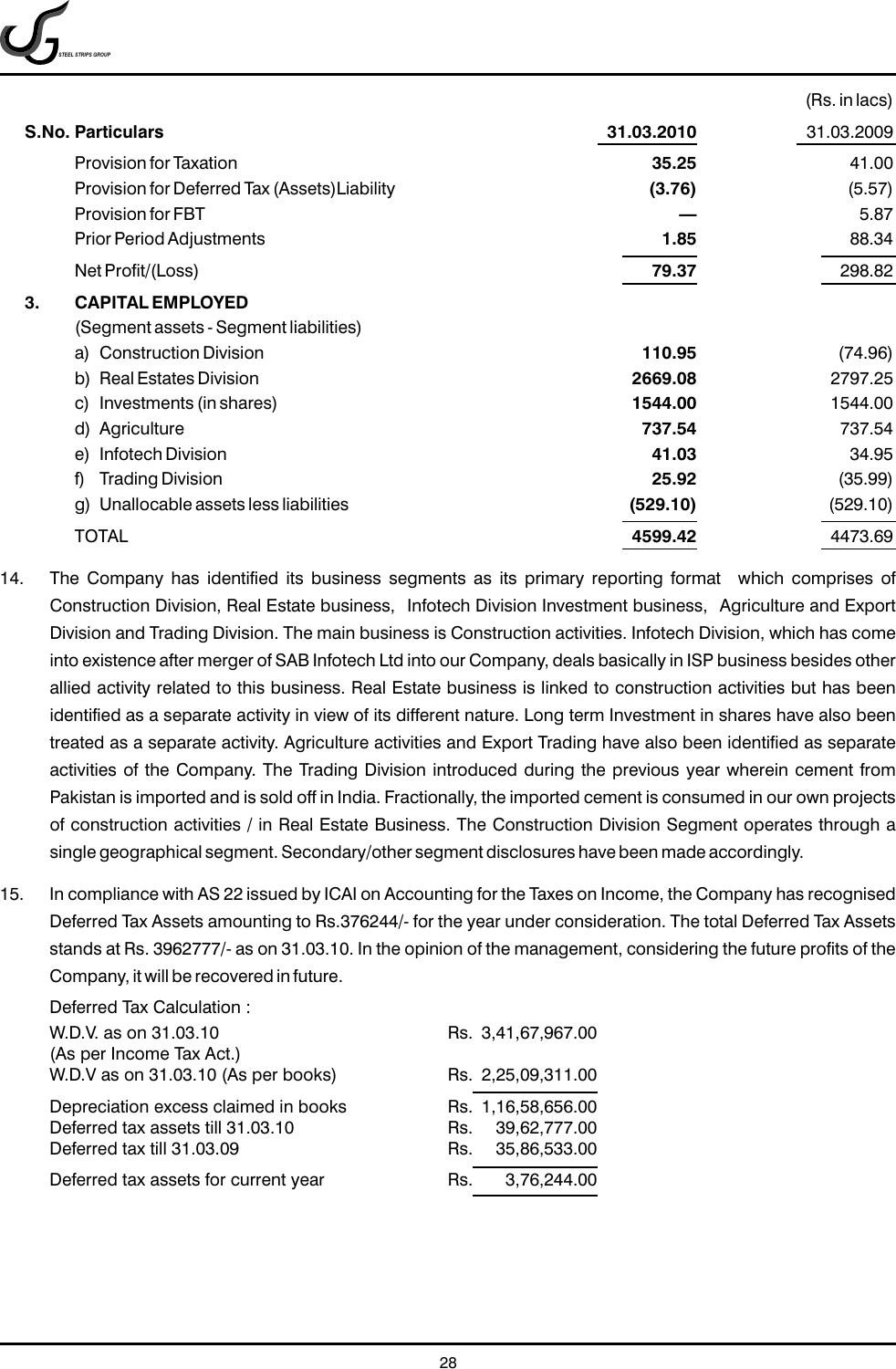#### **16. EARNINGS PER SHARE (EPS)**

| Basic/Diluted Earnings per share                 |                     | (Rs. In lacs) |
|--------------------------------------------------|---------------------|---------------|
|                                                  | <b>Current Year</b> | Previous Year |
| Profit/(Loss) after tax as per Profit & Loss A/c | 79.37               | 298.82        |
| No of equity shares                              | 15188372            | 15188372      |
| Earnings per share (Rs.) (basic & diluted)       | 0.52                | 1.97          |
|                                                  |                     |               |

Note : Diluted Earnings per share is not applicable as the same is non-dilutive.

#### **17. DETAIL OF PROVISIONS AS PER AS-29**

|                                              | Income Tax         | Others |
|----------------------------------------------|--------------------|--------|
|                                              | & Fringe           |        |
|                                              | <b>Benefit Tax</b> |        |
| Balance as at April 1, 2009                  | 42.10              | 61.02  |
| Provision made during the year               | 35.25              | 16.51  |
| Provision written off/back during the period | 1.10               |        |
| Balance as at 31st March 2010                | 76.25              | 77.53  |
|                                              |                    |        |

#### **18. Managerial Remuneration**

| Profit & Loss Account includes remuneration paid to Executive Director as under: |                     | (Rs. in lacs) |
|----------------------------------------------------------------------------------|---------------------|---------------|
|                                                                                  | <b>Current Year</b> | Previous Year |
| Salary                                                                           | 12.00               | 10.20         |
| Perquisites                                                                      | 4.20                | 3.85          |
| Contribution towards PF                                                          | 1.44                | 0.97          |
| <b>TOTAL</b>                                                                     | 17.64               | 15.02         |

**Note :** Computation of net profit in accordance with section 349 of the Companies Act, 1956 has not been enumerated, as no commission is payable and remuneration has been paid as per provisions of schedule XIII of the Companies Act, 1956.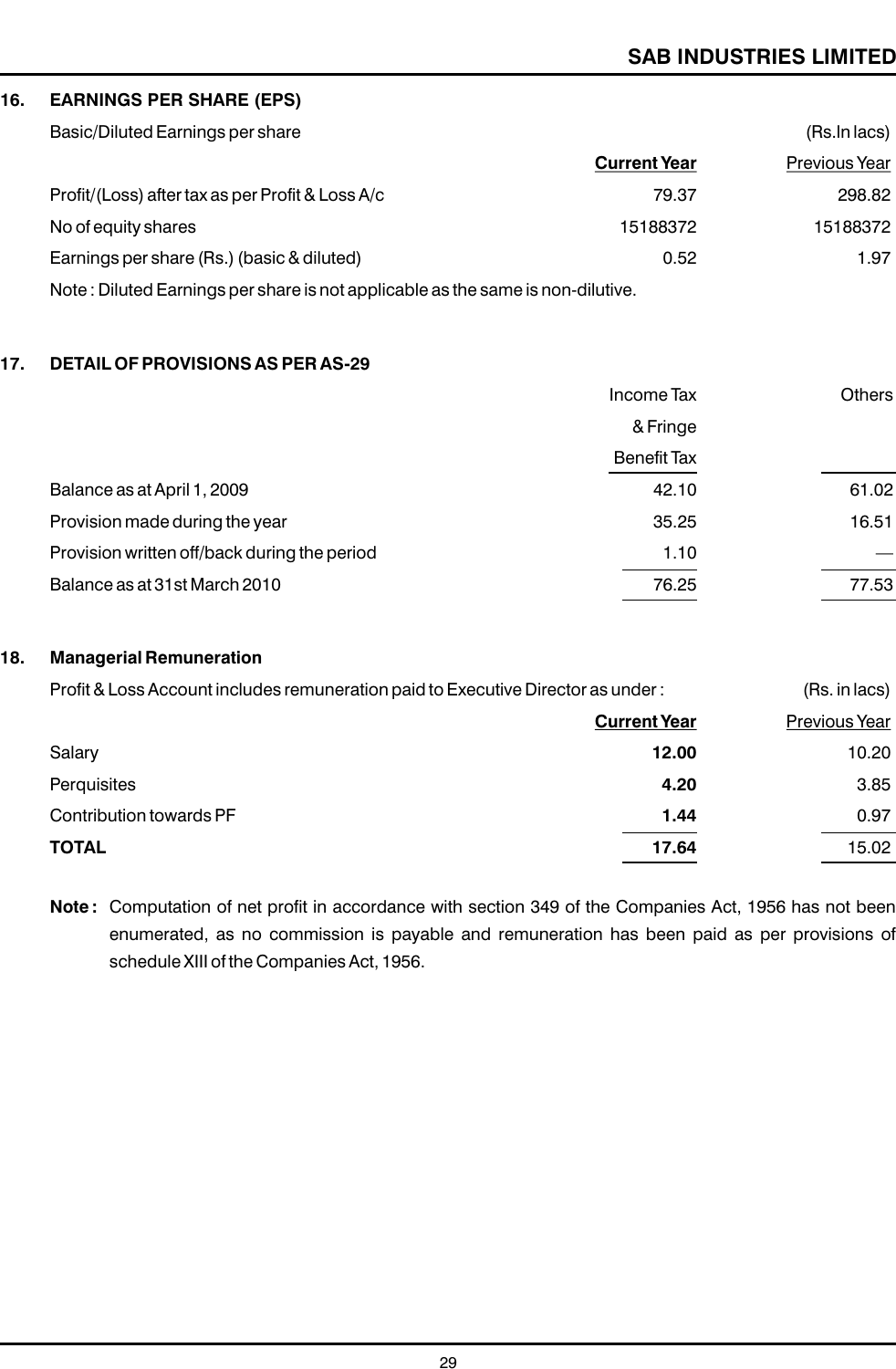*STEEL STRIPS GROUP*

#### **19. RELATED PARTY DISCLOSURES :**

Detail of transactions entered into with Related Parties during the year as required by Accounting Standard-18 on "Related Party Disclosures" issued by Institute of Chartered Accountatns of India are as under :- (Rs. in lacs)

| Particulars                                                                                                                                                                                                                                                                                                                                                                                                                          | Subsidiaries   | Key<br>Company Management<br>Personal<br>(KMP) | Enterprise<br>over which<br>KMP is able to<br>exercise<br>significant<br>influence                                | <b>Total for</b><br>this year                                    | <b>Total for</b><br>previous<br>year |
|--------------------------------------------------------------------------------------------------------------------------------------------------------------------------------------------------------------------------------------------------------------------------------------------------------------------------------------------------------------------------------------------------------------------------------------|----------------|------------------------------------------------|-------------------------------------------------------------------------------------------------------------------|------------------------------------------------------------------|--------------------------------------|
| Sale of goods/Work Done                                                                                                                                                                                                                                                                                                                                                                                                              |                |                                                |                                                                                                                   |                                                                  | 14.82                                |
| Lease Rent Paid                                                                                                                                                                                                                                                                                                                                                                                                                      |                | 48.00                                          |                                                                                                                   | 48.00                                                            | 48.00                                |
| Lease Rent Received                                                                                                                                                                                                                                                                                                                                                                                                                  |                | 40.80                                          |                                                                                                                   | 40.80                                                            | 40.80                                |
| Lease line/cable net                                                                                                                                                                                                                                                                                                                                                                                                                 |                |                                                | 22.73                                                                                                             | 22.73                                                            | 35.57                                |
| Reimbursement of Electricity<br>and Water Charges Paid                                                                                                                                                                                                                                                                                                                                                                               |                |                                                | 0.82                                                                                                              | 0.82                                                             |                                      |
| Reimbursement of Electricity<br>and Water Charges Paid                                                                                                                                                                                                                                                                                                                                                                               |                |                                                | 0.78                                                                                                              | 0.78                                                             |                                      |
| <b>Dividend Received</b>                                                                                                                                                                                                                                                                                                                                                                                                             |                |                                                |                                                                                                                   |                                                                  | 20.70                                |
| Reimbursement of Exps. recovered                                                                                                                                                                                                                                                                                                                                                                                                     |                |                                                |                                                                                                                   |                                                                  | 4.04                                 |
| <b>FINANCE</b>                                                                                                                                                                                                                                                                                                                                                                                                                       |                |                                                |                                                                                                                   |                                                                  |                                      |
| 1. Loan Recovered/Adjusted                                                                                                                                                                                                                                                                                                                                                                                                           |                |                                                |                                                                                                                   |                                                                  | 514.15                               |
| 3. Loan received                                                                                                                                                                                                                                                                                                                                                                                                                     |                |                                                | 24.35                                                                                                             | 24.35                                                            | 337.50                               |
| Loan Repaid                                                                                                                                                                                                                                                                                                                                                                                                                          |                |                                                | 376.67                                                                                                            | 376.67                                                           |                                      |
| Outstanding at the end of the year                                                                                                                                                                                                                                                                                                                                                                                                   |                |                                                | 74.45                                                                                                             | 74.45                                                            | 426.77                               |
| 3. Advance given                                                                                                                                                                                                                                                                                                                                                                                                                     |                |                                                |                                                                                                                   |                                                                  | 44.52                                |
| Recovered/Adjusted                                                                                                                                                                                                                                                                                                                                                                                                                   |                |                                                |                                                                                                                   |                                                                  |                                      |
| Outstanding at the end of the year                                                                                                                                                                                                                                                                                                                                                                                                   |                |                                                |                                                                                                                   |                                                                  |                                      |
| 4. Management contract<br>(salaries)                                                                                                                                                                                                                                                                                                                                                                                                 |                | 17.64                                          |                                                                                                                   | 17.64                                                            | 15.02                                |
| 7. Amounts written off(-) or                                                                                                                                                                                                                                                                                                                                                                                                         |                |                                                |                                                                                                                   |                                                                  |                                      |
| written back $(+)$ in the                                                                                                                                                                                                                                                                                                                                                                                                            |                |                                                |                                                                                                                   |                                                                  |                                      |
| period in respect of debts                                                                                                                                                                                                                                                                                                                                                                                                           |                |                                                |                                                                                                                   |                                                                  |                                      |
| due from or to related parties.                                                                                                                                                                                                                                                                                                                                                                                                      |                |                                                |                                                                                                                   |                                                                  |                                      |
| Note:                                                                                                                                                                                                                                                                                                                                                                                                                                |                |                                                |                                                                                                                   |                                                                  |                                      |
| Key Management Personal                                                                                                                                                                                                                                                                                                                                                                                                              |                | Sh. H.K. Singhal, Director                     |                                                                                                                   | Sh. R.K. Garg, Chairman, Sh. Avinash Sharma, Executive Director, |                                      |
| Enterprises over which Key Management Personal (KMP) are able to exercise significant influence and with<br>whom transactions have taken place during the year:                                                                                                                                                                                                                                                                      |                |                                                |                                                                                                                   |                                                                  |                                      |
| Indian Acrylics Ltd. 2. Steel Strips Wheels Ltd.<br>1.<br>3.<br>Steel Strips Infrastructures Ltd.<br>5.<br>SAB Udyog Ltd.<br>7.<br>Steel Strips Industries Ltd.<br>Steel Strips Holdings (P) Ltd.<br>9.                                                                                                                                                                                                                              | 4.<br>6.<br>8. | 10.                                            | R.K.Garg & Sons (HUF)<br>Munak Financers (P) Ltd.<br>Steel Strips Financers (P) Ltd.<br>Munak Investment (P) Ltd. |                                                                  |                                      |
| Relatives of the Key Management Personnel (with whom transactions have taken place) Mrs Sunena Garg is<br>related to Sh.R.K.Garg (wife of Sh.R.K.Garg), Sh.R.K.Garg himself is Chairman of the Company, Also Sh<br>R.K.Garg is Karta of R.K.Garg & Sons (HUF) Sh. Dheeraj Garg is son of Sh.R.K.Garg.                                                                                                                                |                |                                                |                                                                                                                   |                                                                  |                                      |
| The Company incorporated a GBC-II category Wholly Owned Subsidiary (WOS) Company, under the name<br>20.<br>and style of Munak International Trading Corporation in Mauritius. The Company has been allotted 1885<br>shares of US\$ 1/- each and the same has been shown in the schedule of Investments. The Company has<br>not undertaken any business so far. The latest copy of Balance Sheet of WOS as at 31.12.2009 is attached. |                |                                                |                                                                                                                   |                                                                  |                                      |
| During the year 2004-05 the Company had entered into a joint venture in Iran with i) NPC International (a                                                                                                                                                                                                                                                                                                                            |                |                                                |                                                                                                                   |                                                                  |                                      |

21. During the year 2004-05 the Company had entered into a joint venture, in Iran, with i) NPC International (a Company incorporated in London, England), ii) Arak Petrochemicals Co. Iran and iii) Bank Melli Iran Investments Co., Iran, for setting up a gas based fertilizer plant for which a subsidiary Company under the name and style of LAVAN CHEMICAL CO. IRAN has been incorporated. A sum of US \$ 611028 (equivalent to Rs.263.16 lacs) had been invested as Share Capital till 31.03.2010, and has been shown in the Schedule of Investments. However, latest Balance Sheet as on 20.03.2010 is not attached as it is under preparation.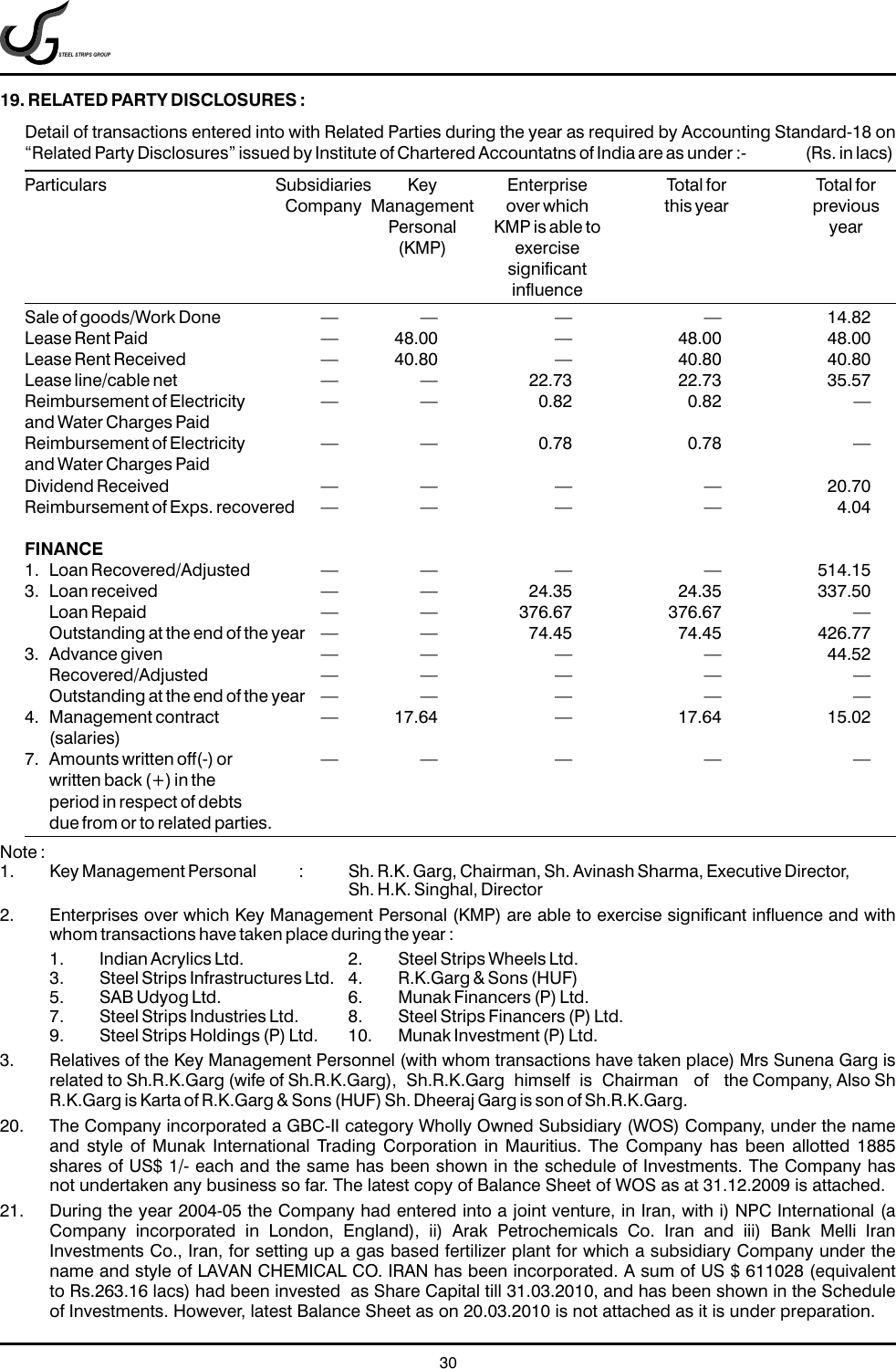#### 25. ADDITIONAL INFORMATION PURSUANT TO PROVISIONS OF PARAGRAPHS 3, 4C AND 4D OF PART II, SCHEDULE VI, OF COMPANIES ACT, 1956

| <b>QUANTITATIVE DATA</b>       | Qty.(Bags) | Qty.(Bags) |  |
|--------------------------------|------------|------------|--|
|                                | 31.03.2010 | 31.03.2009 |  |
| Opening Stock of Trading goods | 488        | 379        |  |
| Purchase during the year       | 314460     | 463649     |  |
| Sales during the year          | 314460     | 42635      |  |
| Own Consumptions               | 488        | 18075      |  |
| Transit Loss                   |            | 2820       |  |
| <b>Closing Stock</b>           |            | 488        |  |

### 26. Expenditure in Foreign Currency **As on 31.03.2010** As on 31.03.2009

| Particulars                   | Amount<br>(Rs. in lacs) | Amount in<br><b>Foreign Currency</b> | Amount<br>(Rs. in lacs) | Amount in<br><b>Foreign Currency</b>   |
|-------------------------------|-------------------------|--------------------------------------|-------------------------|----------------------------------------|
| <b>Travelling (Directors)</b> |                         |                                      | 2.54<br>6.26            | 3000 (GBP)<br>13400 (USD)              |
| Travelling (Staff/Others)     | 1.50                    | 1173 (EURO)                          | 7.95<br>0.52            | 17628 (USD)<br>600 (GBP)               |
| Consultancy/Commission        |                         |                                      | 0.26<br>4.32<br>5.26    | 600 (USD)<br>10500 (AUD)<br>6187 (GBP) |
| Purchases                     | 382.23                  | 795021.27 (USD)                      | 699.16                  | 1549091 (USD)                          |

S.C. DEWAN  $P$ artner

| AUDITORS' REPORT                                                |                              |
|-----------------------------------------------------------------|------------------------------|
| Certified in terms of our separate report of even date annexed. |                              |
|                                                                 | for S.C. DEWAN & CO.         |
|                                                                 | <b>Chartered Accountants</b> |
|                                                                 |                              |

| PLACE: Chandigarh      |
|------------------------|
| DATED : 31st May, 2010 |

H.K. SINGHAL *Director*

AVINASH SHARMA *Executive Director*

GURPREET KAUR *Company Secretary*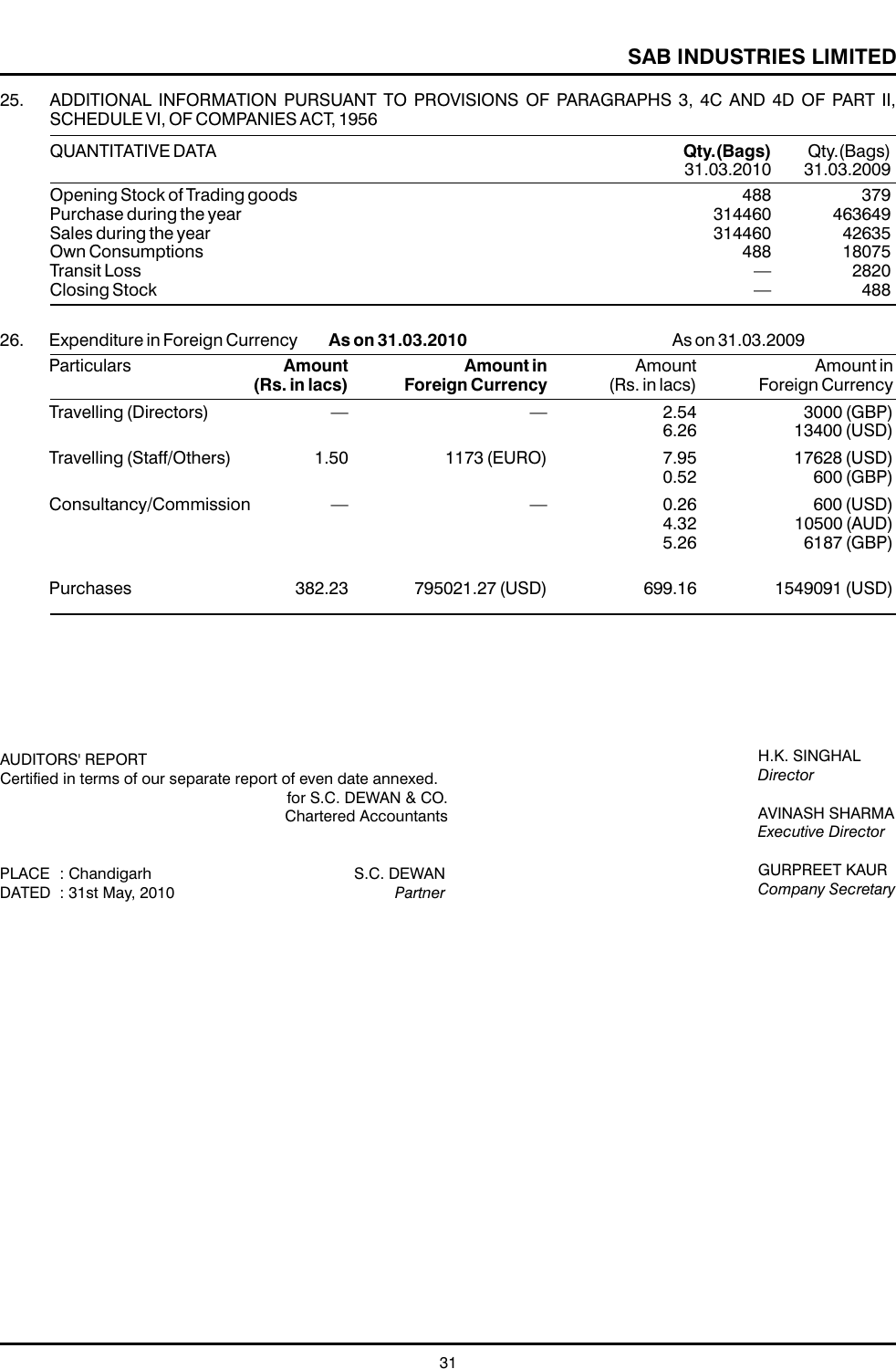

### **Additional Information as required under Part IV of Schedule VI of the Companies Act, 1956.**

### **Balance Sheet Abstract and Company's General Business Profile**



**V. Generic Names of Three Principal Products of Company** (as per monetary terms)

- Not applicable as ours is a construction Company.

AUDITORS' REPORT

Certified in terms of our separate report of even date annexed. for S.C. DEWAN & CO. Chartered Accountants

PLACE : Chandigarh S.C. DEWAN DATED : 31st May, 2010 *Partner*

H.K. SINGHAL *Director*

AVINASH SHARMA *Executive Director*

GURPREET KAUR *Company Secretary*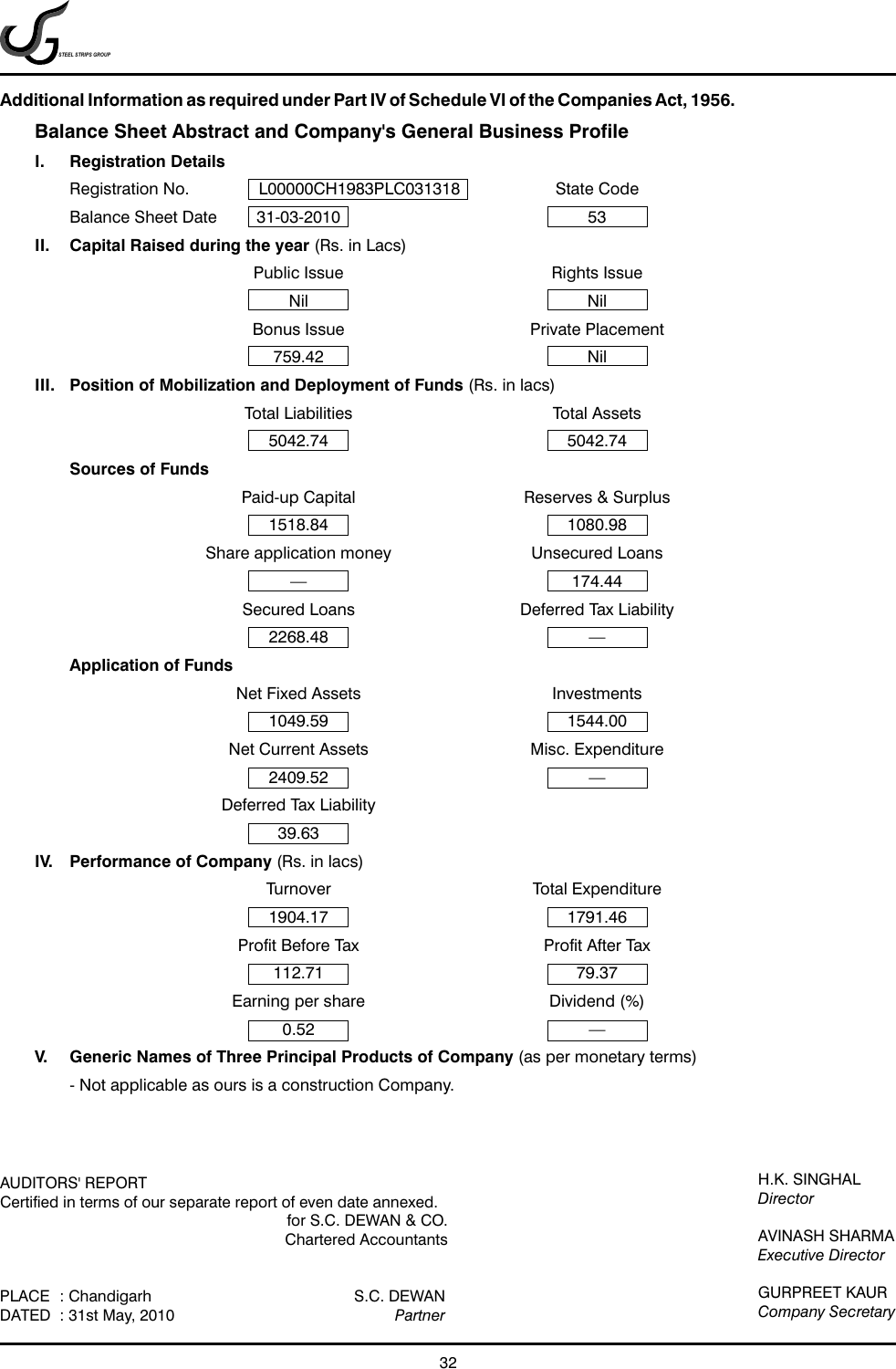## **STATEMENT PURSUANT TO SECTION 212 OF THE COMPANIES ACT, 1956 RELATING TO SUBSIDIARY Company.**

|    | 1. Name of the Subsidiary Co.<br>2. The financial year of the subsidiary Company ended on / will<br>end on                                                                                                                                                                                                                                                 | ÷ | LAVAN CHEMICAL COMPANY, IRAN<br>20.03.2010                                                                                  |
|----|------------------------------------------------------------------------------------------------------------------------------------------------------------------------------------------------------------------------------------------------------------------------------------------------------------------------------------------------------------|---|-----------------------------------------------------------------------------------------------------------------------------|
|    | 3. Holding Company's interest                                                                                                                                                                                                                                                                                                                              |   | Subsidiary by virtue of Section 4(1)(b)(ii) of the Companies Act,<br>1956.                                                  |
|    | 4. No. of shares in the subsidiary Company held by SAB<br>Industries Limited. Along with its nominees at the above date.<br>5. The net aggregate amount of Profit/(Loss) of the subsidiary<br>Company so far as it concerns the members of SAB<br><b>Industries Limited</b><br>Not dealt with the accounts of SAB Industries Limited<br>(1)<br>amounted to |   | 660 Equity Shares of 85,00,000 Rials each (equivalent to<br>approximately US\$ 1000 each).                                  |
|    | (a) for subsidiary's financial year ended on 20th March,<br>2010.                                                                                                                                                                                                                                                                                          |   |                                                                                                                             |
|    | (b) for the previous financial years of the subsidiary.                                                                                                                                                                                                                                                                                                    |   | As the project of the subsidiary Company is under<br>implementation, there were no operations during the financial<br>year. |
|    | (ii) Dealt with in the accounts of SAB Industries Limited<br>(a) for subsidiary's financial year ended on 31st March,<br>2010.<br>(b) for the previous financial years of the subsidiary since<br>it became subsidiary.                                                                                                                                    |   |                                                                                                                             |
| 6. | Changes in the interest of SAB Industries Ltd. between the end<br>of the subsidary's financial year and 31st March, 2010.<br>(a) No. of shares acquired<br>(b) Material changes between the end of the subsidiary's<br>financial year ended and year on 31st March, 2010.<br>(i) Fixed Assets (net addition)                                               |   | None                                                                                                                        |
|    | (ii) Investments<br>(iii) Money lent by subsidiary<br>(iv) Money borrowed by the subsidiary Company other<br>than for meeting current liabilities.                                                                                                                                                                                                         |   | None                                                                                                                        |
|    |                                                                                                                                                                                                                                                                                                                                                            |   |                                                                                                                             |

Place : Chandigarh **Australia and Science in Avis and Science in Avis and Science in Avis and Avis and H.K. SINGHAL**<br>Director *Executive Director Executive Director* Dated : 31st May, 2010 *Director Executive Director*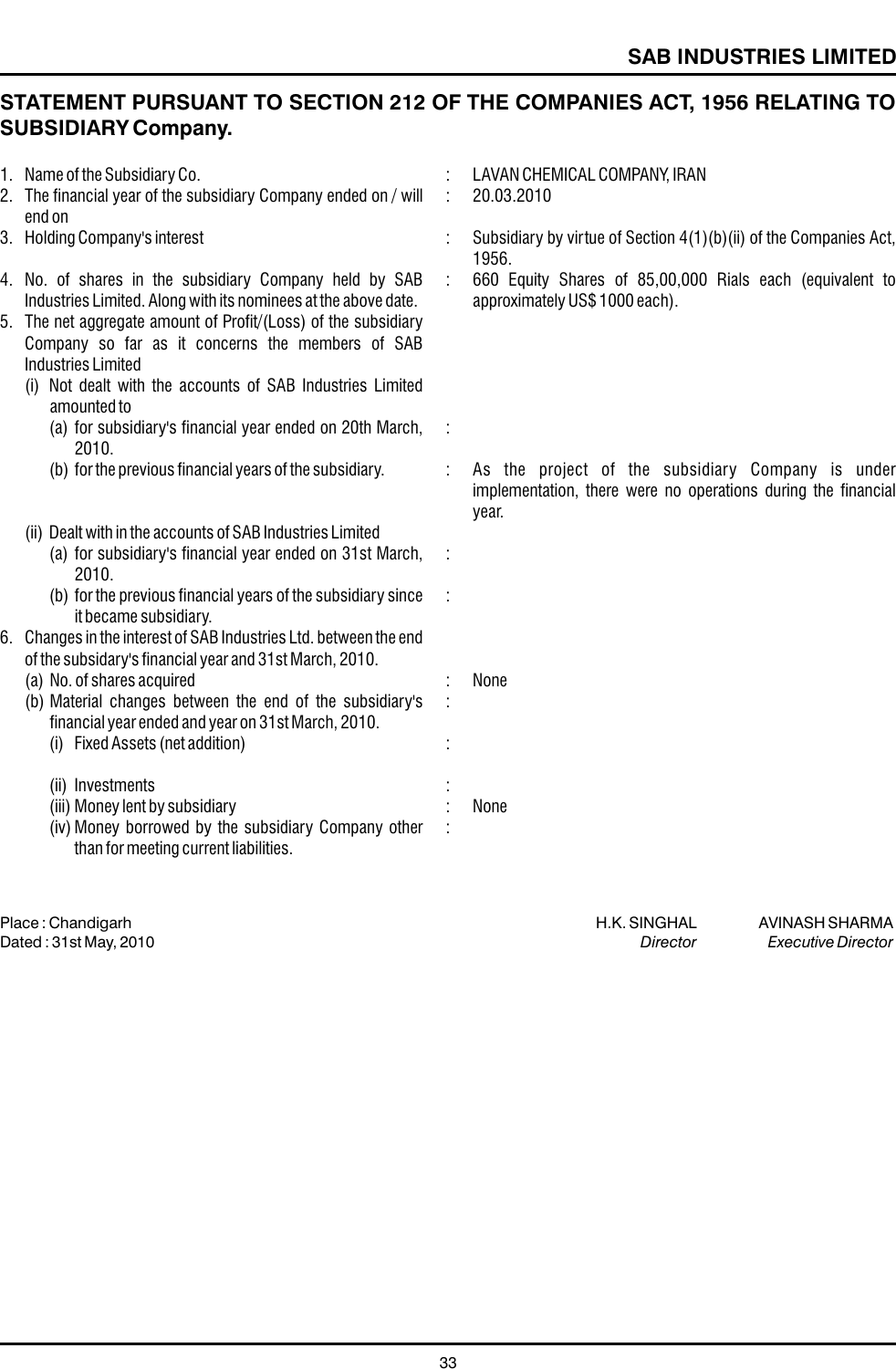

## **STATEMENT PURSUANT TO SECTION 212 OF THE COMPANIES ACT, 1956 RELATING TO SUBSIDIARY Company.**

| 1. Name of the Subsidiary Co.<br>2. The financial year of the subsidiary Company ended on / will<br>end on                                                                                                                                                                                                                                              |   | Munak International Trading Corporation, Mauritius<br>31.12.2009           |
|---------------------------------------------------------------------------------------------------------------------------------------------------------------------------------------------------------------------------------------------------------------------------------------------------------------------------------------------------------|---|----------------------------------------------------------------------------|
| 3. Holding Company's interest                                                                                                                                                                                                                                                                                                                           |   | Subsidiary by virtue of Section 4(1)(b)(ii) of the Companies Act,<br>1956. |
| 4. No. of shares in the subsidiary Company held by SAB<br>Industries Limited. Along with its nominees at the above date.<br>5. The net aggregate amount of Profit/(Loss) of the subsidiary<br>Company so far as it concerns the members of SAB<br><b>Industries Limited</b><br>(i) Not dealt with the accounts of SAB Industries Limited<br>amounted to |   |                                                                            |
| (a) for subsidiary's financial year ended on 31st<br>December, 2009                                                                                                                                                                                                                                                                                     |   | <b>NIL</b>                                                                 |
| (b) for the previous financial years of the subsidiary.                                                                                                                                                                                                                                                                                                 |   | Loss of US\$4524                                                           |
| (ii) Dealt with in the accounts of SAB Industries Limited<br>(a) for subsidiary's financial year ended on 31st March,<br>2010                                                                                                                                                                                                                           | ÷ | N.A.                                                                       |
| (b) for the previous financial years of the subsidiary since<br>it became subsidiary.<br>Changes in the interest of SAB Industries Ltd. between the end                                                                                                                                                                                                 |   | N.A.                                                                       |
| of the subsidary's financial year and 31st March, 2010<br>(a) No. of shares acquired<br>(b) Material changes between the end of the subsidiary's<br>financial year ended on 31st March, 2010<br>(i) Fixed Assets (net addition)                                                                                                                         |   | <b>NIL</b>                                                                 |
| (ii) Investments<br>(iii) Money lent by subsidiary<br>(iv) Money borrowed by the subsidiary Company other<br>than for meeting current liabilities.                                                                                                                                                                                                      |   | None                                                                       |
|                                                                                                                                                                                                                                                                                                                                                         |   |                                                                            |

example. The Hampton of H.C. SINGHAL AVINASH SHARMA<br>Director https://www.facebook.com/heaters/web/article/state/director/heaters/web/rector/heaters/web/rector/hea<br>Philosophy of H.K. SINGHAL AVINASH SHARMA Dated : 31st May, 2010 *Director Executive Director*